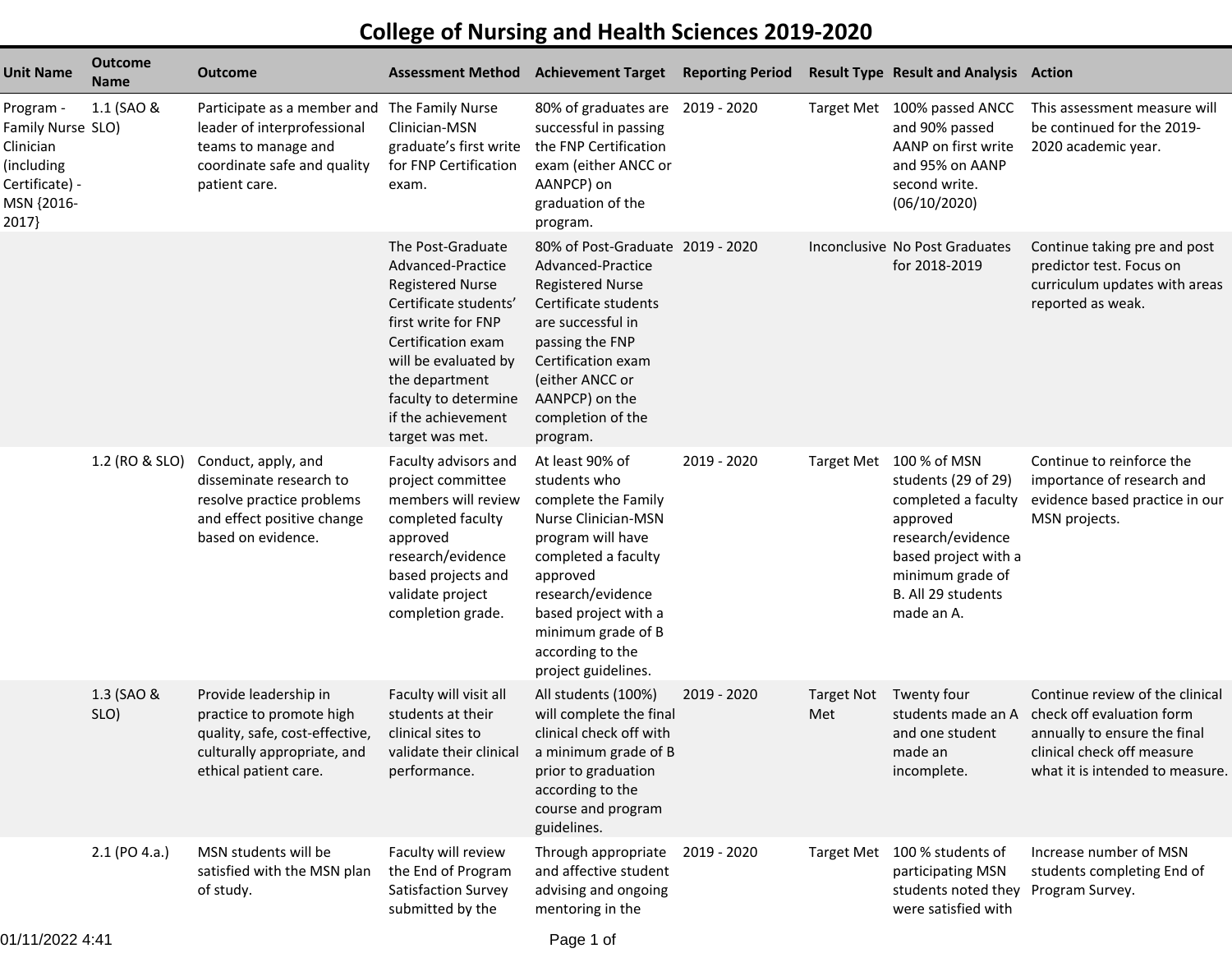| <b>Unit Name</b>                                                                                                                                  | <b>Outcome</b><br><b>Name</b> | Outcome                                                                                                                                                      | <b>Assessment Method</b>                                                                                                                                                                                                                                                     | <b>Achievement Target</b>                                                                                                                                                                                                                                 | <b>Reporting Period</b> | <b>Result Type Result and Analysis Action</b>                                                                                                                                                                              |                                                                                                                                                                                        |
|---------------------------------------------------------------------------------------------------------------------------------------------------|-------------------------------|--------------------------------------------------------------------------------------------------------------------------------------------------------------|------------------------------------------------------------------------------------------------------------------------------------------------------------------------------------------------------------------------------------------------------------------------------|-----------------------------------------------------------------------------------------------------------------------------------------------------------------------------------------------------------------------------------------------------------|-------------------------|----------------------------------------------------------------------------------------------------------------------------------------------------------------------------------------------------------------------------|----------------------------------------------------------------------------------------------------------------------------------------------------------------------------------------|
|                                                                                                                                                   | $2.1$ (PO 4.a.)               | MSN students will be<br>satisfied with the MSN plan<br>of study.                                                                                             | students at the time<br>of graduation.                                                                                                                                                                                                                                       | <b>Family Nurse</b><br>Clinician-MSN<br>program, at least 90%<br>of all participating<br>MSN students will be<br>satisfied with the<br><b>Family Nurse</b><br>Clinician-MSN Plan of<br>Study.                                                             | 2019 - 2020             | Target Met the MSN program.                                                                                                                                                                                                | Increase number of MSN<br>students completing End of<br>Program Survey.                                                                                                                |
| Program -<br>Kinesiology<br>(including<br>Exercise<br>Science<br>Minor and<br>Pre-Physical<br>Therapy<br>Concentratio<br>n) - BS<br>${2016-2017}$ | $1.1$ (SLO)                   | Students will demonstrate<br>knowledge consistent with<br>the ACSM Certified Exercise<br>Physiologist.                                                       | Students will<br>complete a<br>comprehensive<br>examination<br>(Certification Practice Practice Test as part<br>Test) as part of KIN<br>316 Practicum in<br>Kinesiology.<br>Departmental faculty<br>will review the results<br>of the students'<br>examinations.             | At least 85% of<br>students will pass,<br>minimum score of<br>70%, a Certification<br>of KIN 316 Practicum<br>in Kinesiology.                                                                                                                             | 2019 - 2020             | Inconclusive 100% of students in<br>the Fall of 2019<br>$(8/8)$ met the<br>criteria of 70% or<br>greater.                                                                                                                  | This goal should be kept and<br>the exam updated each year to<br>reflect new<br>standards/guidelines.                                                                                  |
|                                                                                                                                                   | 1.2 (SLO)                     | Students will demonstrate<br>health-fitness assessment<br>skills consistent with ACSM<br><b>Certified Exercise</b><br>Physiologist.                          | Students will<br>complete a Health-<br><b>Fitness Assessment</b><br>Skills Evaluation as<br>part of KIN 316.<br>Departmental faculty<br>will review the<br><b>Health-Related Skills</b><br><b>Evaluation Rubric</b><br>results of the<br>students' evaluations. Practicum in | Student scores on all<br>components of a<br><b>Health-Related Skills</b><br>Evaluation will<br>average a score of 2<br>(Acceptable) or<br>greater on a Health-<br><b>Related Skills</b><br><b>Evaluation Rubric as</b><br>part of KIN 316<br>Kinesiology. | 2019 - 2020             | Inconclusive 7/8 students met<br>goal states an<br>average, which was<br>met as a group.                                                                                                                                   | This evaluation and rubric<br>this goal, though the should be evaluated and<br>updated as needed on an<br>annual basis.                                                                |
|                                                                                                                                                   |                               | 1.3 (GEO 1.c.) Students will develop and<br>evaluate appropriate<br>exercise/rehabilitation<br>programs for individuals in a<br>practical, hands-on setting. | Students will<br>complete two Case<br>Studies on actual<br>clients/patients as<br>part of KIN 416<br>Internship in<br>Kinesiology.<br>Departmental faculty<br>will review the<br>AAC&U Written<br><b>Communication Value</b><br>Rubric results of the                        | Students completing 2019 - 2020<br>Case Studies will<br>average a score of 2.5<br>(Milestone) or greater<br>on all components of<br>the AAC&U Written<br><b>Communication Value</b><br>Rubric as part of KIN<br>416 Internship in<br>Kinesiology.         |                         | Target Met All students<br>achieved average<br>scores of 2.5 or<br>higher.<br>5 students had and<br>average score of 4.0<br>4 students had an<br>average score of<br>3.80<br>8 students had an<br>average score of<br>3.60 | This rubric and goal should<br>continue to be evaluated on an<br>annual basis. As this was the<br>first year of an amended goal<br>of 2.5, no changes are<br>recommended at this time. |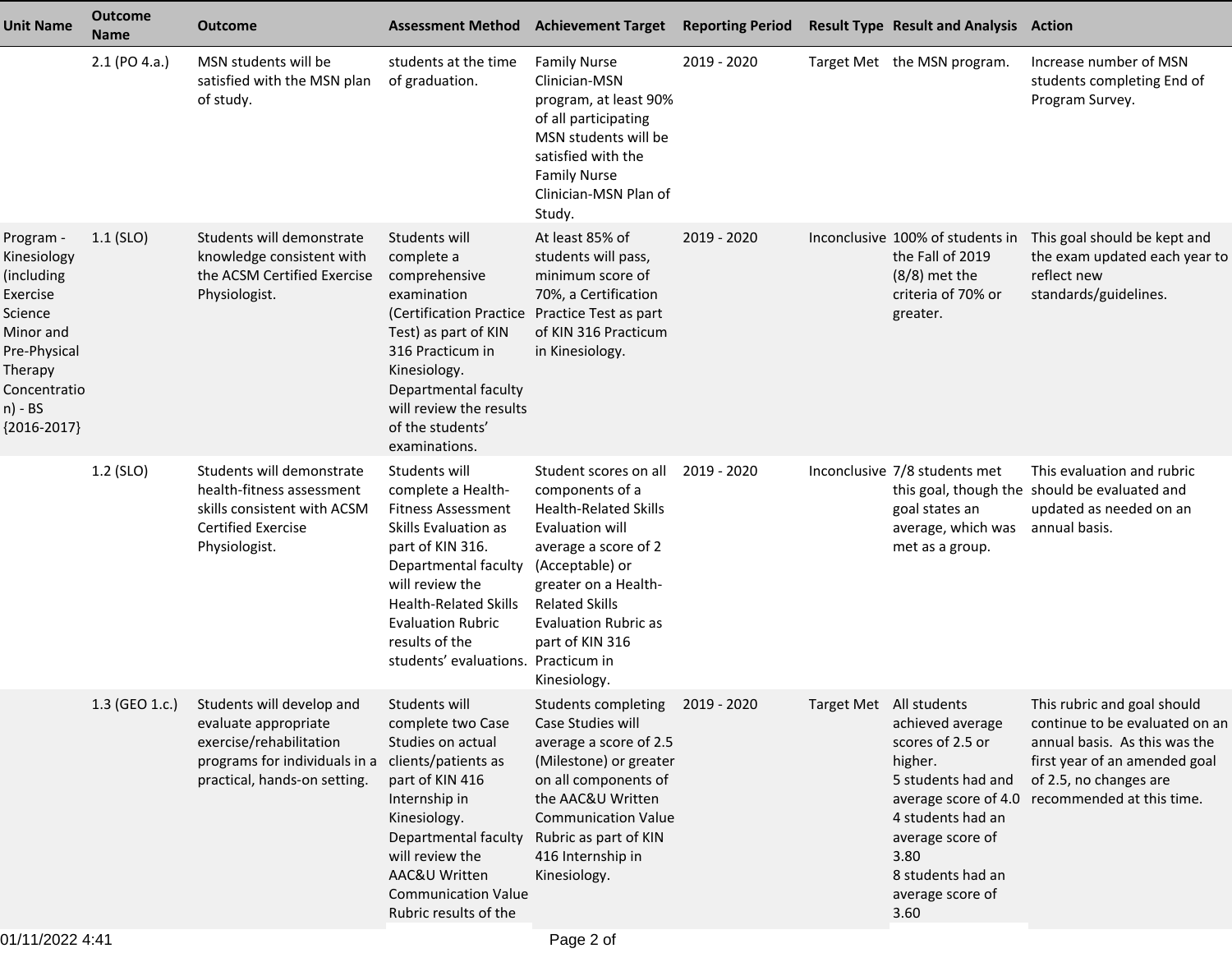| <b>Unit Name</b> | <b>Outcome</b><br><b>Name</b> | <b>Outcome</b>                                                                                                                                                         | <b>Assessment Method</b>                                                                                                                                                                                                                                                                                                                   | <b>Achievement Target</b>                                                                                                                                                                                                             | <b>Reporting Period</b> | <b>Result Type Result and Analysis Action</b>                                                                                                                                                                                                                                                                                                                                                                                                                                                                                                                                                                                                                    |                                                                                                                                                                                        |
|------------------|-------------------------------|------------------------------------------------------------------------------------------------------------------------------------------------------------------------|--------------------------------------------------------------------------------------------------------------------------------------------------------------------------------------------------------------------------------------------------------------------------------------------------------------------------------------------|---------------------------------------------------------------------------------------------------------------------------------------------------------------------------------------------------------------------------------------|-------------------------|------------------------------------------------------------------------------------------------------------------------------------------------------------------------------------------------------------------------------------------------------------------------------------------------------------------------------------------------------------------------------------------------------------------------------------------------------------------------------------------------------------------------------------------------------------------------------------------------------------------------------------------------------------------|----------------------------------------------------------------------------------------------------------------------------------------------------------------------------------------|
|                  | 1.3 (GEO 1.c.)                | Students will develop and<br>evaluate appropriate<br>exercise/rehabilitation<br>programs for individuals in a<br>practical, hands-on setting.                          | students' case<br>studies.                                                                                                                                                                                                                                                                                                                 | Students completing<br>Case Studies will<br>average a score of 2.5<br>(Milestone) or greater<br>on all components of<br>the AAC&U Written<br><b>Communication Value</b><br>Rubric as part of KIN<br>416 Internship in<br>Kinesiology. | 2019 - 2020             | Target Met 6 students had and<br>average score of<br>3.40<br>1 student had an<br>average score of<br>3.20                                                                                                                                                                                                                                                                                                                                                                                                                                                                                                                                                        | This rubric and goal should<br>continue to be evaluated on an<br>annual basis. As this was the<br>first year of an amended goal<br>of 2.5, no changes are<br>recommended at this time. |
|                  | $2.1$ (SLO)                   | Students will successfully<br>complete a written analysis<br>on a common exercise,<br>sport, or rehabilitation<br>movement to include all<br>neuromuscular components. | Students will develop<br>a Written<br>Neuromuscular<br>Analysis of a common<br>exercise, sport, or<br>rehabilitation<br>movement as part of<br>KIN 390 Anatomical<br>Kinesiology.<br>Departmental faculty<br>will review the<br>Written<br>Neuromuscular<br>Analysis of<br><b>Movement Rubric</b><br>results of the<br>students' analyses. | Students completing<br>the Written<br>Neuromuscular<br>Analysis will average a<br>score of 2<br>(Acceptable) on all<br>components of the<br>Written<br>Neuromuscular<br>Analysis of Movement<br>Rubric.                               | 2019 - 2020             | Target Met The Fall 2019 two<br>sections of KIN 390<br>Anatomical<br>Kinesiology had 49<br>students enrolled.<br>41 (83%) students<br>had an average<br>score of<br>2(acceptable) or<br>higher on the<br>Written<br>Neuromuscular<br>Analysis project.<br>The breakdown of<br>average scores is as<br>follows:<br>1 student had and<br>average score of 4.0<br>1 students had an<br>average score of<br>3.75<br>6 students had an<br>average score of<br>3.50<br>3 students had and<br>average score of<br>3.25<br>6 students had an<br>average score of<br>3.00<br>3 students had an<br>average score of<br>2.75<br>11 students had and<br>average score of 2.5 | This rubric and project will<br>continue to be reviewed<br>annually for appropriateness<br>and updates.                                                                                |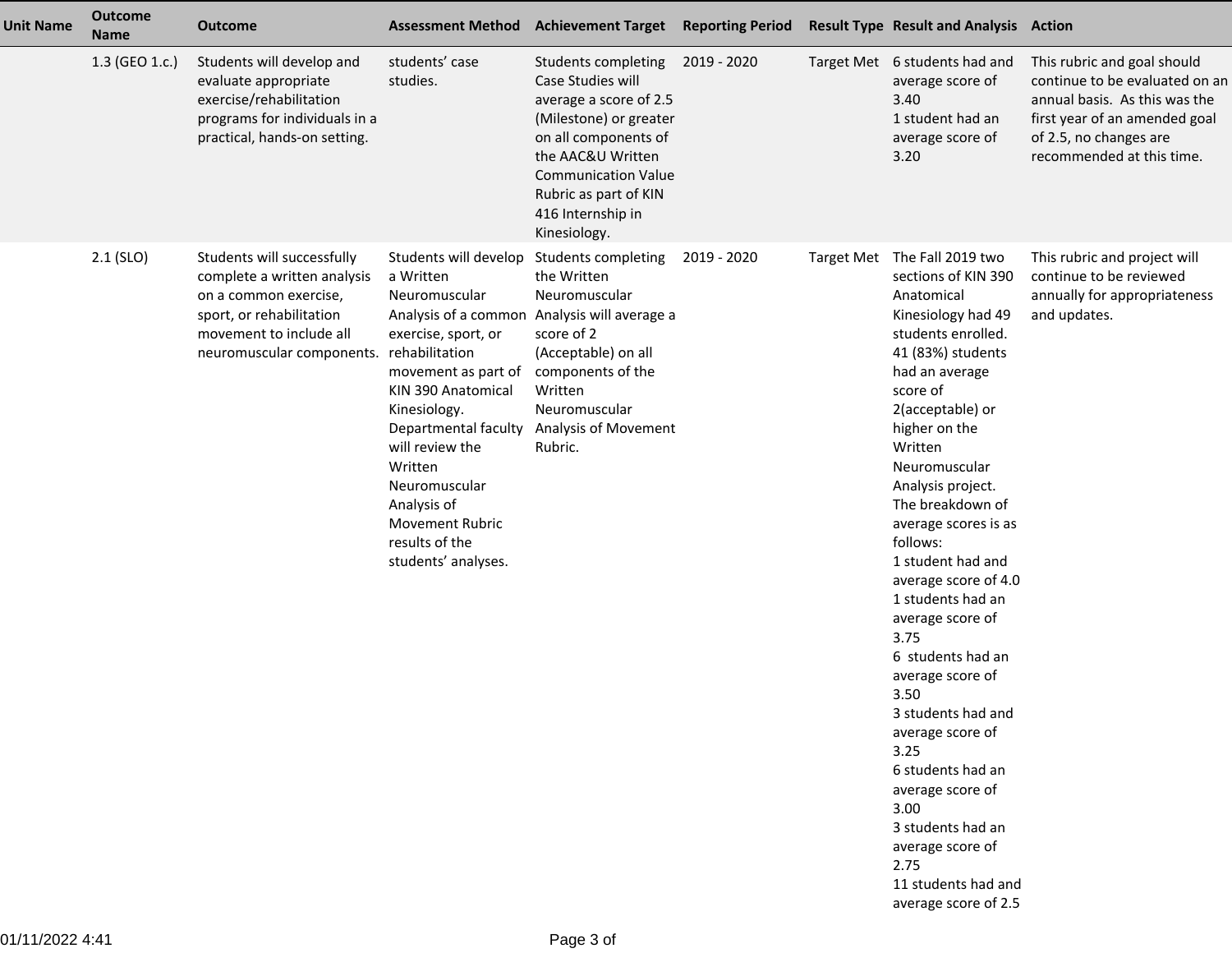| <b>Unit Name</b> | <b>Outcome</b><br><b>Name</b> | <b>Outcome</b>                                                                                                                                                               | <b>Assessment Method</b>                                                                                                                                                                                                                                                                                                                   | <b>Achievement Target</b>                                                                                                                                                                                                         | <b>Reporting Period</b> | <b>Result Type Result and Analysis Action</b>                                                                                                                                                                                                                                                                                                                                                                                                                                                                                         |                                                                                                         |
|------------------|-------------------------------|------------------------------------------------------------------------------------------------------------------------------------------------------------------------------|--------------------------------------------------------------------------------------------------------------------------------------------------------------------------------------------------------------------------------------------------------------------------------------------------------------------------------------------|-----------------------------------------------------------------------------------------------------------------------------------------------------------------------------------------------------------------------------------|-------------------------|---------------------------------------------------------------------------------------------------------------------------------------------------------------------------------------------------------------------------------------------------------------------------------------------------------------------------------------------------------------------------------------------------------------------------------------------------------------------------------------------------------------------------------------|---------------------------------------------------------------------------------------------------------|
|                  | $2.1$ (SLO)                   | Students will successfully<br>complete a written analysis<br>on a common exercise,<br>sport, or rehabilitation<br>movement to include all<br>neuromuscular components.       | Students will develop<br>a Written<br>Neuromuscular<br>Analysis of a common<br>exercise, sport, or<br>rehabilitation<br>movement as part of<br>KIN 390 Anatomical<br>Kinesiology.<br>Departmental faculty<br>will review the<br>Written<br>Neuromuscular<br>Analysis of<br><b>Movement Rubric</b><br>results of the<br>students' analyses. | Students completing<br>the Written<br>Neuromuscular<br>Analysis will average a<br>score of 2<br>(Acceptable) on all<br>components of the<br>Written<br>Neuromuscular<br>Analysis of Movement<br>Rubric.                           | 2019 - 2020             | Target Met 8 students had an<br>average score of<br>2.25<br>2 students had an<br>average score of 2.0<br>3 students had an<br>average score of<br>1.75<br>3 students had an<br>average score of 1.5<br>1 student had an<br>average score of<br>1.25<br>1 student had an<br>average score of 0.                                                                                                                                                                                                                                        | This rubric and project will<br>continue to be reviewed<br>annually for appropriateness<br>and updates. |
|                  | $2.2$ (SLO)                   | Students will successfully<br>complete an oral analysis on an Oral<br>a common exercise, sport, or<br>rehabilitation movement to<br>include all biomechanical<br>components. | Students will develop<br>Biomechanical<br>Analysis Presentation<br>of a common,<br>exercise, sport, or<br>rehabilitation<br>movement as part of<br><b>KIN 408</b><br>Biomechanics.<br>Departmental faculty<br>will review the Oral<br>Biomechanical<br>Analysis Presentation<br>Rubric results of the<br>students'<br>presentations.       | Students completing<br>the Oral<br>Biomechanical<br><b>Analysis Presentation</b><br>will average a score of<br>2 (Acceptable) on all<br>components of the<br><b>Oral Biomechanical</b><br><b>Analysis Presentation</b><br>Rubric. | 2019 - 2020             | Target Met The Spring 2019<br>section of KIN 408<br><b>Biomechanics had</b><br>41 students<br>enrolled. All<br>students had an<br>average score of<br>2(acceptable) or<br>higher on the Oral<br>Biomechanical<br>Analysis<br>Presentation project<br>The breakdown of<br>average scores is as<br>follows:<br>12 students had and<br>average score of<br>3.75<br>8 students had an<br>average score of<br>3.50<br>5 students had an<br>average score of<br>3.25<br>8 students had and<br>average score of<br>2.75<br>4 students had an | This project and rubric need to<br>be evaluated and updated as<br>needed on an annual basis.            |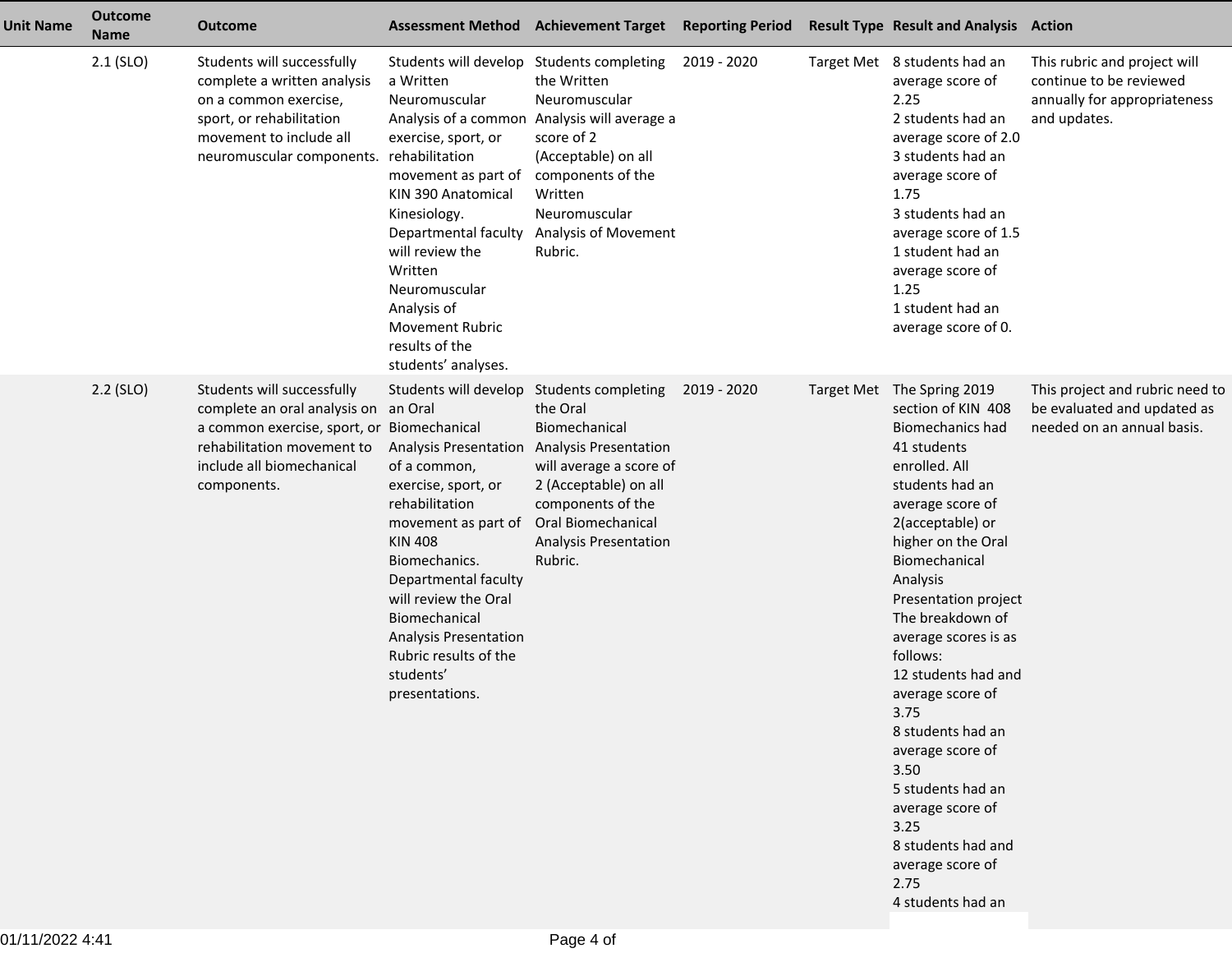| <b>Unit Name</b> | <b>Outcome</b><br><b>Name</b> | <b>Outcome</b>                                                                                                                                                                                                                             | <b>Assessment Method</b>                                                                                                                                                                                                                                                                                                                                                                                      | <b>Achievement Target</b>                                                                                                                                                                                                                                                                                                                                                                                                                   | <b>Reporting Period</b> |                   | <b>Result Type Result and Analysis Action</b>                                                                                 |                                                                                                                                                                                                                                                                        |
|------------------|-------------------------------|--------------------------------------------------------------------------------------------------------------------------------------------------------------------------------------------------------------------------------------------|---------------------------------------------------------------------------------------------------------------------------------------------------------------------------------------------------------------------------------------------------------------------------------------------------------------------------------------------------------------------------------------------------------------|---------------------------------------------------------------------------------------------------------------------------------------------------------------------------------------------------------------------------------------------------------------------------------------------------------------------------------------------------------------------------------------------------------------------------------------------|-------------------------|-------------------|-------------------------------------------------------------------------------------------------------------------------------|------------------------------------------------------------------------------------------------------------------------------------------------------------------------------------------------------------------------------------------------------------------------|
|                  | $2.2$ (SLO)                   | Students will successfully<br>complete an oral analysis on an Oral<br>a common exercise, sport, or Biomechanical<br>rehabilitation movement to<br>include all biomechanical<br>components.                                                 | Students will develop Students completing<br>Analysis Presentation<br>of a common,<br>exercise, sport, or<br>rehabilitation<br>movement as part of<br><b>KIN 408</b><br>Biomechanics.<br>Departmental faculty<br>will review the Oral<br>Biomechanical<br>Analysis Presentation<br>Rubric results of the<br>students'<br>presentations.                                                                       | the Oral<br>Biomechanical<br><b>Analysis Presentation</b><br>will average a score of<br>2 (Acceptable) on all<br>components of the<br><b>Oral Biomechanical</b><br><b>Analysis Presentation</b><br>Rubric.                                                                                                                                                                                                                                  | 2019 - 2020             |                   | Target Met average score of<br>2.25<br>4 students had an<br>average score of<br>2.00                                          | This project and rubric need to<br>be evaluated and updated as<br>needed on an annual basis.                                                                                                                                                                           |
|                  | 3.1 (SAO)                     | The MUW Health &<br>Kinesiology Exercise Science<br>students will successfully<br>enroll in a doctorate of<br>physical therapy (DPT)<br>programs.                                                                                          | Departmental faculty<br>will review the three<br>most recent<br>graduating classes'<br><b>Exit Interview</b><br>responses to<br>determine if an<br>average of 2 students<br>have been<br>accepted/enrolled in<br>a DPT program and 1<br>student has been<br>accepted/enrolled in<br>another terminal<br>professional program<br>(OTC, Chiropractics,<br>PA, PharmD, MD,<br>etc.) within the<br>academic year. | Out of the students<br>participating in the<br>three most recent<br>graduating classes'<br>Exit Interview an<br>average of 2 students<br>per academic year will<br>report that they have<br>been<br>accepted/enrolled in<br>a DPT program and 1<br>student per academic<br>year will report that<br>they have been<br>accepted/enrolled in<br>another terminal<br>professional program<br>(OTC, Chiropractics,<br>PA, PharmD, MD,<br>etc.). | 2019 - 2020             | <b>Target Met</b> | 3 students were<br>accepted into DPT<br>programs, 1 into<br>chiropractic school,<br>and 1 into OT school<br>(via self-report) | Wording on goal and<br>achievement target should be<br>reviewed and updated if<br>deemed necessary. Previous<br>target said average over<br>previous three years. This goal<br>uses the average terminology<br>again, but it does not reflect<br>the same time period. |
|                  | 3.2 (PO 2.e.)                 | The MUW Exercise Science<br>programs will promote<br>regional stewardship<br>through our internship<br>program, providing real-life<br>observation and/or hands-on of each academic<br>experience with local and<br>regional allied health | The Internship List of<br>the partnered allied<br>health and medical<br>environments will be<br>reviewed at the end<br>semester by the<br>departmental faculty.                                                                                                                                                                                                                                               | The MUW Exercise<br>Science program will<br>place interns in an<br>average of at least 3<br>different allied health<br>or medical<br>environments during<br>the Fall and Spring                                                                                                                                                                                                                                                             | 2019 - 2020             | <b>Target Met</b> | <b>Exercise Science</b><br>students were<br>placed at the<br>sites during the fall<br>2019 and/or spring<br>2020 term:        | Evaluate and discuss shifting<br>the achievement target to 4<br>environments. Consider<br>following internships historical perspective and<br>current<br>challenges/opportunities when<br>making this assessment.                                                      |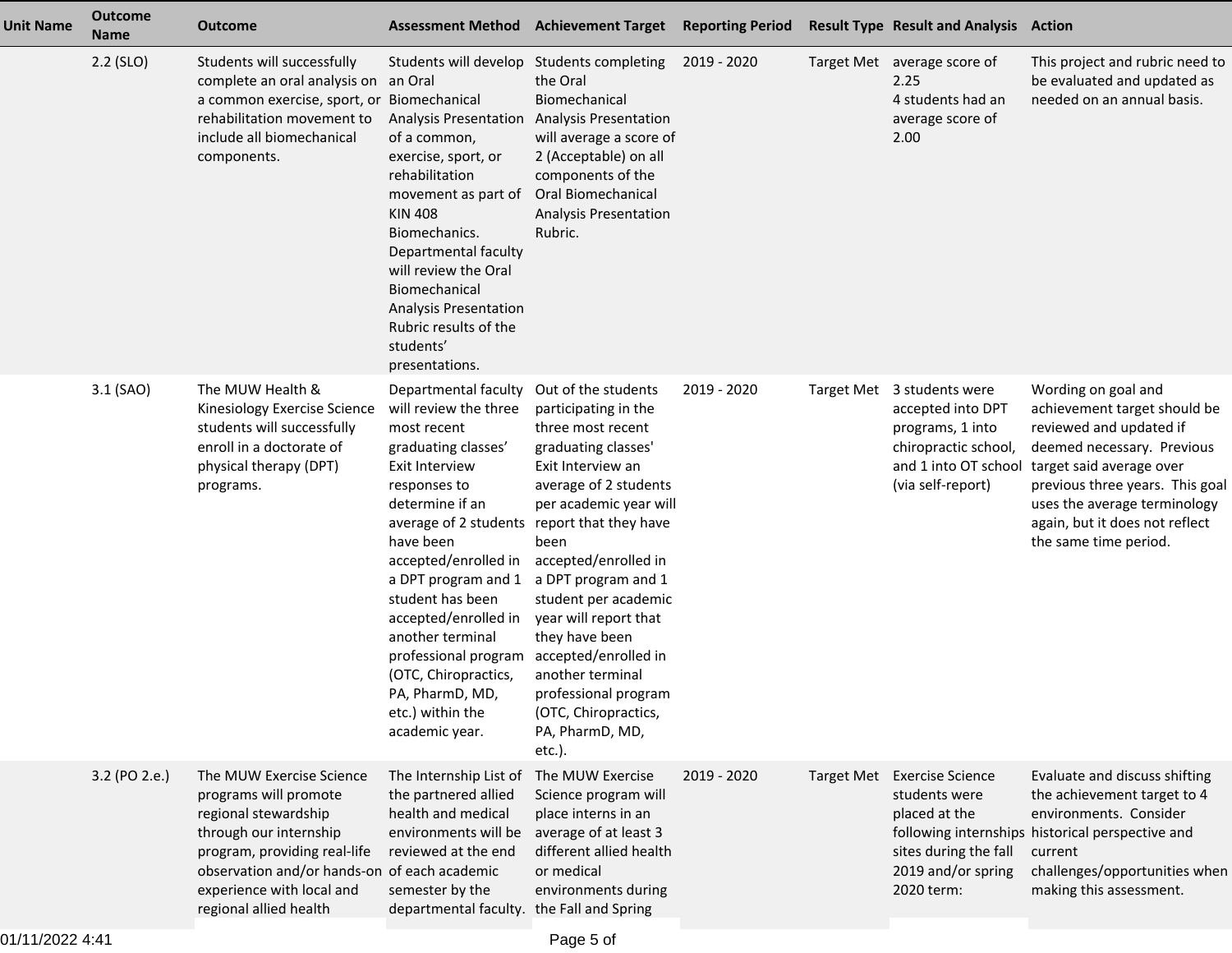| <b>Unit Name</b> | <b>Outcome</b><br><b>Name</b> | <b>Outcome</b> |                                                                                                                                                                                                       | Assessment Method Achievement Target Reporting Period Result Type Result and Analysis Action |             |               |                                                                                                                                                                                                                                                                                                                                                                                                                                                                                                                                                                                                                                                                                                                                                                                                                          |                                                                                                                                                                                             |
|------------------|-------------------------------|----------------|-------------------------------------------------------------------------------------------------------------------------------------------------------------------------------------------------------|----------------------------------------------------------------------------------------------|-------------|---------------|--------------------------------------------------------------------------------------------------------------------------------------------------------------------------------------------------------------------------------------------------------------------------------------------------------------------------------------------------------------------------------------------------------------------------------------------------------------------------------------------------------------------------------------------------------------------------------------------------------------------------------------------------------------------------------------------------------------------------------------------------------------------------------------------------------------------------|---------------------------------------------------------------------------------------------------------------------------------------------------------------------------------------------|
|                  | 3.2 (PO 2.e.)                 | practitioners. | The Internship List of semesters of each<br>the partnered allied<br>health and medical<br>environments will be<br>reviewed at the end<br>of each academic<br>semester by the<br>departmental faculty. | academic year.                                                                               | 2019 - 2020 | Target Met 1. | Windsor<br>Place Assisted<br>Living, Columbus,<br><b>MS</b><br>2.<br><b>MUW</b><br>Campus Recreation,<br>Columbus, MS<br>Elite<br>3.<br>Physical Therapy,<br>Columbus, MS<br>North MS<br>4.<br>Medical Center In-<br>patient<br>Rehabilitation,<br>Tupelo, MS<br>BMH-GT<br>5.<br>Outpatient<br>Rehabilitation,<br>Columbus, MS<br>6.<br><b>BeeHive</b><br>Assisted Living-<br>Louisville MS<br>7.<br>Magnolia<br>Regional Health<br>Center Outpatient<br>Rehabilitation,<br>Corinth, MS<br>North MS<br>8.<br><b>Medical Center</b><br>Cardiac<br>Rehabilitation,<br>Tupelo, MS<br>9.<br>Encore<br>Rehabilitation<br>Services, Columbus,<br><b>MS</b><br>10.<br><b>MUW</b><br>Athletic Training,<br>Columbus, MS<br>Frank<br>11.<br>Phillips YMCA,<br>Columbus, M<br>The Fitness<br>12.<br>Factor, Columbus,<br><b>MS</b> | Evaluate and discuss shifting<br>the achievement target to 4<br>environments. Consider<br>historical perspective and<br>current<br>challenges/opportunities when<br>making this assessment. |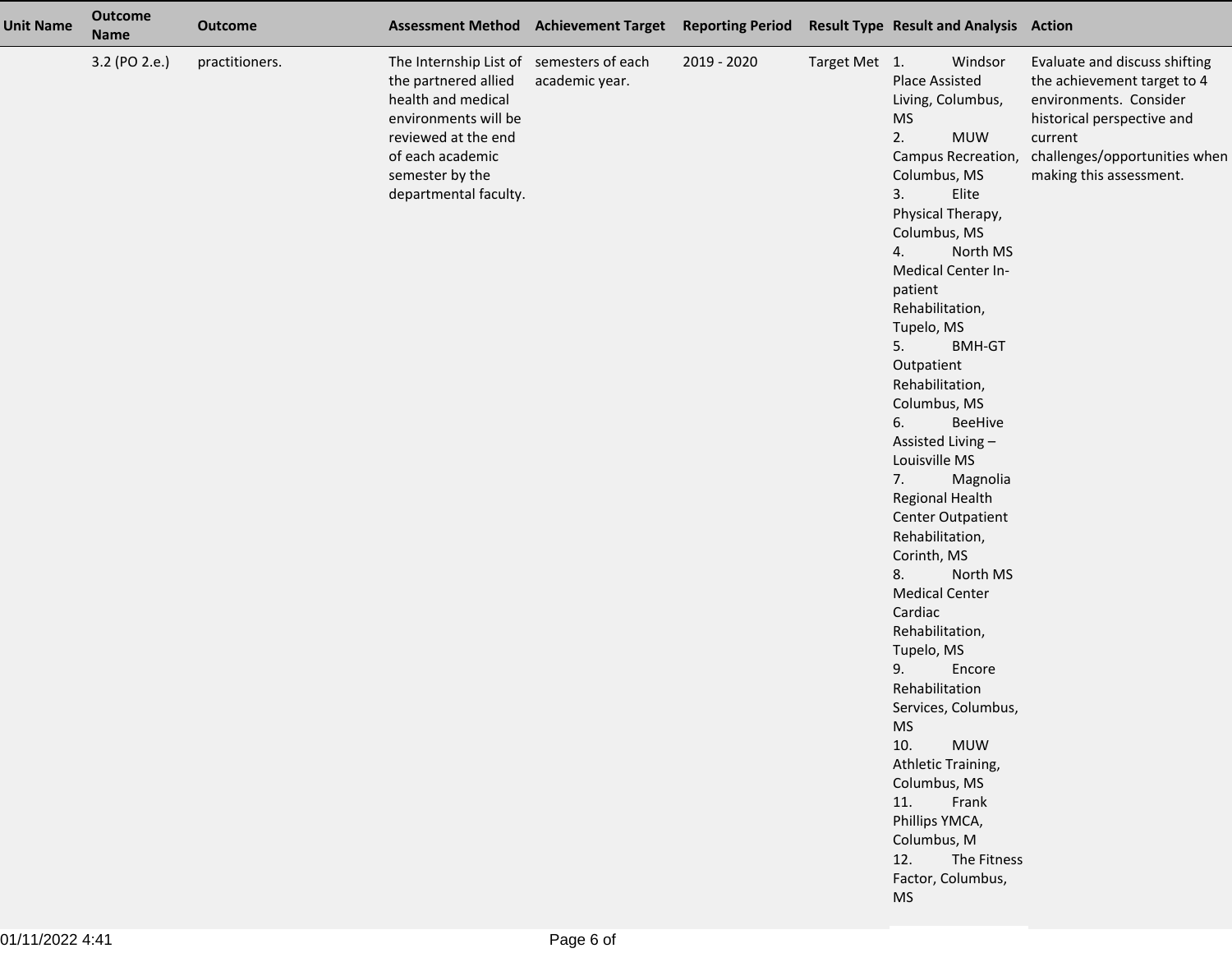| <b>Unit Name</b>                              | <b>Outcome</b><br><b>Name</b> | <b>Outcome</b>                                                                                                                                                                                                                                               | <b>Assessment Method</b>                                                                                                                                                                                                 | <b>Achievement Target</b>                                                                                                                                                                                                                               | <b>Reporting Period</b> |                   | <b>Result Type Result and Analysis Action</b>                                                                                                                                                                                                                                                |                                                                                                                                                                                             |
|-----------------------------------------------|-------------------------------|--------------------------------------------------------------------------------------------------------------------------------------------------------------------------------------------------------------------------------------------------------------|--------------------------------------------------------------------------------------------------------------------------------------------------------------------------------------------------------------------------|---------------------------------------------------------------------------------------------------------------------------------------------------------------------------------------------------------------------------------------------------------|-------------------------|-------------------|----------------------------------------------------------------------------------------------------------------------------------------------------------------------------------------------------------------------------------------------------------------------------------------------|---------------------------------------------------------------------------------------------------------------------------------------------------------------------------------------------|
|                                               | 3.2 (PO 2.e.)                 | The MUW Exercise Science<br>programs will promote<br>regional stewardship<br>through our internship<br>program, providing real-life<br>observation and/or hands-on of each academic<br>experience with local and<br>regional allied health<br>practitioners. | The Internship List of<br>the partnered allied<br>health and medical<br>environments will be<br>reviewed at the end<br>semester by the<br>departmental faculty.                                                          | The MUW Exercise<br>Science program will<br>place interns in an<br>average of at least 3<br>different allied health<br>or medical<br>environments during<br>the Fall and Spring<br>semesters of each<br>academic year.                                  | 2019 - 2020             |                   | Target Met For assessment<br>purposes, this<br>means students<br>were placed in<br>occupational<br>therapy (long-term<br>care), recreation,<br>outpatient physical<br>therapy, inpatient<br>physical therapy,<br>athletic training, and<br>commercial/commu<br>nity fitness<br>environments. | Evaluate and discuss shifting<br>the achievement target to 4<br>environments. Consider<br>historical perspective and<br>current<br>challenges/opportunities when<br>making this assessment. |
| Program -<br>Nursing -<br>ASN {2016-<br>2017} | 1.1 (SAO &<br>SLO)            | <b>ASN Students will</b><br>successfully pass the<br><b>National Council Licensure</b><br><b>Examination for Registered</b><br>Nurses (NCLEX-RN).                                                                                                            | ASN graduates will<br>take the NCLEX-RN as NCLEX-RN pass rate<br>administered by the<br>National Council of<br>State Boards of<br>Nursing. Faculty will<br>review the program's period.<br>annual student pass<br>rates. | The ASN graduate's<br>will be at least 80% of<br>all first-time test-<br>takers during the<br>same 12-month                                                                                                                                             | 2019 - 2020             | <b>Target Met</b> | students passed the current target.<br>NCLEX on the first<br>attempt.                                                                                                                                                                                                                        | 92.5% of graduating Continue to assess using the                                                                                                                                            |
|                                               | 1.2 (GEO 5.a.)                | ASN Students will be able to<br>utilize appropriate team<br>building and collaborative<br>strategies when working<br>with teams.                                                                                                                             | ASN sophomore<br>students will<br>complete the AACU<br><b>Teamwork Value</b><br>Rubric at the<br>conclusion of their<br>group/team work in<br>NU 216 Evidence-<br><b>Based Practice</b><br>Project.                      | The average score<br>that the sophomore<br>ASN students will<br>report will be at least<br>"3" or higher on the<br>0-4 scale used in the<br><b>AACU Teamwork</b><br>Value Rubric during<br>the NU 216 team<br>project.                                  | 2019 - 2020             |                   | Target Met 100% of ASN third<br>semester students<br>scored at least a 3 or<br>higher. Average<br>score was 3.9.                                                                                                                                                                             | Continue with current plan.                                                                                                                                                                 |
|                                               | 1.3 (GEO 1.c.)                | ASN students will be able to ASN sophomore<br>incorporate effective<br>communication techniques<br>to produce a positive<br>professional working<br>relationship.                                                                                            | students enrolled in<br>NU 216 will be<br>evaluated during<br>their formal<br>Evidence-Based<br>Practice Presentation the AACU Oral<br>the AACU Oral<br>Communication Value 216 formal Evidence-<br>Rubric.              | The average score<br>that the ASN<br>sophomore students<br>will receive will be at<br>least "3" or higher on<br>the 0-4 scale used in<br>by the faculty utilizing Communication Value<br>Rubric during the NU<br><b>Based Practice</b><br>Presentation. | 2019 - 2020             |                   | Target Met 100% students<br>scored at least a 3.<br>The average score<br>was 3.9.                                                                                                                                                                                                            | No changes at this time.                                                                                                                                                                    |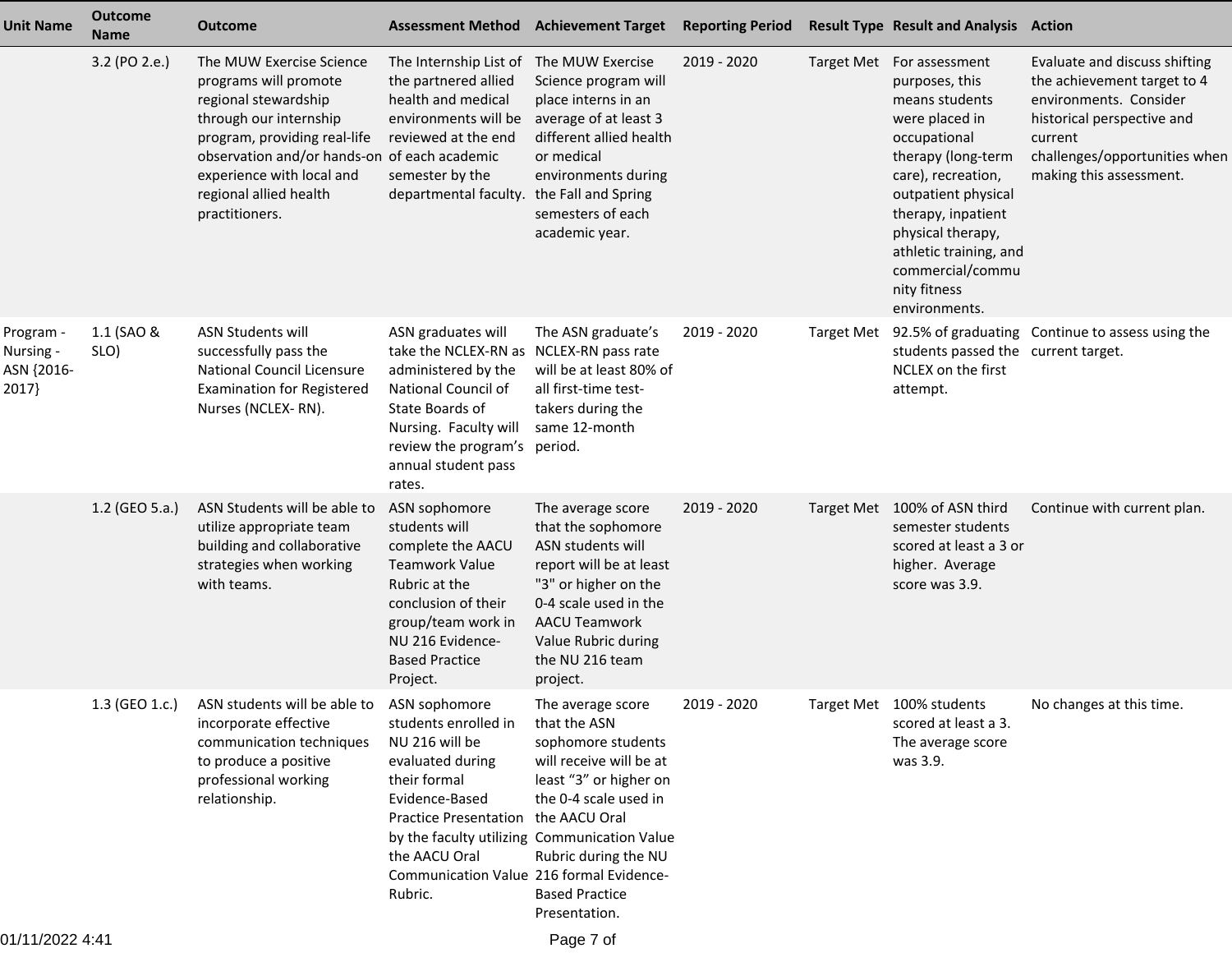| <b>Unit Name</b>                              | <b>Outcome</b><br><b>Name</b> | <b>Outcome</b>                                                                                                                                            |                                                                                                                                                                                                                 | <b>Assessment Method Achievement Target</b>                                                                                                                                                                               | <b>Reporting Period</b> |                   | <b>Result Type Result and Analysis Action</b>                                                                                                                                                                                                                                                          |                                                                                                                                                                                                       |
|-----------------------------------------------|-------------------------------|-----------------------------------------------------------------------------------------------------------------------------------------------------------|-----------------------------------------------------------------------------------------------------------------------------------------------------------------------------------------------------------------|---------------------------------------------------------------------------------------------------------------------------------------------------------------------------------------------------------------------------|-------------------------|-------------------|--------------------------------------------------------------------------------------------------------------------------------------------------------------------------------------------------------------------------------------------------------------------------------------------------------|-------------------------------------------------------------------------------------------------------------------------------------------------------------------------------------------------------|
|                                               | $2.1$ (PO 4.a.)               | ASN students will be<br>satisfied with the ASN plan<br>of study.                                                                                          | Faculty will review<br>the Program<br>Satisfaction Survey<br>submitted by the<br>students at the time<br>of graduation.                                                                                         | At least 90% of<br>students participating<br>in the Program<br>Satisfaction Survey<br>will indicate<br>satisfaction with<br>program of study at<br>time of graduation.                                                    | 2019 - 2020             |                   | <b>Program Satisfaction</b><br>Survey was placed in<br>the Spring 2020<br><b>Course Evaluation</b><br>for NU-235 as a<br><b>Course Targeted</b><br>Survey.                                                                                                                                             | Target Met This year the End of No changes at this time.                                                                                                                                              |
|                                               |                               |                                                                                                                                                           |                                                                                                                                                                                                                 |                                                                                                                                                                                                                           |                         |                   | Participation - 46/49<br>- 93.88%<br>Very Satisfied -<br>30/46 - 65.22%<br>Satisfied - 15/46 -<br>32.61%<br>Dissatisfied - 1/46 -<br>2.17%<br>Total Satisfied -<br>45/46 - 97.83%                                                                                                                      |                                                                                                                                                                                                       |
| Program -<br>Nursing -<br>BSN {2016-<br>2017} | 1.1 (SAO &<br>SLO)            | <b>BSN</b> generic Students will<br>successfully pass the<br><b>National Council Licensure</b><br><b>Examination for Registered</b><br>Nurses (NCLEX-RN). | <b>BSN</b> generic<br>graduates will take<br>the NCLEX-RN as<br>administered by the<br>National Council of<br>State Boards of<br>Nursing. Faculty will<br>review the program's<br>annual student pass<br>rates. | The BSN graduate's<br>first write NCLEX-RN<br>pass rate shall be no<br>less than 95% of that<br>year's national<br>average as reported<br>by the Institutions of<br>Higher Learning.                                      | 2019 - 2020             | <b>Target Met</b> | 62 of 65 graduates<br>(May 2019) were<br>successful on the<br>first write of the<br>NCLEX-RN exam<br>which resulted in a<br>95.4% first write<br>average. 2nd writes<br>was 98.5%. National<br>average for 2019<br>was 88.18%.<br>[less]<br># Students Assessed:<br>65<br># Students Met<br>Target: 62 | Will continue to monitor<br>National trends particularly<br>information from NCSBN<br>regrading updates to NCLEX-<br>RN test plan.                                                                    |
|                                               | 1.2 (GEO 5.a.)                | BSN Students will be able to<br>utilize appropriate team<br>building and collaborative<br>strategies when working<br>with teams.                          | <b>BSN</b> senior students<br>will complete the<br><b>AACU Teamwork</b><br>VALUE Rubric at the<br>conclusion of their<br>group/ team work in<br>NU 465 community<br>assessment and                              | The collective average 2019 - 2020<br>score that the senior<br><b>BSN Students will</b><br>report will be at least<br>"3" or higher on the<br>0-4 scale used in the<br><b>AACU Teamwork</b><br><b>VALUE Rubric during</b> |                         |                   | Target Met 204 RN to BSN<br>students in NU 465<br>of $3.3$<br>60 BSN students in<br>NU 449 for an<br>average score of 3.8                                                                                                                                                                              | The BSN program faculty<br>continues to value team<br>for an average score building and collaborative<br>strategies when working with<br>teams. Will continue to utilize<br>the AACU Teamwork Rubric. |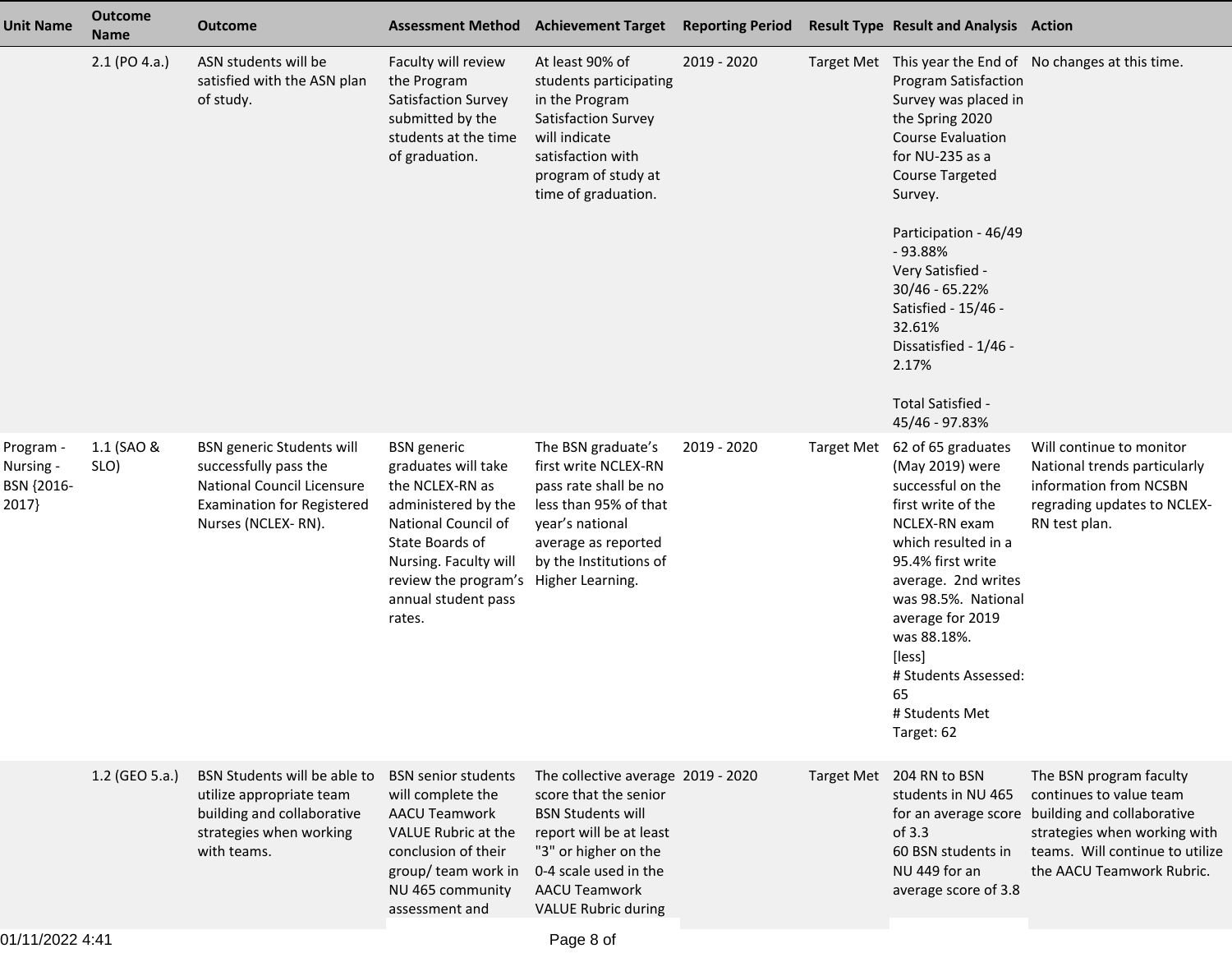| <b>Unit Name</b> | <b>Outcome</b><br><b>Name</b> | <b>Outcome</b>                                                                                                                                      | <b>Assessment Method Achievement Target</b>                                                                                                                                                                                                                    |                                                                                                                                                                                                            | <b>Reporting Period</b> |                          | <b>Result Type Result and Analysis Action</b>                                                                                                                                                                                                                                                                                                                                                                                                                                                |                                                                                                                                                                                                                                                       |
|------------------|-------------------------------|-----------------------------------------------------------------------------------------------------------------------------------------------------|----------------------------------------------------------------------------------------------------------------------------------------------------------------------------------------------------------------------------------------------------------------|------------------------------------------------------------------------------------------------------------------------------------------------------------------------------------------------------------|-------------------------|--------------------------|----------------------------------------------------------------------------------------------------------------------------------------------------------------------------------------------------------------------------------------------------------------------------------------------------------------------------------------------------------------------------------------------------------------------------------------------------------------------------------------------|-------------------------------------------------------------------------------------------------------------------------------------------------------------------------------------------------------------------------------------------------------|
|                  | 1.2 (GEO 5.a.)                | BSN Students will be able to<br>utilize appropriate team<br>building and collaborative<br>strategies when working<br>with teams.                    | implementation<br>project for APO<br>students or NU 449<br>research project for<br>the Generic students.                                                                                                                                                       | the NU 449 and NU<br>465 team project.                                                                                                                                                                     | 2019 - 2020             |                          | 264<br># Students Met<br>Target: 228                                                                                                                                                                                                                                                                                                                                                                                                                                                         | Target Met # Students Assessed: The BSN program faculty<br>continues to value team<br>building and collaborative<br>strategies when working with<br>teams. Will continue to utilize<br>the AACU Teamwork Rubric.                                      |
|                  | 1.3 (GEO 1.c.)                | BSN students will be able to<br>incorporate effective<br>communication techniques<br>to produce a positive<br>professional working<br>relationship. | <b>BSN</b> senior students<br>enrolled in NU 449<br>will be evaluated<br>during their formal<br>research presentation higher on the 0-4<br>by the faculty advisor scale used in the<br>utilizing the AACU<br><b>Oral Communication</b><br><b>VALUE Rubric.</b> | The average score<br>that the senior BSN<br>Students will receive<br>will be at least "3" or<br>AACU Oral<br>Communication<br><b>VALUE Rubric during</b><br>the NU 449 formal<br>research<br>presentation. | 2019 - 2020             | <b>Target Not</b><br>Met | The BSN senior<br>students enrolled in<br>NU 449 were not<br>evaluated by the<br>faculty advisors<br>since the formal<br>research<br>presentation was<br>cancelled due to<br>COVID-19. Campus<br>was closed.                                                                                                                                                                                                                                                                                 | Communication is a valued<br>asset of a professional nurse.<br>The BSN program faculty want<br>to continue to evaluate<br>communication utilizing the<br><b>AACU Oral Communication</b><br>Value Rubric. The plan will be<br>to resume for 2020-2021. |
|                  | $2.1$ (PO 4.a.)               | BSN students will be satisfied Faculty will review<br>with the BSN plan of study.                                                                   | the End of Program<br><b>Satisfaction Survey</b><br>submitted by the<br>students at the time<br>of graduation.                                                                                                                                                 | 90% of all<br>participating students<br>are satisfied with the<br>program of learning<br>as evidenced by a<br>benchmark score of<br>2.5 or above on the<br>End of Program<br>Satisfaction Survey.          | 2019 - 2020             | <b>Target Met</b>        | RN to BSN Summer<br>of 2019 results - 58<br>of 62 responses by<br>students indicated<br>they were extremely<br>satisfied or<br>somewhat satisfied<br>with the program<br>for a total of 93.5%.<br><b>BSN Columbus</b><br>Spring 2020 results -<br>58 out of 60<br>students indicated<br>they were extremely<br>satisfied or<br>somewhat satisfied<br>with the program<br>for a total of 96.7 %<br>Combined total of<br>95.1%<br># Students Assessed:<br>122<br># Students Met<br>Target: 116 | Program Satisfaction is an<br>important aspect of the BSN<br>program. Will continue to<br>monitor.                                                                                                                                                    |
| Program -        | 1.1 (SAO &                    | Practice at the highest level                                                                                                                       | Faculty will validate                                                                                                                                                                                                                                          | 100% of DNP students 2019 - 2020                                                                                                                                                                           |                         |                          |                                                                                                                                                                                                                                                                                                                                                                                                                                                                                              | Target Met No Post BSN to DNP Will continue to monitor that                                                                                                                                                                                           |

01/11/2022 4:41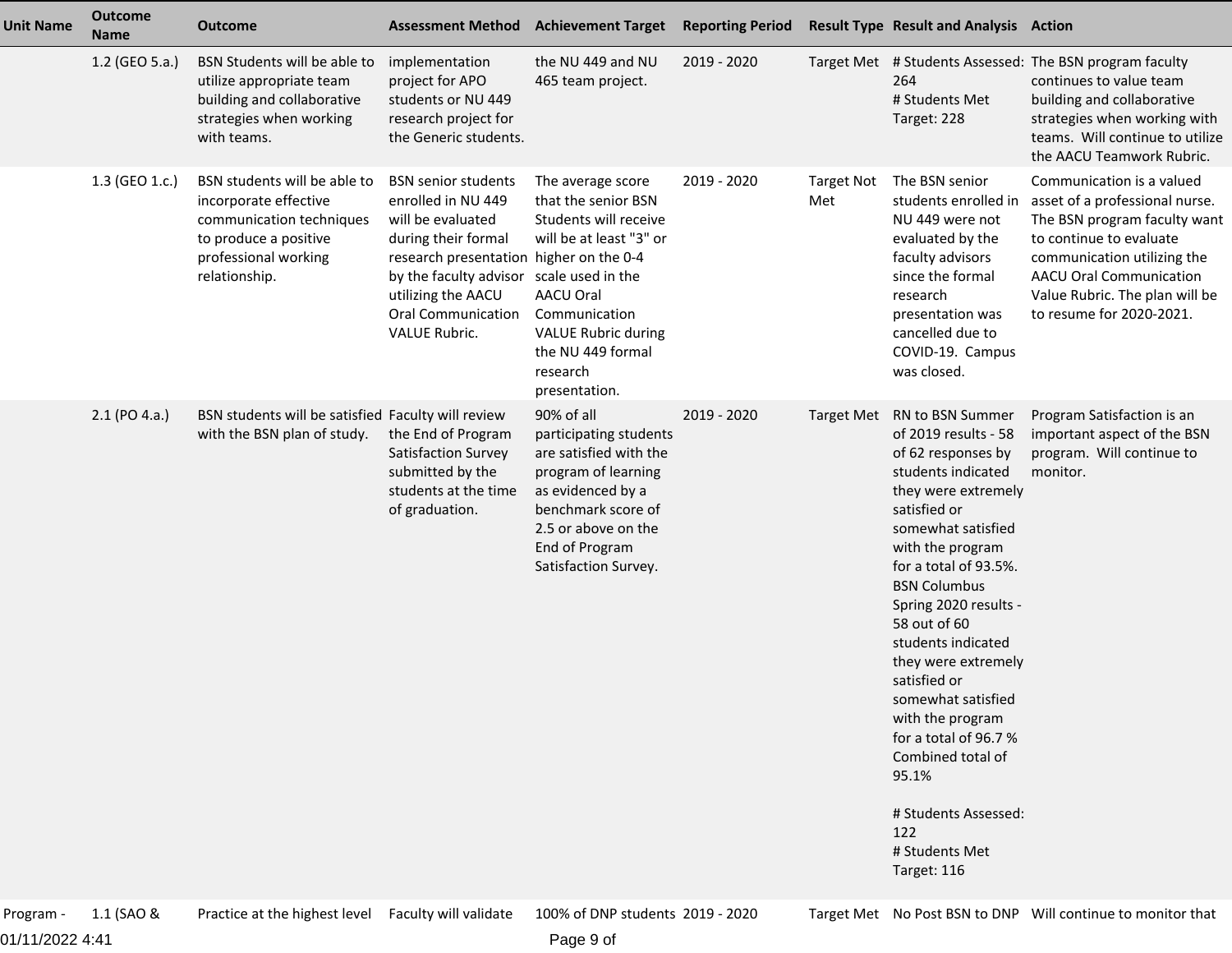| <b>Unit Name</b>                             | <b>Outcome</b><br><b>Name</b> | <b>Outcome</b>                                                                                                                                                                                 | <b>Assessment Method</b>                                                                                                                                                                                                                                                                                                                                     | <b>Achievement Target</b>                                                                                                                                                                                             | <b>Reporting Period</b> |                          | <b>Result Type Result and Analysis Action</b>                                                                                                                                                                                                                                                                                        |                                                                                                                                                                                                |
|----------------------------------------------|-------------------------------|------------------------------------------------------------------------------------------------------------------------------------------------------------------------------------------------|--------------------------------------------------------------------------------------------------------------------------------------------------------------------------------------------------------------------------------------------------------------------------------------------------------------------------------------------------------------|-----------------------------------------------------------------------------------------------------------------------------------------------------------------------------------------------------------------------|-------------------------|--------------------------|--------------------------------------------------------------------------------------------------------------------------------------------------------------------------------------------------------------------------------------------------------------------------------------------------------------------------------------|------------------------------------------------------------------------------------------------------------------------------------------------------------------------------------------------|
| Nursing<br>Practice -<br>DNP {2016-<br>2017} | SLO)                          | of advanced practice nursing that all Post BSN to<br>through integration of<br>knowledge from nursing,<br>science, ethics, and the<br>biophysical, analytical, and<br>organizational sciences. | DNP students obtain<br>national FNP<br>certification during<br>the semester<br>immediately<br>following completion<br>of MSN while<br>transitioning into the students hold a<br>first semester of DNP<br>study, and all<br>incoming MSN to DNP DNP).<br>students hold a<br>national certification<br>as a nurse<br>practitioner (FNP,<br>AGNP, PMHNP, etc.). | are successful in<br>passing FNP<br>Certification exam<br>(either ANCC or<br>AANPCP) during the<br>program (Post BSN to<br>DNP) or prior to entry<br>into the program<br>national certification<br>as an APRN (MSN to | 2019 - 2020             |                          | Target Met students were<br>admitted, no data<br>collected. Nine MSN<br>to DNP, all nine<br>passed prior to<br>admission into the<br>program. Since the<br>MSN students may<br>be past graduates<br>from different<br>institutions there<br>are certification pass<br>rates. Their passing<br>grades are in their<br>admission file. | certification exams are passed<br>prior to NU 799.                                                                                                                                             |
|                                              | 1.2 (RO & SLO)                | Synthesize theoretical,<br>philosophical, ethical, and<br>empirical knowledge to<br>develop therapeutic<br>interventions in complex<br>health systems.                                         | Faculty advisors and<br>project committee<br>members will review<br>completed DNP<br>projects and validate<br>project completion<br>grade.                                                                                                                                                                                                                   | At least 90% who<br>complete the DNP<br>program will have<br>completed a faculty<br>approved<br>research/evidence<br>based DNP project<br>with minimum grade<br>of B according to the<br>project guidelines.          | 2019 - 2020             | Target Met 100% have     | completed their<br>faculty approved<br>research/evidence<br>based DNP project<br>with a minimum<br>grade of B.                                                                                                                                                                                                                       | Continue to monitor DNP<br>students for completion of the<br>faculty approved<br>research/evidence based DNP<br>project with minimum grade of<br>В.                                            |
|                                              | 2.1 (PO 4.a.)                 | DNP students will be<br>satisfied with the DNP plan<br>of study.                                                                                                                               | Faculty will review<br>the End of Program<br>Satisfaction Survey<br>submitted by the<br>students at the time<br>of graduation.                                                                                                                                                                                                                               | Through appropriate<br>and effective student<br>advising and ongoing<br>mentoring in the DNP<br>program, at least 90%<br>of all participating<br>DNP students will be<br>satisfied with the DNP<br>Plan of Study.     | 2019 - 2020             |                          | Target Met Faculty will review<br>the End of Program<br>Satisfaction Survey<br>submitted by the<br>students at the time<br>of graduation.                                                                                                                                                                                            | We will continue the end of<br>program survey through<br>Canvas for the next academic<br>year.                                                                                                 |
|                                              | 3.1 (SAO &<br>SLO)            | Provide leadership in the<br>analysis, development, and<br>implementation of health<br>care policy on local, regional, disseminate a<br>national, and global levels.                           | Faculty will validate<br>that DNP students<br>submit to<br>scholarly work at a<br>state, regional, or<br>national level during<br>the DNP program.                                                                                                                                                                                                           | At least 70% of all<br>DNP students will<br>submit a scholarly<br>work (eg. poster,<br>podium, publication,<br>etc.) to a state,<br>regional, national, or<br>international journal<br>or conference during           | 2019 - 2020             | <b>Target Not</b><br>Met | Three out seven<br>DNP students at the<br>time of reporting<br>DNP students have<br>submitted a<br>scholarly work to a<br>state, regional,<br>national, or                                                                                                                                                                           | Encourage DNP students and<br>faculty advisors to submit<br>abstracts for presentation and<br>period of graduating publication during the final<br>semester students anticipate<br>graduation. |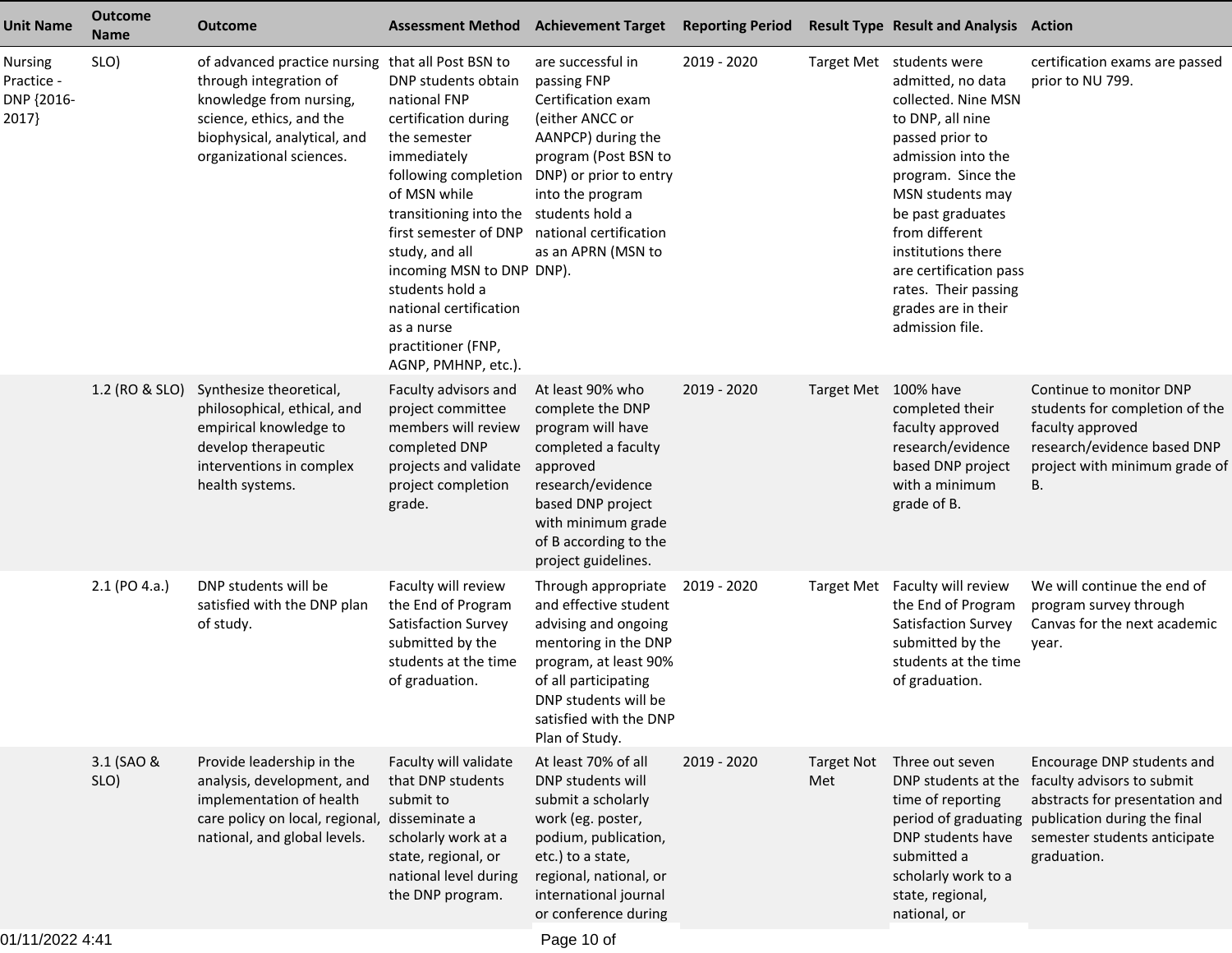| <b>Unit Name</b>                                       | <b>Outcome</b><br><b>Name</b> | <b>Outcome</b>                                                                                                                                                       | <b>Assessment Method</b>                                                                                                                                                                                                                                                                                                                                                                                                                                                                   | <b>Achievement Target</b>                                                                                                                                                                                                           | <b>Reporting Period</b> |                          | <b>Result Type Result and Analysis Action</b>                                                                                                                                                                                                                                                                                         |                                                                                                                                                                                                                                                                                                                                              |
|--------------------------------------------------------|-------------------------------|----------------------------------------------------------------------------------------------------------------------------------------------------------------------|--------------------------------------------------------------------------------------------------------------------------------------------------------------------------------------------------------------------------------------------------------------------------------------------------------------------------------------------------------------------------------------------------------------------------------------------------------------------------------------------|-------------------------------------------------------------------------------------------------------------------------------------------------------------------------------------------------------------------------------------|-------------------------|--------------------------|---------------------------------------------------------------------------------------------------------------------------------------------------------------------------------------------------------------------------------------------------------------------------------------------------------------------------------------|----------------------------------------------------------------------------------------------------------------------------------------------------------------------------------------------------------------------------------------------------------------------------------------------------------------------------------------------|
|                                                        | 3.1 (SAO &<br>SLO)            | Provide leadership in the<br>analysis, development, and<br>implementation of health<br>care policy on local, regional, disseminate a<br>national, and global levels. | Faculty will validate<br>that DNP students<br>submit to<br>scholarly work at a<br>state, regional, or<br>national level during<br>the DNP program.                                                                                                                                                                                                                                                                                                                                         | their plan of study.                                                                                                                                                                                                                | 2019 - 2020             | <b>Target Not</b><br>Met | international<br>journals or<br>conference during<br>their plan of study.                                                                                                                                                                                                                                                             | Encourage DNP students and<br>faculty advisors to submit<br>abstracts for presentation and<br>publication during the final<br>semester students anticipate<br>graduation.                                                                                                                                                                    |
|                                                        |                               |                                                                                                                                                                      | Faculty will validate<br>that DNP students<br>submit to<br>disseminate a<br>scholarly work at a<br>state, regional, or<br>national level during<br>the DNP program.                                                                                                                                                                                                                                                                                                                        | At least 70% of all<br>DNP students will<br>submit a scholarly<br>work (eg. poster,<br>podium, publication,<br>etc.) to a state,<br>regional, national, or<br>international journal<br>or conference during<br>their plan of study. | 2019 - 2020             | <b>Target Not</b><br>Met | Three out seven<br>DNP students at the<br>time of reporting<br>DNP students have<br>submitted a<br>scholarly work to a<br>state, regional,<br>national, or<br>international<br>journals or<br>conference during<br>their plan of study.                                                                                               | Encourage DNP students and<br>faculty advisors to submit<br>abstracts for presentation and<br>period of graduating publications during the final<br>semester or after the final<br>semester of the students<br>anticipated graduation.                                                                                                       |
| Program -<br>Public<br>Health -<br>MPH {2016-<br>2017} | $1.1$ (SLO)                   | Students will be able to<br>create a valuable statement<br>of purpose.                                                                                               | in HED 511 will<br>develop a research<br>proposal, for which<br>they will need to<br>formulate a<br>statement of purpose HED 511 Rubric.<br>that describes a<br>public health problem<br>and why the problem<br>is interesting and<br>worthy of research.<br>This will be assessed<br>by the HED 511<br>Rubric, in which<br>students will be<br>either be below<br>target (1), meet<br>target (2), exceed<br>target (3). Opts-Below<br>Target; 1-4pts-Met<br>Target; 5pts-Exceed<br>Target | Students participating The average score of 2019 - 2020<br>HED 511 students<br>assessed will be a 2 or<br>higher for the<br>statement of purpose<br>component of the                                                                |                         | <b>Target Met</b>        | All of the 17<br>students that<br>completed HED 511<br>scored 5 points,<br>exceeded target on<br>the Final Research<br>surprising, since<br>students work on<br>the proposal in<br>iterations, with<br>feedback from the<br>instructor:<br>Student / Score<br>5<br>5<br>B<br>5<br>C<br>5<br>D<br>5<br>5<br>5<br>G<br>5<br>н<br>5<br>5 | THe program will continue to<br>require students to write a<br>research proposal in HED 511<br>and the process of writing a<br>research proposal will<br>continue to be done in steps<br>Proposal. This is not with feedback at each step.<br>This gives students the<br>opportunity to imporve on<br>each draft they submit for<br>grading. |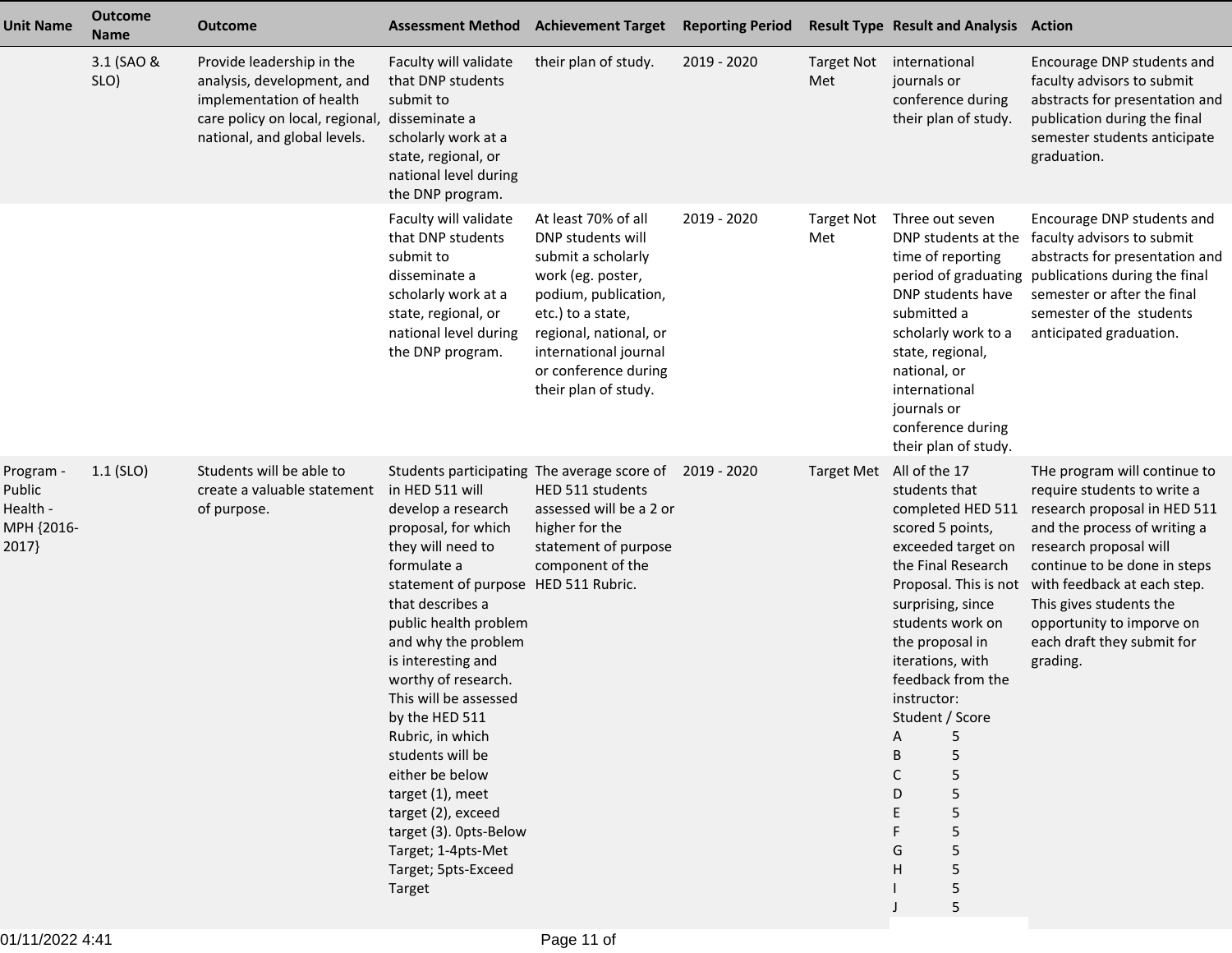| <b>Unit Name</b>                                       | <b>Outcome</b><br><b>Name</b> | <b>Outcome</b>                                                                  |                                                                                                                                                                                                                                                                                                                                                                                                                                                                                            | Assessment Method Achievement Target Reporting Period                                                                                                                               |              | <b>Result Type Result and Analysis Action</b>                                                                                                                                                                                                                                                                                      |                                                                                                                                                                                                                                                                                                                        |
|--------------------------------------------------------|-------------------------------|---------------------------------------------------------------------------------|--------------------------------------------------------------------------------------------------------------------------------------------------------------------------------------------------------------------------------------------------------------------------------------------------------------------------------------------------------------------------------------------------------------------------------------------------------------------------------------------|-------------------------------------------------------------------------------------------------------------------------------------------------------------------------------------|--------------|------------------------------------------------------------------------------------------------------------------------------------------------------------------------------------------------------------------------------------------------------------------------------------------------------------------------------------|------------------------------------------------------------------------------------------------------------------------------------------------------------------------------------------------------------------------------------------------------------------------------------------------------------------------|
| Program -<br>Public<br>Health -<br>MPH {2016-<br>2017} | $1.1$ (SLO)                   | Students will be able to<br>create a valuable statement<br>of purpose.          | in HED 511 will<br>develop a research<br>proposal, for which<br>they will need to<br>formulate a<br>statement of purpose HED 511 Rubric.<br>that describes a<br>public health problem<br>and why the problem<br>is interesting and<br>worthy of research.<br>This will be assessed<br>by the HED 511<br>Rubric, in which<br>students will be<br>either be below<br>target (1), meet<br>target (2), exceed<br>target (3). Opts-Below<br>Target; 1-4pts-Met<br>Target; 5pts-Exceed<br>Target | Students participating The average score of 2019 - 2020<br>HED 511 students<br>assessed will be a 2 or<br>higher for the<br>statement of purpose<br>component of the                | Target Met K | 5<br>5<br>5<br>M<br>5<br>N<br>0<br>5<br>5<br>P<br>$\mathsf Q$<br>5                                                                                                                                                                                                                                                                 | THe program will continue to<br>require students to write a<br>research proposal in HED 511<br>and the process of writing a<br>research proposal will<br>continue to be done in steps<br>with feedback at each step.<br>This gives students the<br>opportunity to imporve on<br>each draft they submit for<br>grading. |
|                                                        | 1.2 (SLO)                     | Students will be able to<br>develop clear research<br>questions and hypotheses. | in HED 511 will<br>develop a research<br>proposal, for which<br>they will formulate<br>research questions or<br>hypotheses that have<br>a clear purpose. This HED 511 Rubric.<br>will be assessed by<br>the HED 511 Rubric,<br>in which students will<br>either be below<br>target (1), meet<br>target (2), exceed<br>target (3). Opts-Below<br>Target; 6-12pts-Met<br>Target; 13-20pts-<br><b>Exceed Target</b>                                                                           | Students participating The average score of 2019 - 2020<br>HED 511 students<br>assessed will be a 2 or<br>higher for the<br>research questions or<br>hypotheses<br>component of the |              | Target Met All 17 students in<br>HED 511 met or<br>The rubric has a<br>score of 5 for exceed evaluation.<br>target; 3 for meet<br>target; and 1 for<br>below target. The<br>results are<br>presented in the<br>two columns below.<br>Student Research<br>Question/Hypothesi<br>s<br>А<br>5<br>B<br>C<br>D<br>5<br>3<br>G<br>5<br>н | The program will continue to<br>track this SLO, since it is an<br>exceeded the target. important skill in health<br>education research and                                                                                                                                                                             |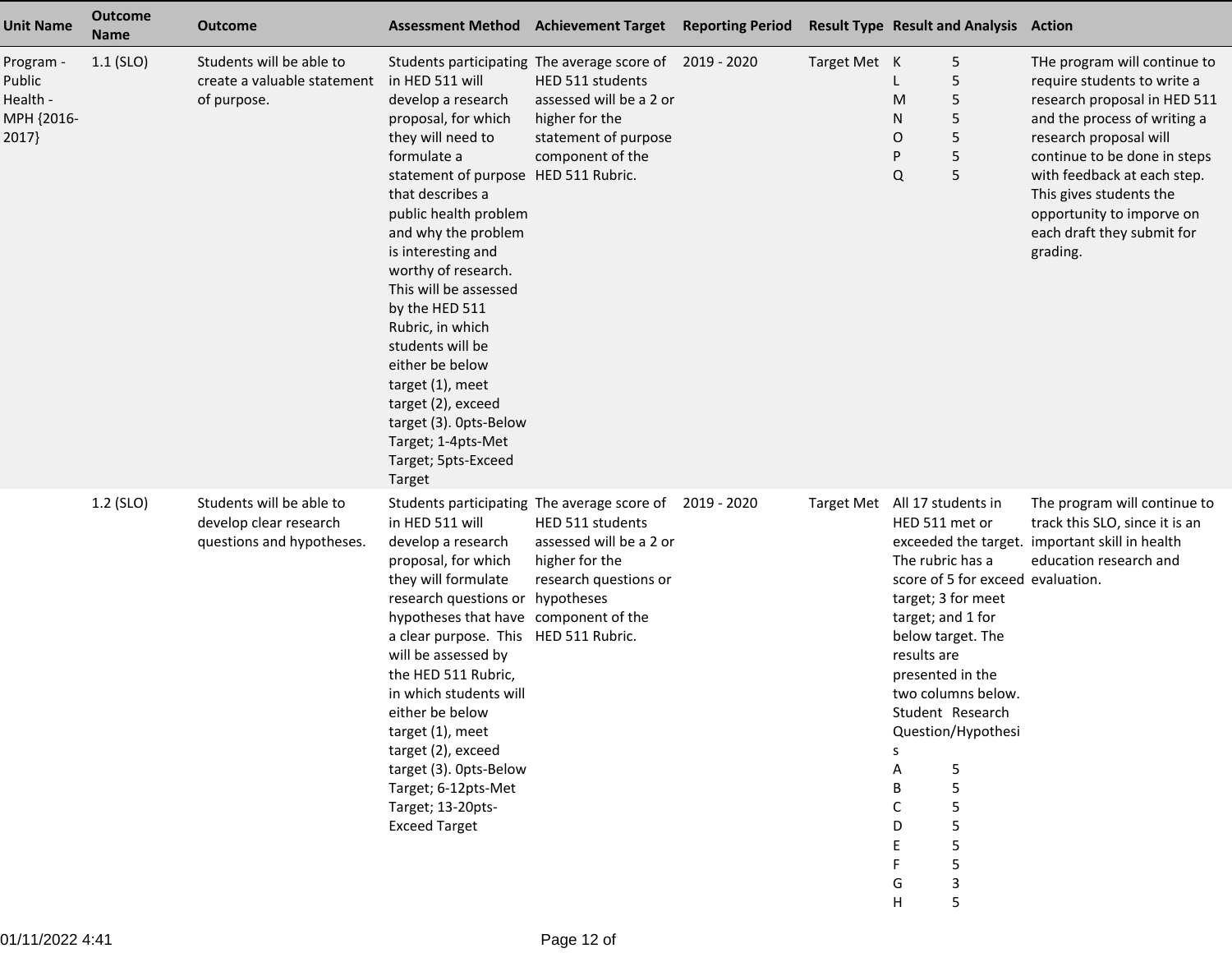| <b>Unit Name</b> | <b>Outcome</b><br><b>Name</b> | <b>Outcome</b>                                                                                                                                                  | <b>Assessment Method</b>                                                                                                                                                                                                                                                                                                                                                                                         | <b>Achievement Target</b>                                                                                                                                                           | <b>Reporting Period</b> |                          | <b>Result Type Result and Analysis Action</b>                                                                                                                                                                                                                                                                                                                                     |                                                                                                                                                                                                                                                                                                                                                                                                                  |
|------------------|-------------------------------|-----------------------------------------------------------------------------------------------------------------------------------------------------------------|------------------------------------------------------------------------------------------------------------------------------------------------------------------------------------------------------------------------------------------------------------------------------------------------------------------------------------------------------------------------------------------------------------------|-------------------------------------------------------------------------------------------------------------------------------------------------------------------------------------|-------------------------|--------------------------|-----------------------------------------------------------------------------------------------------------------------------------------------------------------------------------------------------------------------------------------------------------------------------------------------------------------------------------------------------------------------------------|------------------------------------------------------------------------------------------------------------------------------------------------------------------------------------------------------------------------------------------------------------------------------------------------------------------------------------------------------------------------------------------------------------------|
|                  | 1.2 (SLO)                     | Students will be able to<br>develop clear research<br>questions and hypotheses.                                                                                 | in HED 511 will<br>develop a research<br>proposal, for which<br>they will formulate<br>research questions or<br>hypotheses that have<br>a clear purpose. This HED 511 Rubric.<br>will be assessed by<br>the HED 511 Rubric,<br>in which students will<br>either be below<br>target (1), meet<br>target (2), exceed<br>target (3). Opts-Below<br>Target; 6-12pts-Met<br>Target; 13-20pts-<br><b>Exceed Target</b> | Students participating The average score of 2019 - 2020<br>HED 511 students<br>assessed will be a 2 or<br>higher for the<br>research questions or<br>hypotheses<br>component of the |                         | Target Met               | 3<br>3<br>3<br>К<br>5<br>5<br>M<br>3<br>N<br>3<br>O<br>5<br>P<br>5<br>Q                                                                                                                                                                                                                                                                                                           | The program will continue to<br>track this SLO, since it is an<br>important skill in health<br>education research and<br>evaluation.                                                                                                                                                                                                                                                                             |
|                  | $2.1$ (SLO)                   | Students will be able to<br>identify needs, resources,<br>and capacity to determine<br>needs for health<br>education/promotion based<br>on assessment findings. | Faculty will analyze<br>the students'<br>comprehensive exam<br>results and determine least a 84% on<br>if the students were<br>able to identify the<br>needs and resources<br>for health<br>education/promotion exam.                                                                                                                                                                                            | 75% of students in the 2019 - 2020<br>comprehensive exam<br>will score at least at<br>comprehensive exam<br>questions related to<br>Area 1 competencies<br>in the comprehensive     |                         | <b>Target Not</b><br>Met | 21 students<br>completed the<br>comprehensive<br>exam in the 2019-<br>2020 reporting<br>period. 14 of the 21<br>(67%) students<br>in the questions<br>related to Area 1.<br>The results are<br>presented in<br>columns below:<br>student/Area 1/%<br>Area 1<br>22<br>A<br>88<br>B<br>21<br>84<br>$\mathsf{C}$<br>$20\,$<br>80<br>24<br>D<br>96<br>19<br>E<br>76<br>24<br>F.<br>96 | The program will continue<br>working on increasing the<br>number of students who are<br>compentent in Area 1. Future<br>assessments, however, will<br>look different, since CEPH<br>accreditation requires<br>scores 84% or better comprehensive exams to be all<br>essay exams. Faculty in the<br>MPH program are working on<br>creating a rubric to evaluate<br>student responses to these<br>essay questions. |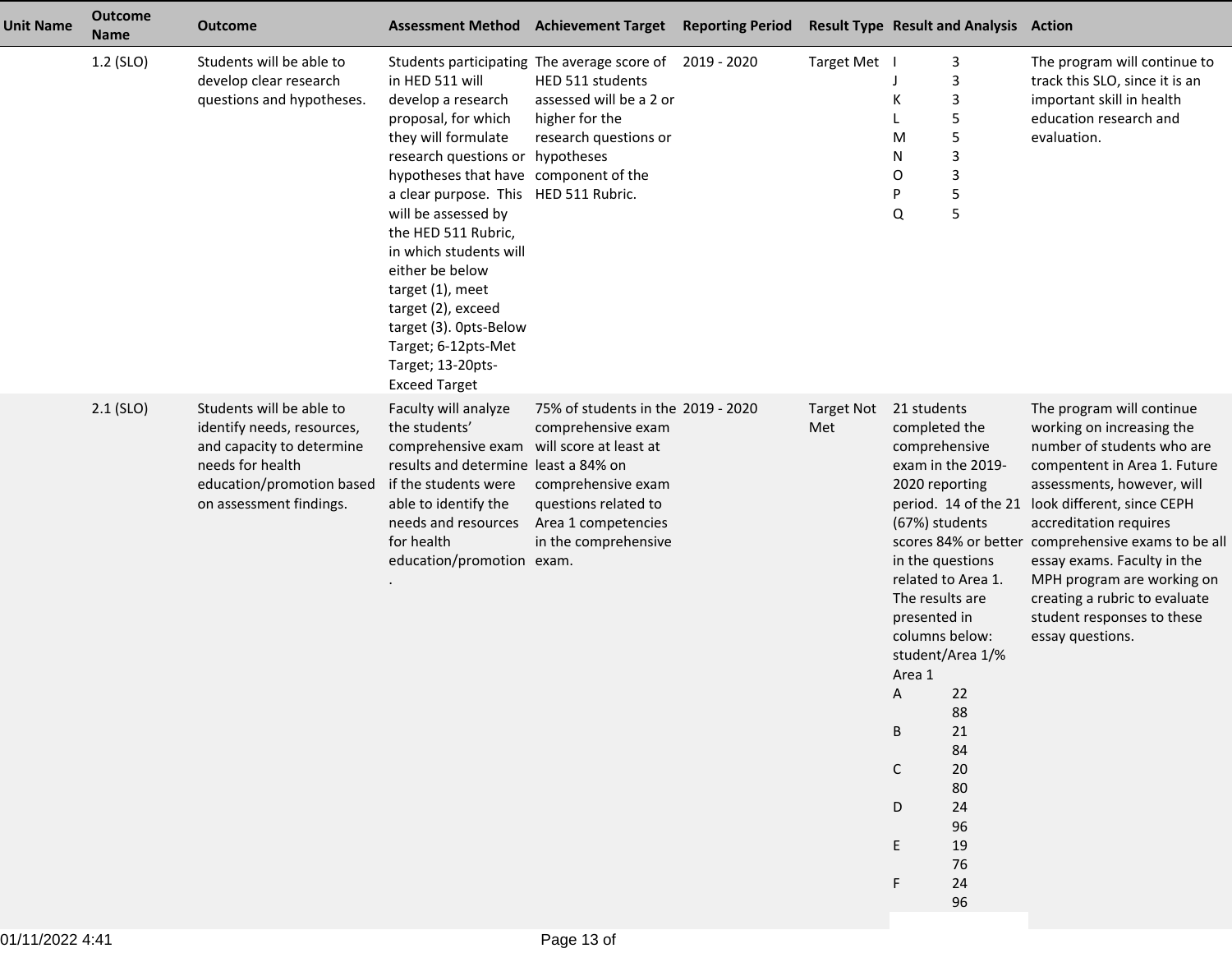| <b>Unit Name</b> | <b>Outcome</b><br><b>Name</b> | <b>Outcome</b>                                                                                                                                                                                 | <b>Assessment Method</b>                                                                                                                                                                                                                      | <b>Achievement Target</b>                                                                                                                                                                                          | <b>Reporting Period</b> | <b>Result Type Result and Analysis Action</b> |                                                                                                                      |                                                                                                                                                                                                                   |                                                                                                                                                                                                                                                                                                                                                                                                                                |
|------------------|-------------------------------|------------------------------------------------------------------------------------------------------------------------------------------------------------------------------------------------|-----------------------------------------------------------------------------------------------------------------------------------------------------------------------------------------------------------------------------------------------|--------------------------------------------------------------------------------------------------------------------------------------------------------------------------------------------------------------------|-------------------------|-----------------------------------------------|----------------------------------------------------------------------------------------------------------------------|-------------------------------------------------------------------------------------------------------------------------------------------------------------------------------------------------------------------|--------------------------------------------------------------------------------------------------------------------------------------------------------------------------------------------------------------------------------------------------------------------------------------------------------------------------------------------------------------------------------------------------------------------------------|
|                  | $2.1$ (SLO)<br>2.2 (SAO)      | Students will be able to<br>identify needs, resources,<br>and capacity to determine<br>needs for health<br>education/promotion based<br>on assessment findings.<br>Students will demonstrate a | Faculty will analyze<br>the students'<br>comprehensive exam<br>results and determine least a 84% on<br>if the students were<br>able to identify the<br>needs and resources<br>for health<br>education/promotion exam.<br>Students in HED 597, | 75% of students in the 2019 - 2020<br>comprehensive exam<br>will score at least at<br>comprehensive exam<br>questions related to<br>Area 1 competencies<br>in the comprehensive<br>70% of HED 597, HED 2019 - 2020 |                         | Target Not G<br>Met<br>Target Met 21 students | Н<br>J<br>К<br>L<br>M<br>N<br>$\mathsf O$<br>P<br>$\mathsf{R}$<br>S<br>$\mathsf{T}$<br>U<br>$\vee$<br>Average Score: | 25<br>100<br>23<br>92<br>19<br>76<br>24<br>96<br>$18\,$<br>72<br>15<br>60<br>24<br>96<br>25<br>100<br>$20\,$<br>80<br>24<br>96<br>23<br>92<br>22<br>88<br>21<br>84<br>$20\,$<br>80<br>22<br>88<br>21.7<br>(86.7%) | The program will continue<br>working on increasing the<br>number of students who are<br>compentent in Area 1. Future<br>assessments, however, will<br>look different, since CEPH<br>accreditation requires<br>comprehensive exams to be all<br>essay exams. Faculty in the<br>MPH program are working on<br>creating a rubric to evaluate<br>student responses to these<br>essay questions.<br>Students will still be required |
|                  |                               | knowledge of all health<br>education competencies.                                                                                                                                             | HED 598, and HED<br>599 will be given a<br>comprehensive exam<br>by the program<br>faculty. The faculty<br>will analyze the first<br>attempt of the<br>students'                                                                              | 598, HED 599<br>(collectively) students<br>completing the<br>comprehensive exam<br>will score 84% on all<br>competency areas of<br>the comprehensive<br>exam on their first                                        |                         |                                               | completed the<br>comprehensive<br>2020 reporting<br>period. Of the 21<br>comprehensive                               | exam in the 2019-<br>students taking the<br>exam, 17 (80.95%)                                                                                                                                                     | to complete a comprehensive<br>exam that evaluated the core<br>competenciew of health<br>education and public health.<br>However, the exam will now<br>consist of all essay questions.<br>The faculty in the program are<br>currently working on                                                                                                                                                                               |

of them score 84% developing a rubric to evaluate

comprehensive exam attempt.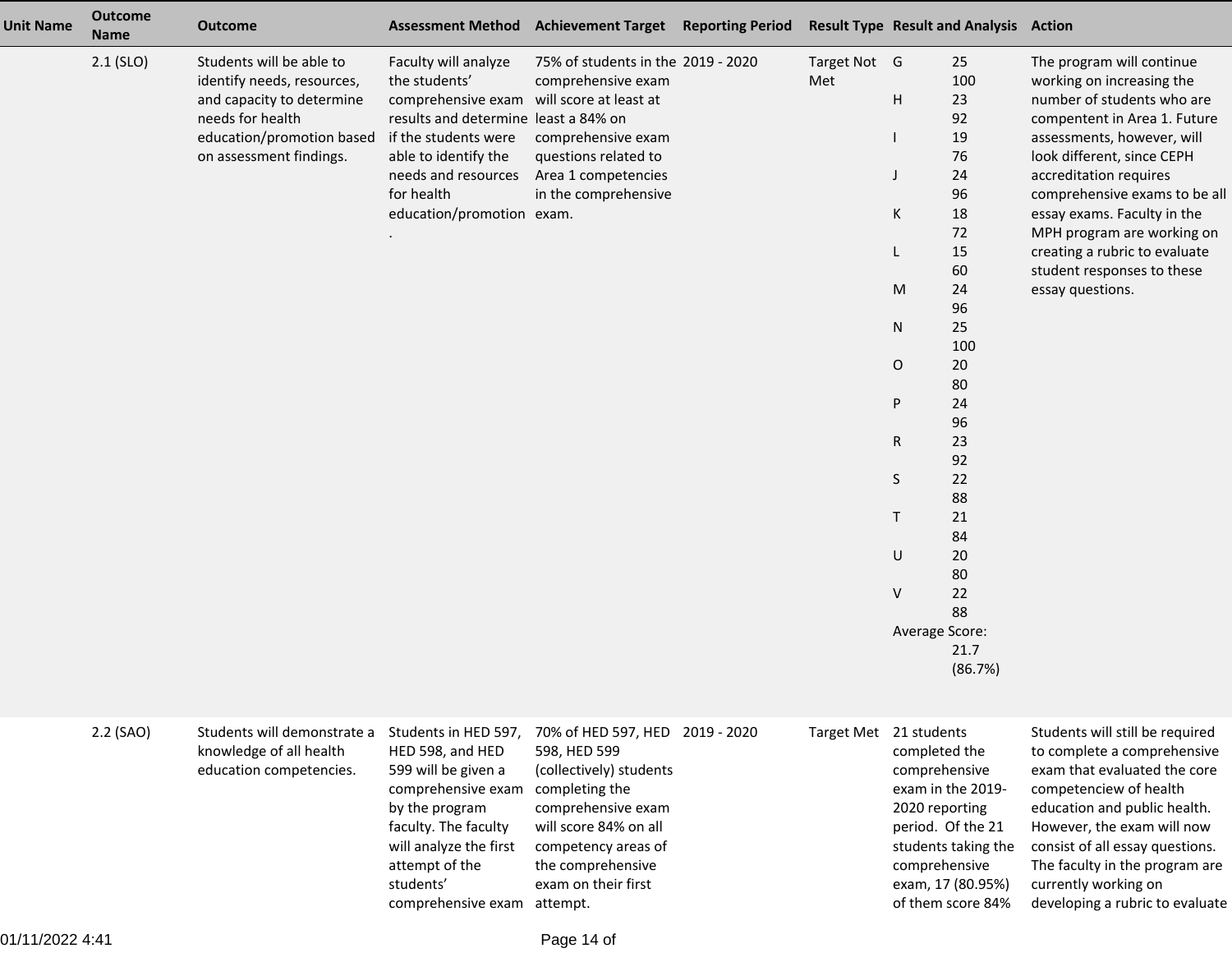| <b>Unit Name</b> | <b>Outcome</b><br><b>Name</b> | <b>Outcome</b>                                                                    |                                                                                                                                    | Assessment Method Achievement Target Reporting Period                                                                                                                                                                      |                           |                                                                                                               | <b>Result Type Result and Analysis Action</b>                                          |                                                                 |
|------------------|-------------------------------|-----------------------------------------------------------------------------------|------------------------------------------------------------------------------------------------------------------------------------|----------------------------------------------------------------------------------------------------------------------------------------------------------------------------------------------------------------------------|---------------------------|---------------------------------------------------------------------------------------------------------------|----------------------------------------------------------------------------------------|-----------------------------------------------------------------|
|                  | 2.2 (SAO)                     | Students will demonstrate a<br>knowledge of all health<br>education competencies. | results collectively<br>from all courses to<br>determine the<br>students' knowledge<br>of all health<br>education<br>competencies. | 70% of HED 597, HED 2019 - 2020<br>598, HED 599<br>(collectively) students<br>completing the<br>comprehensive exam<br>will score 84% on all<br>competency areas of<br>the comprehensive<br>exam on their first<br>attempt. | Target Met or better. The | columns below:<br>correct<br>A<br>86<br>B<br>84.7<br>$\mathsf{C}$<br>78.7<br>D<br>86<br>E<br>84<br>F.<br>87.3 | results are listed in<br>student/n correct/%<br>129<br>127<br>118<br>129<br>126<br>131 | student performance on the<br>essay based comprenesive<br>exam. |
|                  |                               |                                                                                   |                                                                                                                                    |                                                                                                                                                                                                                            |                           | G<br>89.3<br>H                                                                                                | 134<br>140                                                                             |                                                                 |
|                  |                               |                                                                                   |                                                                                                                                    |                                                                                                                                                                                                                            |                           | 93.3<br>72.7                                                                                                  | 109                                                                                    |                                                                 |
|                  |                               |                                                                                   |                                                                                                                                    |                                                                                                                                                                                                                            |                           | J<br>86<br>K<br>86.7                                                                                          | 129<br>130                                                                             |                                                                 |
|                  |                               |                                                                                   |                                                                                                                                    |                                                                                                                                                                                                                            |                           | L.<br>68<br>${\sf M}$                                                                                         | 102<br>120                                                                             |                                                                 |
|                  |                               |                                                                                   |                                                                                                                                    |                                                                                                                                                                                                                            |                           | 80<br>N<br>96.7<br>$\mathsf O$                                                                                | 145<br>129                                                                             |                                                                 |
|                  |                               |                                                                                   |                                                                                                                                    |                                                                                                                                                                                                                            |                           | 86<br>P<br>94.7                                                                                               | 142                                                                                    |                                                                 |
|                  |                               |                                                                                   |                                                                                                                                    |                                                                                                                                                                                                                            |                           | R<br>90<br>S<br>91.3                                                                                          | 135<br>137                                                                             |                                                                 |
|                  |                               |                                                                                   |                                                                                                                                    |                                                                                                                                                                                                                            |                           | T<br>84.7<br>$\mathsf{U}$                                                                                     | 127<br>128                                                                             |                                                                 |
|                  |                               |                                                                                   |                                                                                                                                    |                                                                                                                                                                                                                            |                           | 85.3<br>V                                                                                                     | 139                                                                                    |                                                                 |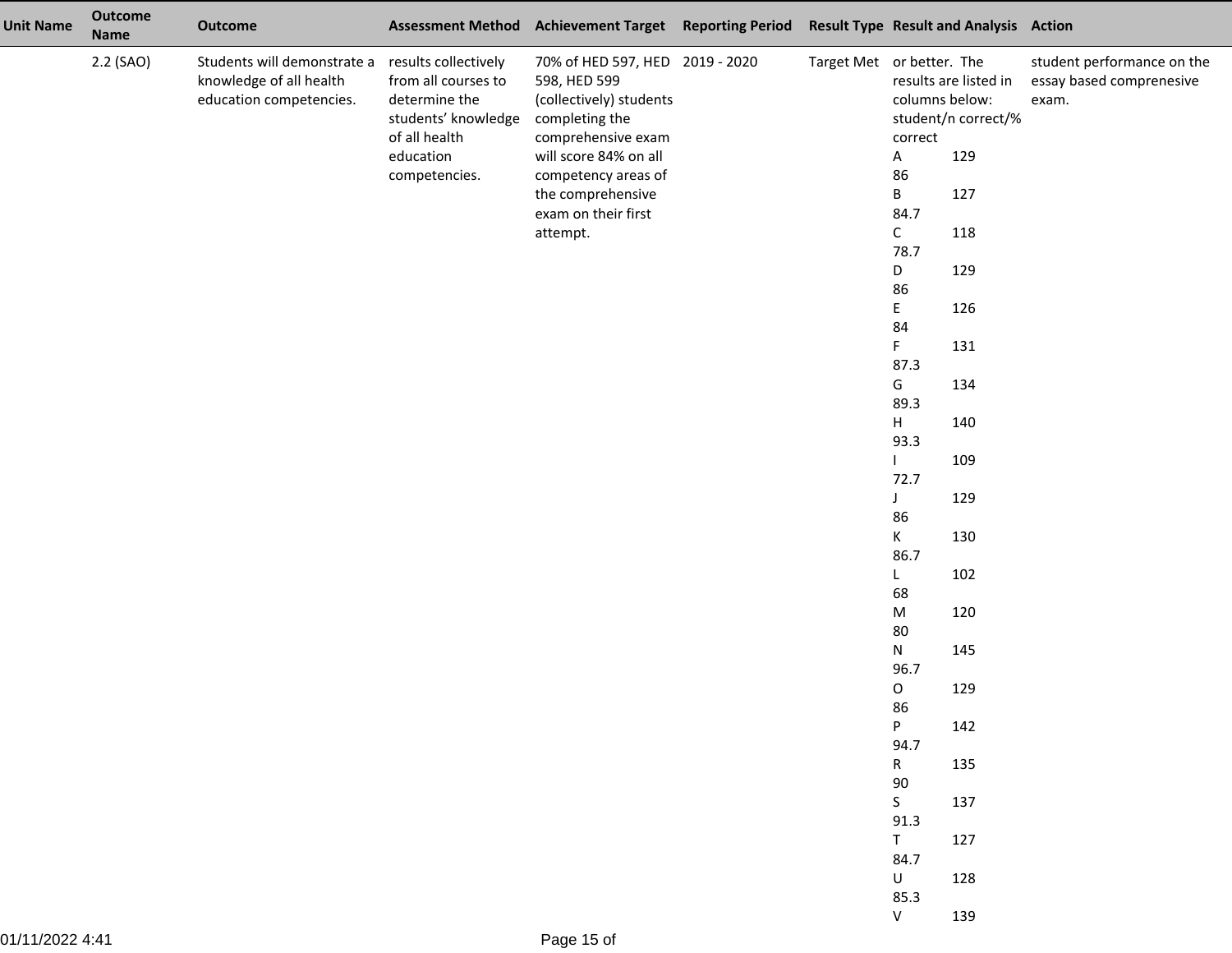| <b>Unit Name</b> | <b>Outcome</b><br><b>Name</b> | <b>Outcome</b>                                                                                                                                                                            | <b>Assessment Method</b>                                                                                                                                                                                                                                                                                                                                                                                                 | <b>Achievement Target Reporting Period</b>                                                                                                                                                                                 |             |                 | <b>Result Type Result and Analysis Action</b>                                                                                                                                                                                              |                                                                                                                                                                                                                                                                                                                                                                                           |
|------------------|-------------------------------|-------------------------------------------------------------------------------------------------------------------------------------------------------------------------------------------|--------------------------------------------------------------------------------------------------------------------------------------------------------------------------------------------------------------------------------------------------------------------------------------------------------------------------------------------------------------------------------------------------------------------------|----------------------------------------------------------------------------------------------------------------------------------------------------------------------------------------------------------------------------|-------------|-----------------|--------------------------------------------------------------------------------------------------------------------------------------------------------------------------------------------------------------------------------------------|-------------------------------------------------------------------------------------------------------------------------------------------------------------------------------------------------------------------------------------------------------------------------------------------------------------------------------------------------------------------------------------------|
|                  | 2.2 (SAO)                     | Students will demonstrate a<br>knowledge of all health<br>education competencies.                                                                                                         | Students in HED 597,<br>HED 598, and HED<br>599 will be given a<br>comprehensive exam<br>by the program<br>faculty. The faculty<br>will analyze the first<br>attempt of the<br>students'<br>comprehensive exam<br>results collectively<br>from all courses to<br>determine the<br>students' knowledge<br>of all health<br>education<br>competencies.                                                                     | 70% of HED 597, HED 2019 - 2020<br>598, HED 599<br>(collectively) students<br>completing the<br>comprehensive exam<br>will score 84% on all<br>competency areas of<br>the comprehensive<br>exam on their first<br>attempt. |             | Target Met 92.7 | Average score:<br>128.9<br>85.9%                                                                                                                                                                                                           | Students will still be required<br>to complete a comprehensive<br>exam that evaluated the core<br>competenciew of health<br>education and public health.<br>However, the exam will now<br>consist of all essay questions.<br>The faculty in the program are<br>currently working on<br>developing a rubric to evaluate<br>student performance on the<br>essay based comprenesive<br>exam. |
|                  | 3.1 (PO 2.a.)                 | The MSHE program will<br>promote regional<br>stewardship by cultivating<br>collaborations that increase<br>health and well-being<br>through partnerships across<br>campus and the region. | The MSHE program<br>will provide health<br>promotion<br>information to<br>students, faculty,<br>staff, and community<br>members at the<br>Women's Health<br>Awareness Week by<br>collaborating with<br>other programs on<br>campus and other<br>health care and social<br>service organizations<br>in the region.<br>Program coordinator<br>will assess this<br>program outcome by<br>keeping a<br>Participation Roster. | 40 vendors<br>representing<br>university programs<br>and community<br>organizations will take<br>part in the Women's<br><b>Health Awareness</b><br>Week.                                                                   | 2019 - 2020 |                 | Target Met Along with Baptist<br>an education<br>luncheon focused on<br>Women's Health<br>issues. Sixty-five<br>people attended the<br>session and<br>luncheon. The<br>session focused on<br>breast cancer<br>prevention and<br>treatment. | The MPH program will contiue<br>Golden Triangle, the co-hosting the Women's<br>MPH program hosts Health Awareness series with<br>Baptist Golden Triangle.                                                                                                                                                                                                                                 |
|                  | 4.1(RO)                       | MSHE students in HED 599<br>will competently<br>communicate their research<br>findings in a presentation to<br>the departmental faculty.                                                  | Students orally<br>present their<br>research findings to<br>the departmental<br>faculty. Departmental Presentations based<br>faculty will evaluate<br>the research<br>presentations with                                                                                                                                                                                                                                 | 70% of students will<br>earn a score of<br>competent (3) on<br>their Oral<br>on their scores on the<br>Departmental Rubric.                                                                                                | 2019 - 2020 |                 | Inconclusive Nine students<br>presented a poster<br>and were supposed<br>to give an oral<br>presentation<br>explaining their<br>research. However,<br>deadlines were                                                                       | Students in capstone research<br>courses (HED 597 or HED 599)<br>will continue to communicate<br>their findings in a variety of<br>ways. Oral presentations will<br>again be evaluated during the<br>2020-2021 term.                                                                                                                                                                      |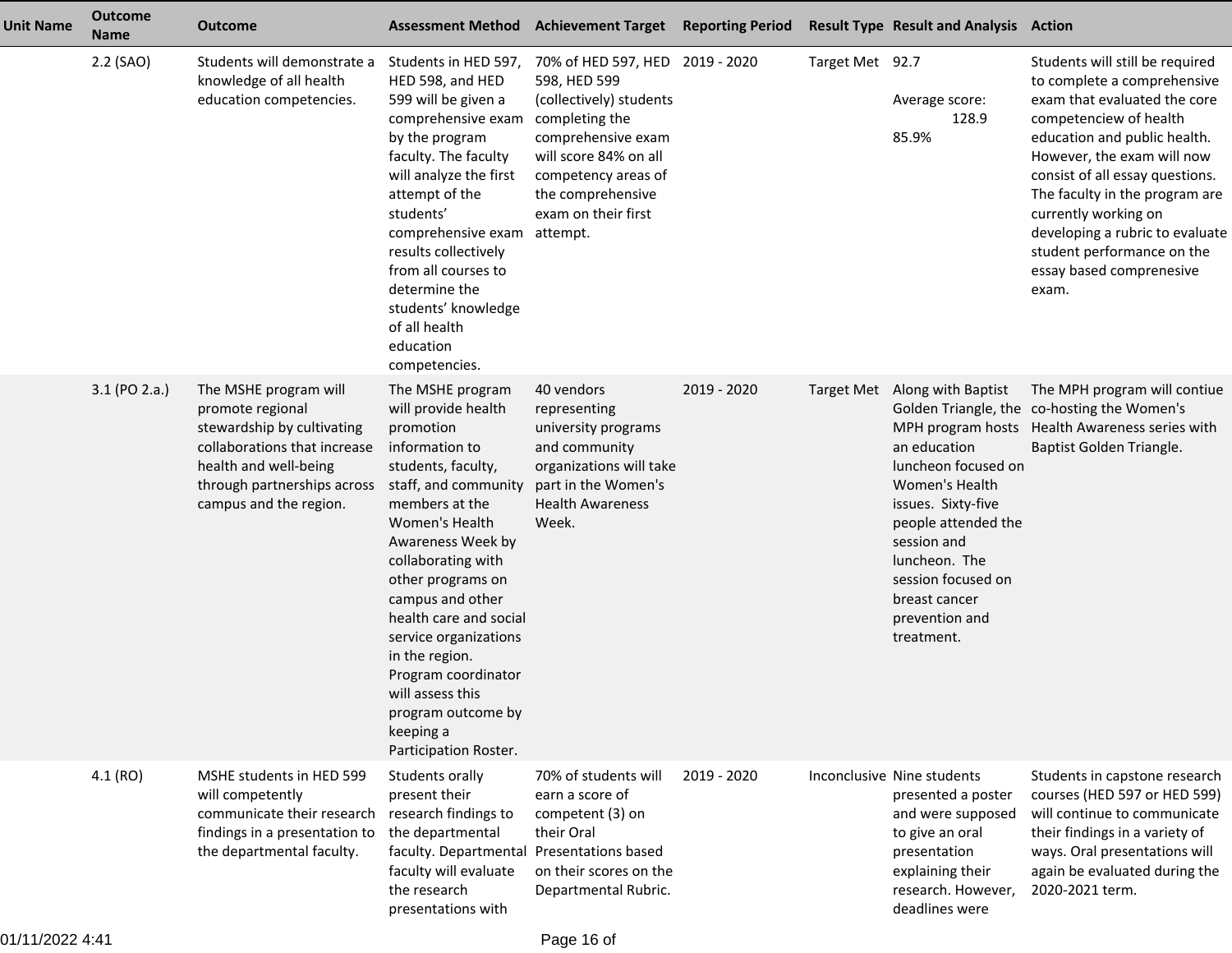| <b>Unit Name</b> | <b>Outcome</b><br><b>Name</b> | <b>Outcome</b>                                                                                                                           |                                                                                                                                                                                                                | Assessment Method Achievement Target Reporting Period Result Type Result and Analysis Action                                             |             |                          |                                                                                                                                                                                                                                                                                                                                                                                                                                                                                                                                                                                                         |                                                                                                                                                                                                                                                                                             |
|------------------|-------------------------------|------------------------------------------------------------------------------------------------------------------------------------------|----------------------------------------------------------------------------------------------------------------------------------------------------------------------------------------------------------------|------------------------------------------------------------------------------------------------------------------------------------------|-------------|--------------------------|---------------------------------------------------------------------------------------------------------------------------------------------------------------------------------------------------------------------------------------------------------------------------------------------------------------------------------------------------------------------------------------------------------------------------------------------------------------------------------------------------------------------------------------------------------------------------------------------------------|---------------------------------------------------------------------------------------------------------------------------------------------------------------------------------------------------------------------------------------------------------------------------------------------|
|                  | 4.1(RO)                       | MSHE students in HED 599<br>will competently<br>communicate their research<br>findings in a presentation to<br>the departmental faculty. | the Departmental<br>Rubric to determine if earn a score of<br>achievement target<br>was met.                                                                                                                   | 70% of students will<br>competent (3) on<br>their Oral<br>Presentations based<br>on their scores on the<br>Departmental Rubric.          | 2019 - 2020 |                          | and students only<br>presented a poster.<br>There were not oral<br>presentations.                                                                                                                                                                                                                                                                                                                                                                                                                                                                                                                       | Inconclusive extended due to the Students in capstone research<br>COVID-19 pandemic, courses (HED 597 or HED 599)<br>will continue to communicate<br>their findings in a variety of<br>ways. Oral presentations will<br>again be evaluated during the<br>2020-2021 term.                    |
|                  | 5.1 (PO 4.d.)                 | MSHE students in HED 598<br>and 599 will develop<br>confidence in their<br>competencies.                                                 | HED 598 and 599<br>students will be given HED 598 and 599<br>an Exit Survey, and<br>departmental faculty<br>will review and<br>analyze the survey<br>results to determine<br>if achievement target<br>was met. | 90% of participating<br>students in the Exit<br>Survey will report a<br>"confident" level in<br>evaluating health<br>education programs. | 2019 - 2020 | <b>Target Not</b><br>Met | Fourteen out of 21<br>students completed<br>the exit survey<br>during the 2019-<br>reported that they<br>felt confident or<br>very confident about<br>their ability to<br>evaluate health<br>education programs.<br>Four students<br>reported feeling<br>somewhat confident<br>$(28.6\%)$ .<br>Very<br>A<br>confident<br>Very<br>B<br>confident<br>Somewhat<br>C<br>confident<br>D<br>Somewhat<br>confident<br>E<br>Somewhat<br>confident<br>Somewhat<br>F.<br>confident<br>Confident<br>G<br>Confident<br>н<br>Confident<br>Very<br>confident<br>Very<br>К<br>confident<br>Confident<br>L<br>M<br>Very | The program will continue<br>having students complete the<br>exit survey. The survey may be<br>modified to meet CEPH<br>2020 period. Ten of accreditation assessment<br>the students (71.4%) requirements. MPH faculty will<br>be working on this during the<br>summer and fall 2020 terms. |
|                  |                               |                                                                                                                                          |                                                                                                                                                                                                                |                                                                                                                                          |             |                          |                                                                                                                                                                                                                                                                                                                                                                                                                                                                                                                                                                                                         |                                                                                                                                                                                                                                                                                             |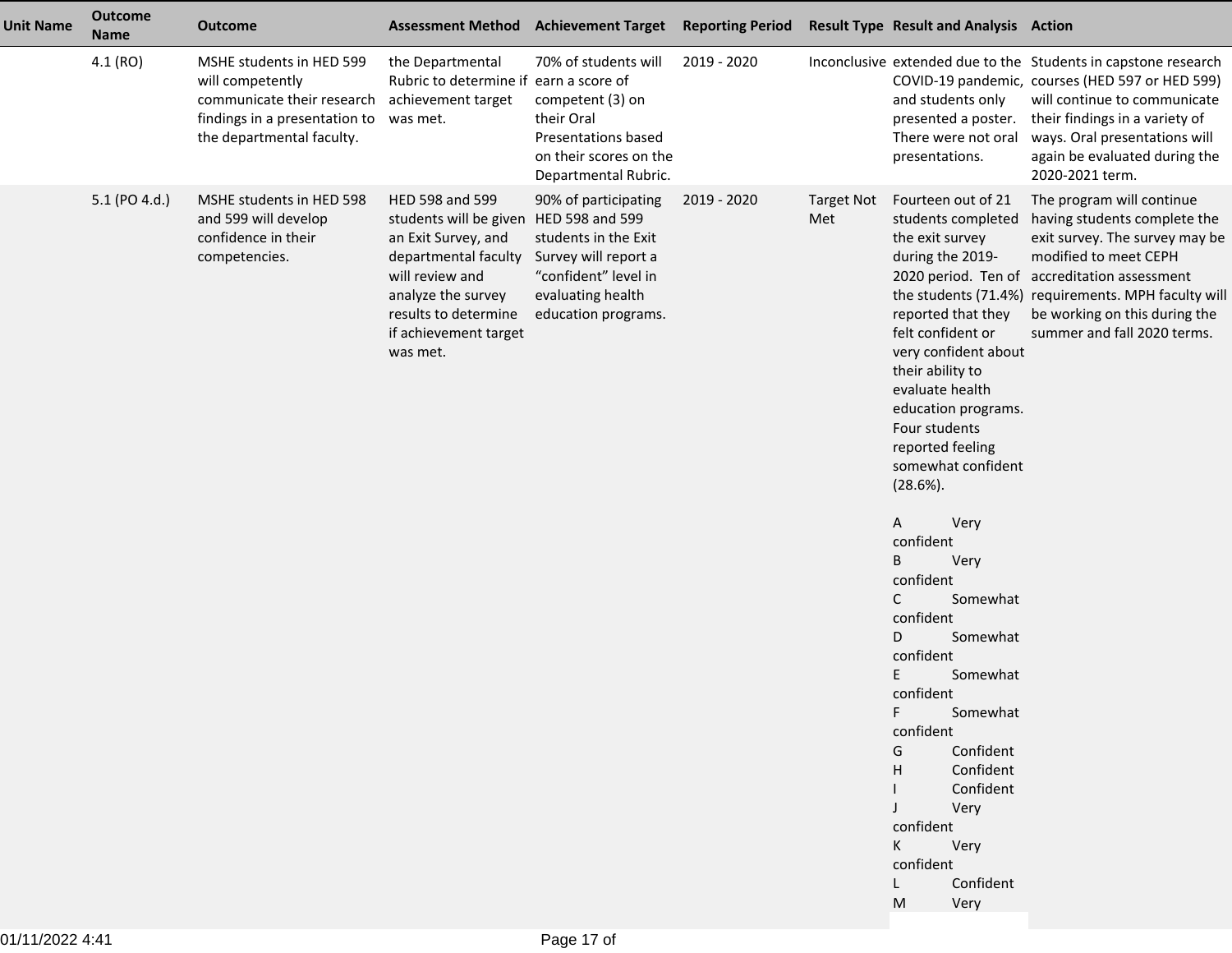| <b>Unit Name</b> | <b>Outcome</b><br><b>Name</b> | <b>Outcome</b>                                                                           | <b>Assessment Method</b>                                                                                                                                                                                       | <b>Achievement Target</b>                                                                                                                  | <b>Reporting Period</b> |                             | <b>Result Type Result and Analysis Action</b>                                                                                                                                                                                                                                                                                                                              |                                                                                                                                                                                                                                                    |
|------------------|-------------------------------|------------------------------------------------------------------------------------------|----------------------------------------------------------------------------------------------------------------------------------------------------------------------------------------------------------------|--------------------------------------------------------------------------------------------------------------------------------------------|-------------------------|-----------------------------|----------------------------------------------------------------------------------------------------------------------------------------------------------------------------------------------------------------------------------------------------------------------------------------------------------------------------------------------------------------------------|----------------------------------------------------------------------------------------------------------------------------------------------------------------------------------------------------------------------------------------------------|
|                  | 5.1 (PO 4.d.)                 | MSHE students in HED 598<br>and 599 will develop<br>confidence in their<br>competencies. | HED 598 and 599<br>students will be given HED 598 and 599<br>an Exit Survey, and<br>departmental faculty<br>will review and<br>analyze the survey<br>results to determine<br>if achievement target<br>was met. | 90% of participating<br>students in the Exit<br>Survey will report a<br>"confident" level in<br>evaluating health<br>education programs.   | 2019 - 2020             | Target Not confident<br>Met | N<br>Very<br>confident                                                                                                                                                                                                                                                                                                                                                     | The program will continue<br>having students complete the<br>exit survey. The survey may be<br>modified to meet CEPH<br>accreditation assessment<br>requirements. MPH faculty will<br>be working on this during the<br>summer and fall 2020 terms. |
|                  |                               |                                                                                          | HED 598 and 599<br>students will be given HED 598 and 599<br>an Exit Survey, and<br>departmental faculty<br>will review and<br>analyze the survey<br>results to determine<br>if achievement target<br>was met. | 90% of participating<br>students in the Exit<br>Survey will report a<br>"confident" level in<br>implementing health<br>education programs. | 2019 - 2020             |                             | Target Met Fourteen out 21<br>students completed<br>the exit survey<br>during the 2019-<br>2020 terms.<br>Thirteen of the 14<br>students (92.9%)<br>reported feeling<br>confident or very<br>confident in their<br>ability to implement<br>health education<br>programs (7<br>confident; 6 very<br>confident). One<br>student reported<br>feeling "somewhat<br>confident." | The program will continue<br>having students complete the<br>exit survey. The survey may be<br>modified to meet CEPH<br>accreditation assessment<br>requirements. MPH faculty will<br>be working on this during the<br>summer and fall 2020 terms. |
|                  |                               |                                                                                          |                                                                                                                                                                                                                |                                                                                                                                            |                         |                             | Confident<br>Α<br>B<br>Very<br>confident<br>Confident<br>C<br>Confident<br>D<br>Е<br>Somewhat<br>confident<br>Confident<br>F<br>Confident<br>G<br>Confident<br>н<br>Confident<br>Very<br>confident<br>K<br>Very<br>confident<br>Very<br>L<br>confident                                                                                                                     |                                                                                                                                                                                                                                                    |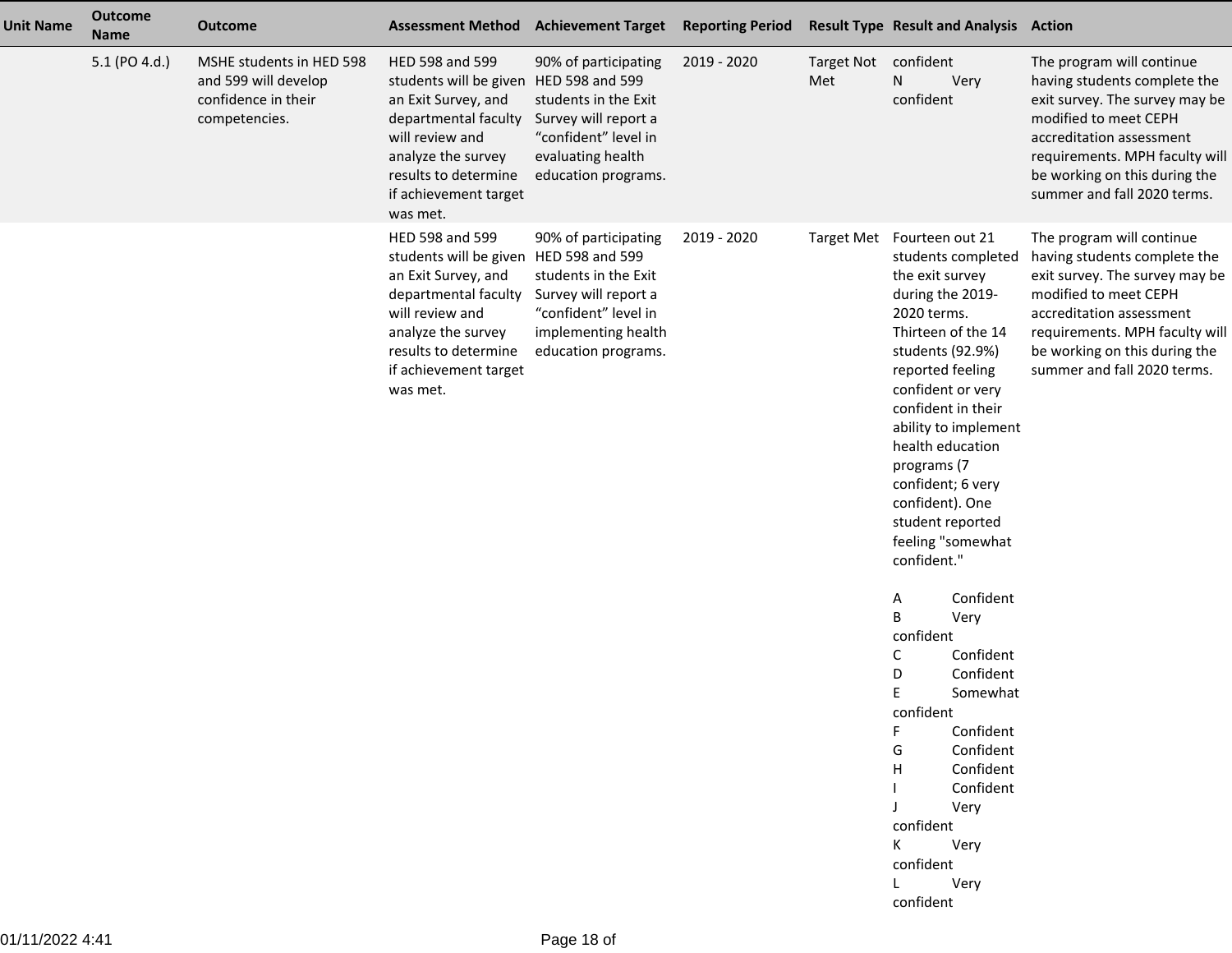| <b>Unit Name</b> | <b>Outcome</b><br><b>Name</b> | <b>Outcome</b> | <b>Assessment Method</b>                                                                                                                                                                                       | <b>Achievement Target Reporting Period</b>                                                                                                 |             |              | <b>Result Type Result and Analysis Action</b>                                                                                                                                                                                                                                                                                                                                                                                                                                                                                                                                                        |                                                                                                                                                                                                                                                    |
|------------------|-------------------------------|----------------|----------------------------------------------------------------------------------------------------------------------------------------------------------------------------------------------------------------|--------------------------------------------------------------------------------------------------------------------------------------------|-------------|--------------|------------------------------------------------------------------------------------------------------------------------------------------------------------------------------------------------------------------------------------------------------------------------------------------------------------------------------------------------------------------------------------------------------------------------------------------------------------------------------------------------------------------------------------------------------------------------------------------------------|----------------------------------------------------------------------------------------------------------------------------------------------------------------------------------------------------------------------------------------------------|
|                  |                               |                | HED 598 and 599<br>students will be given HED 598 and 599<br>an Exit Survey, and<br>departmental faculty<br>will review and<br>analyze the survey<br>results to determine<br>if achievement target<br>was met. | 90% of participating<br>students in the Exit<br>Survey will report a<br>"confident" level in<br>implementing health<br>education programs. | 2019 - 2020 | Target Met M | Very<br>confident<br>N<br>Very<br>confident                                                                                                                                                                                                                                                                                                                                                                                                                                                                                                                                                          | The program will continue<br>having students complete the<br>exit survey. The survey may be<br>modified to meet CEPH<br>accreditation assessment<br>requirements. MPH faculty will<br>be working on this during the<br>summer and fall 2020 terms. |
|                  |                               |                | HED 598 and 599<br>students will be given HED 598 and 599<br>an Exit Survey, and<br>departmental faculty<br>will review and<br>analyze the survey<br>results to determine<br>if achievement target<br>was met. | 90% of participating<br>students in the Exit<br>Survey will report a<br>"confident" level in<br>planning health<br>education programs.     | 2019 - 2020 |              | Target Met Fourteen out of 21<br>students completed<br>the exit survey<br>during the 2019-<br>2020 term. 100% of<br>the students<br>reported feeling<br>confident or very<br>confident inplanning<br>health education<br>programs, of those<br>six (42%) reported<br>being "very<br>confident."<br>A<br>Very<br>confident<br>B<br>Confident<br>C<br>Confident<br>Confident<br>D<br>Confident<br>E<br>Confident<br>F<br>Confident<br>G<br>Confident<br>H<br>Confident<br>$J$ and $J$<br>Very<br>confident<br>K Very<br>confident<br>L Very<br>confident<br>M Very<br>confident<br>N Very<br>confident | The program will continue<br>having students complete an<br>exit survey. Additional<br>questions will be added to<br>meet CEPH accreditation goals.<br>MPH program faculty will be<br>working on the survey of the<br>summer and fall 2020 terms.  |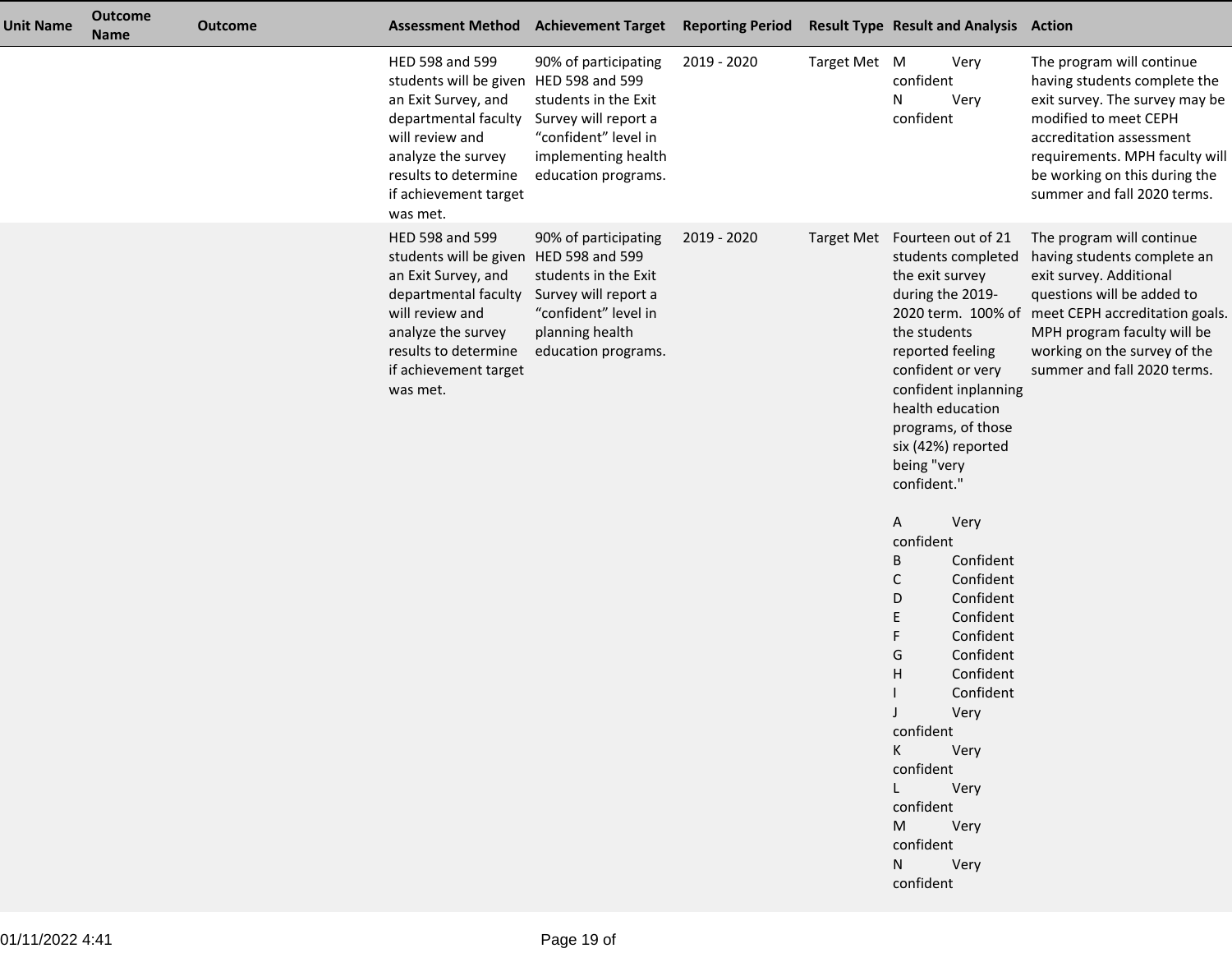| <b>Unit Name</b>                                                                                | <b>Outcome</b><br><b>Name</b> | <b>Outcome</b>                                                                                                                                                                   |                                                                                                                                                                                                                                                                                                                                                                                                    | Assessment Method Achievement Target Reporting Period                                                                                                                                                                                                         |  | <b>Result Type Result and Analysis Action</b>                                                                                                                                                                                                                                                                                                                                                                                                                                                                     |                                                           |
|-------------------------------------------------------------------------------------------------|-------------------------------|----------------------------------------------------------------------------------------------------------------------------------------------------------------------------------|----------------------------------------------------------------------------------------------------------------------------------------------------------------------------------------------------------------------------------------------------------------------------------------------------------------------------------------------------------------------------------------------------|---------------------------------------------------------------------------------------------------------------------------------------------------------------------------------------------------------------------------------------------------------------|--|-------------------------------------------------------------------------------------------------------------------------------------------------------------------------------------------------------------------------------------------------------------------------------------------------------------------------------------------------------------------------------------------------------------------------------------------------------------------------------------------------------------------|-----------------------------------------------------------|
| Program -<br>Public<br>Health<br>Education<br>(including<br>Minor) - BS,<br>BAS {2016-<br>2017} | 1.1 (SLO)                     | Students will be able to<br>create a program using the<br>health behavior model.                                                                                                 | in HED 450 will<br>develop a health<br>program, for which<br>they will use a health<br>behavior model. This VALUE Rubric for the<br>will be assessed by<br>the AAC&U Written<br>Communication<br>VALUE Rubric, in<br>which students will<br>either be below<br>target (1), meet<br>target (2), exceed<br>target (3).                                                                               | Students participating The average score of 2019 - 2020<br>HED 450 students<br>assessed will be 2 on<br>the AAC&U Written<br>Communication<br>health behavior<br>model component on<br>the Health Program<br>assignment.                                      |  | Target Met Fall 2019 (n=24)<br>100% of students<br>developed a health<br>program for which<br>they will use a<br>health behavior<br>model. 16% (n=4)<br>exceeded target,<br>63% (n=15) met<br>target, and 21%<br>(n=5) below target.<br>24<br>Spring 2020 (n=28)<br>100% of students<br>developed a health<br>program for which<br>they will use a<br>health behavior<br>model. 29% (n=8)<br>below target, 29%<br>(n=11) met target,<br>32% (n=9) exceed<br>target.<br><b>Collective Average</b><br>Score was 2.0 | We will continue to use the<br>same assessment next year. |
|                                                                                                 | 1.2 (SLO)                     | Students will apply the basic Students participating The average score of 2019 - 2020<br>public health sciences in<br>planning, implementing, and<br>evaluation health programs. | in HED 450 will<br>develop a health<br>program, for which<br>they will apply the<br>basic public health<br>sciences in planning,<br>implementing, and<br>evaluation health<br>programs. This will be implementing, and<br>assessed by the<br>AAC&U Written<br>Communication<br>VALUE Rubric, in<br>which students will<br>either be below<br>target (1), meet<br>target (2), exceed<br>target (3). | HED 450 students<br>assessed will be 2 on<br>the AAC&U Written<br>Communication<br><b>VALUE Rubric for</b><br>applying the basic<br>public health sciences<br>in planning,<br>evaluation health<br>programs component<br>on the Health<br>Program assignment. |  | Target Met Fall 2019 (n=24)<br>100% of students<br>developed a health<br>program for which<br>they will apply the<br>basic public health<br>sciences in planning,<br>implementing, and<br>evaluation health<br>programs. 20% (n=5)<br>exceeded target,<br>67% (n=16) met<br>target, and 13%<br>(n=3) below target.<br>Spring 2020 (n=28).<br>100% of students<br>developed a health<br>program for which<br>they will apply the                                                                                   | We will continue to use the<br>same assessment next year. |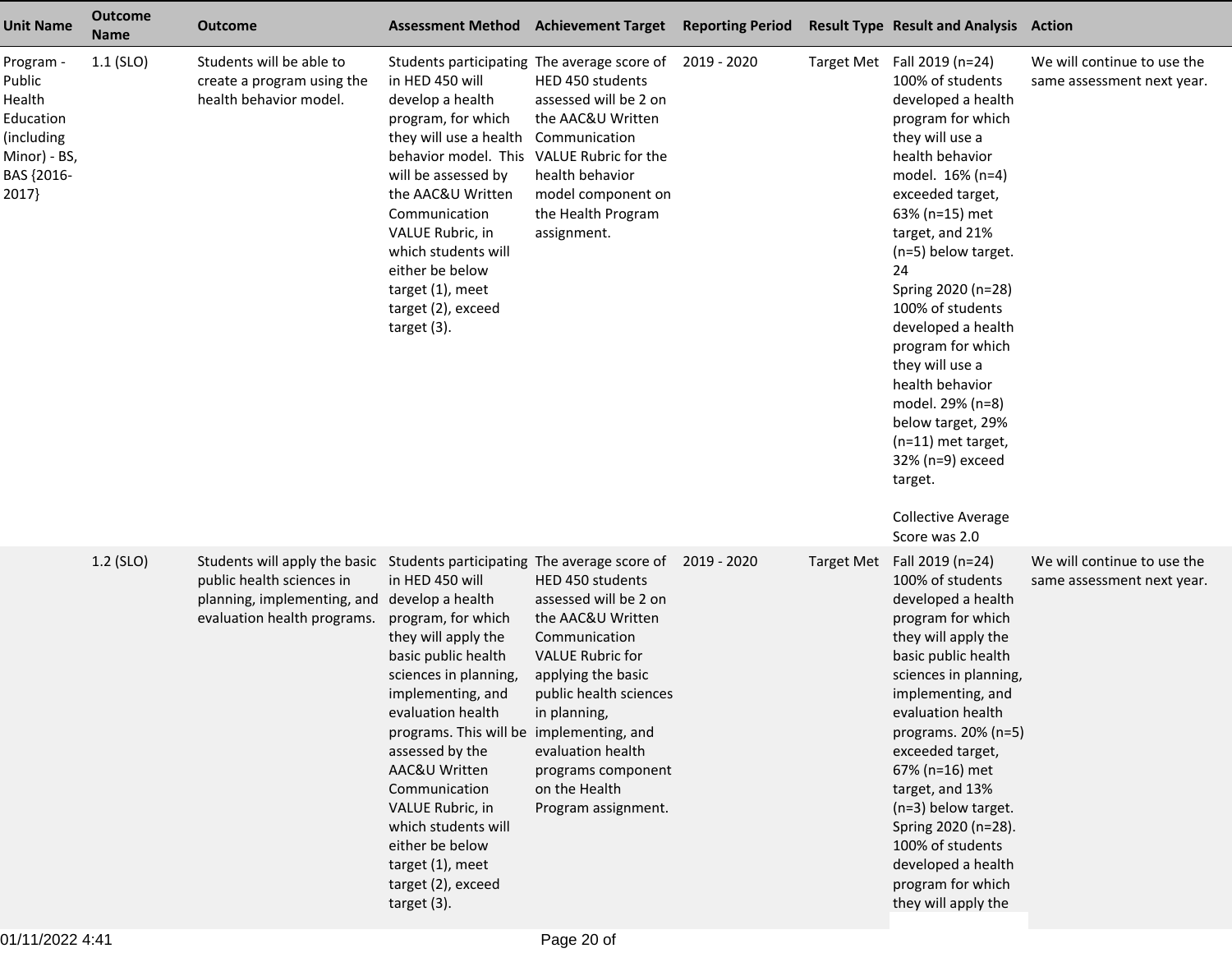| <b>Unit Name</b> | <b>Outcome</b><br><b>Name</b> | <b>Outcome</b>                                                                                                                                                                   |                                                                                                                                                                                                                                                                                                                                                                                                       | Assessment Method Achievement Target Reporting Period                                                                                                                                                                                                                |                   | <b>Result Type Result and Analysis Action</b>                                                                                                                                                                                                                                                                                                                                  |                                                                                                                                                                                                         |
|------------------|-------------------------------|----------------------------------------------------------------------------------------------------------------------------------------------------------------------------------|-------------------------------------------------------------------------------------------------------------------------------------------------------------------------------------------------------------------------------------------------------------------------------------------------------------------------------------------------------------------------------------------------------|----------------------------------------------------------------------------------------------------------------------------------------------------------------------------------------------------------------------------------------------------------------------|-------------------|--------------------------------------------------------------------------------------------------------------------------------------------------------------------------------------------------------------------------------------------------------------------------------------------------------------------------------------------------------------------------------|---------------------------------------------------------------------------------------------------------------------------------------------------------------------------------------------------------|
|                  | 1.2 (SLO)                     | Students will apply the basic Students participating The average score of 2019 - 2020<br>public health sciences in<br>planning, implementing, and<br>evaluation health programs. | in HED 450 will<br>develop a health<br>program, for which<br>they will apply the<br>basic public health<br>sciences in planning,<br>implementing, and<br>evaluation health<br>programs. This will be implementing, and<br>assessed by the<br>AAC&U Written<br>Communication<br>VALUE Rubric, in<br>which students will<br>either be below<br>target (1), meet<br>target (2), exceed<br>target $(3)$ . | HED 450 students<br>assessed will be 2 on<br>the AAC&U Written<br>Communication<br><b>VALUE Rubric for</b><br>applying the basic<br>public health sciences<br>in planning,<br>evaluation health<br>programs component<br>on the Health<br>Program assignment.        |                   | Target Met basic public health<br>implementing, and<br>evaluation health<br>programs.<br>15% (n=4) below<br>target, 39% (n=11)<br>met target, 46%<br>$(n=13)$ exceed<br>target.<br><b>Collective Average</b><br>Score was 2.21.                                                                                                                                                | We will continue to use the<br>sciences in planning, same assessment next year.                                                                                                                         |
|                  | 2.1 (PO 3.a.)                 | Full-time faculty will use at<br>least 3 different instructional<br>technologies to provide<br>interactive learning<br>environments for online<br>students.                      | At the end of the Fall<br>semester, faculty will<br>review and analyze<br>the Fall Online PHE<br><b>Course Evaluations</b><br>Survey results to<br>determine if the 3<br>instructional<br>technologies used by<br>faculty provided<br>interactive learning<br>environments for the<br>online students.                                                                                                | 80% of all online PHE 2019 - 2020<br>students participating<br>in the Fall Online PHE<br><b>Course Evaluations</b><br>Survey will either<br>"agree or strongly<br>agree" that the<br>delivery method of<br>this course was<br>appropriate for the<br>subject matter. |                   | Target Met Fall 2019 Course<br><b>Evaluation Results:</b><br>$63.51\% + 28.42\% =$<br>91.93%<br>(participation<br>570/624 - 91.35%)<br><b>Strongly Agree-</b><br>362/570 - 63.51%<br>Agree - 162/570 -<br>28.42%<br>Neither Agree or<br>Disagree - 40/570 -<br>7.02%<br>Disagree - 4/570 -<br>0.7%<br>Strongly Disagree -<br>2/570 - 0.35%<br>Not Applicable -<br>$0/570 - 0%$ | We will continue to use the<br>same assessment method for<br>next year. The results will be<br>discussed with full Public<br><b>Health Education faculty</b><br>during Fall faculty program<br>meeting. |
|                  |                               |                                                                                                                                                                                  | At the end of the<br>Spring semester,<br>faculty will review<br>and analyze the<br>Spring Online PHE<br><b>Course Evaluations</b><br>Survey results to                                                                                                                                                                                                                                                | 80% of all online PHE 2019 - 2020<br>students participating<br>in the Spring Online<br><b>PHE Course</b><br><b>Evaluations Survey</b><br>will either "agree or<br>strongly agree" that                                                                               | <b>Target Met</b> | Spring 2020 Course<br><b>Evaluation Results:</b><br>$64.74\% + 28.28\% =$<br>93.02%<br>(participation<br>587/677 - 86.71%)<br><b>Strongly Agree-</b>                                                                                                                                                                                                                           | We will continue to use the<br>same assessment method for<br>next year. The results will be<br>discussed with full Public<br><b>Health Education faculty</b><br>during Fall faculty program<br>meeting. |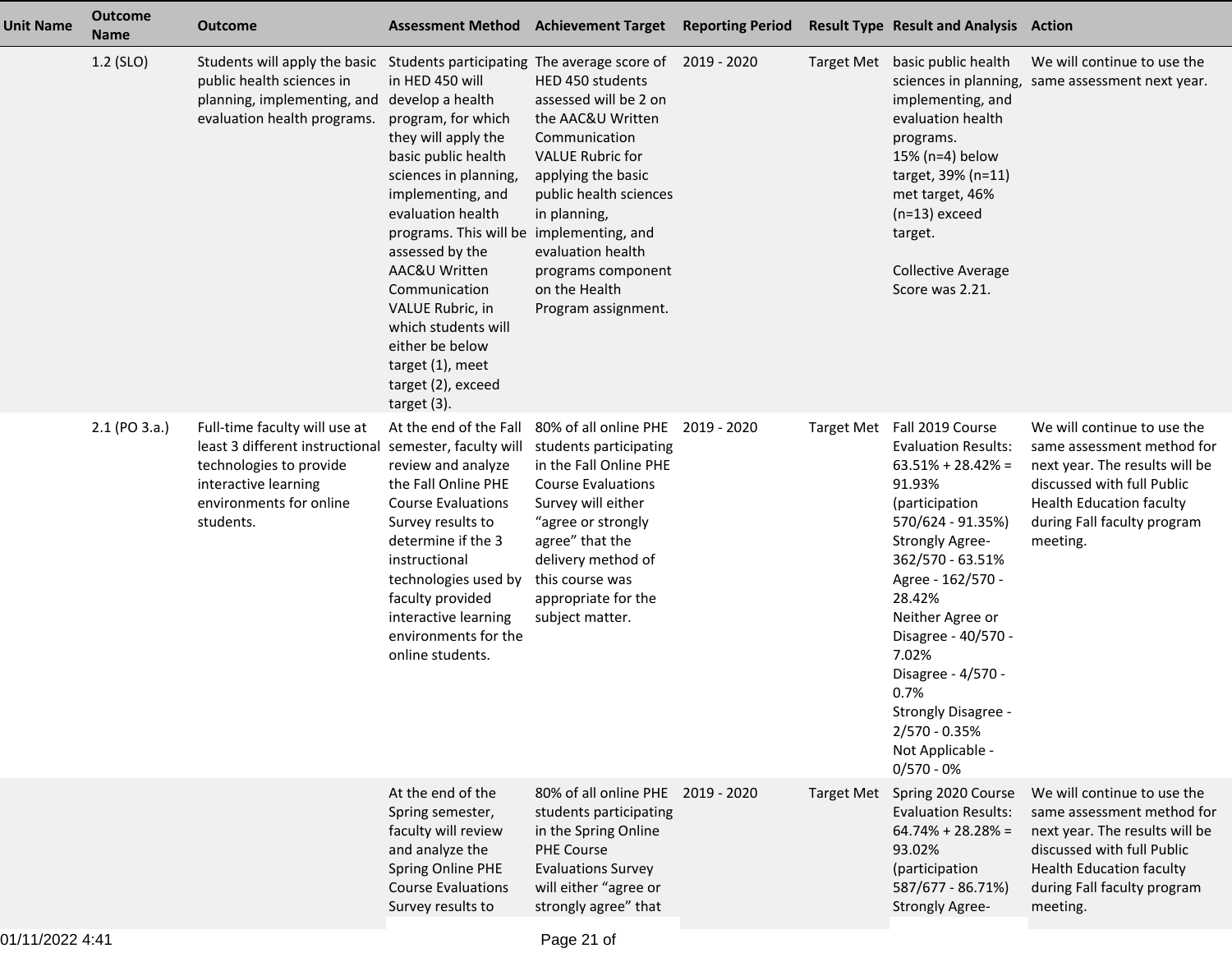| <b>Unit Name</b> | <b>Outcome</b><br><b>Name</b> | <b>Outcome</b>                                                                                                                                                                            |                                                                                                                                                                                                                                                                       | Assessment Method Achievement Target Reporting Period                                                                                                                                                                                                                              |             |                   | <b>Result Type Result and Analysis Action</b>                                                                                                                                                                                                                                                                                                                                                                                                                                                                                                                                                                                      |                                                                                                                                                                                                         |
|------------------|-------------------------------|-------------------------------------------------------------------------------------------------------------------------------------------------------------------------------------------|-----------------------------------------------------------------------------------------------------------------------------------------------------------------------------------------------------------------------------------------------------------------------|------------------------------------------------------------------------------------------------------------------------------------------------------------------------------------------------------------------------------------------------------------------------------------|-------------|-------------------|------------------------------------------------------------------------------------------------------------------------------------------------------------------------------------------------------------------------------------------------------------------------------------------------------------------------------------------------------------------------------------------------------------------------------------------------------------------------------------------------------------------------------------------------------------------------------------------------------------------------------------|---------------------------------------------------------------------------------------------------------------------------------------------------------------------------------------------------------|
|                  |                               |                                                                                                                                                                                           | determine if the 3<br>instructional<br>technologies used by<br>faculty provided<br>interactive learning<br>environments for the<br>online students.                                                                                                                   | the delivery method<br>of this course was<br>appropriate for the<br>subject matter.                                                                                                                                                                                                | 2019 - 2020 |                   | Target Met 380/587 - 64.74%<br>Agree - 166/587 -<br>28.28%<br>Neither Agree or<br>Disagree - 25/587 -<br>4.26%<br>Disagree - 6/587 -<br>1.02%<br>Strongly Disagree -<br>2/587 - 0.34%<br>Not Applicable -<br>8/587 - 1.36%                                                                                                                                                                                                                                                                                                                                                                                                         | We will continue to use the<br>same assessment method for<br>next year. The results will be<br>discussed with full Public<br><b>Health Education faculty</b><br>during Fall faculty program<br>meeting. |
|                  | 3.1 (GEO 1.c.)                | Students will be able to<br>effectively present<br>information, arguments, and<br>ideas in oral, written, and<br>visual forms for the careers<br>available in Public Health<br>Education. | Students in HED 250<br>will be able to<br>present information,<br>arguments, and ideas<br>in oral form for the<br>careers available in<br>Public Health<br>Education. This will<br>be assessed using the information,<br>AAC&U Oral<br>Communication<br>VALUE Rubric. | The average score of 2019 - 2020<br>HED 250 students<br>assessed will be 2 on<br>the AAC&U Oral<br>Communication<br>VALUE Rubric for the<br>component of<br>presentation of<br>arguments, and ideas<br>in oral form for the<br>careers available in<br>Public Health<br>Education. |             | <b>Target Met</b> | of students were<br>able to present<br>information,<br>arguments, and<br>ideas in oral form<br>for their careers<br>available in Public<br>Health Education.<br>66.7% scored a 2 or<br>higher using the<br>AAC&U Oral<br>Communications<br>Value Rubric. 22<br>scored a 3, 4<br>students scored a 2,<br>and 12 students<br>scored a 1.<br>SP 20: (n=37) 27/37<br>72.9% of students<br>were able to present<br>information,<br>arguments, and<br>ideas in oral form<br>for their careers<br>available in Public<br>Health Education.<br>72.9% scored a 2 or<br>higher using the<br>AAC&U Oral<br>Communications<br>Value Rubric. 23 | FA 19: (n=39) 66.7% We will continue to use the<br>same assessment next year.                                                                                                                           |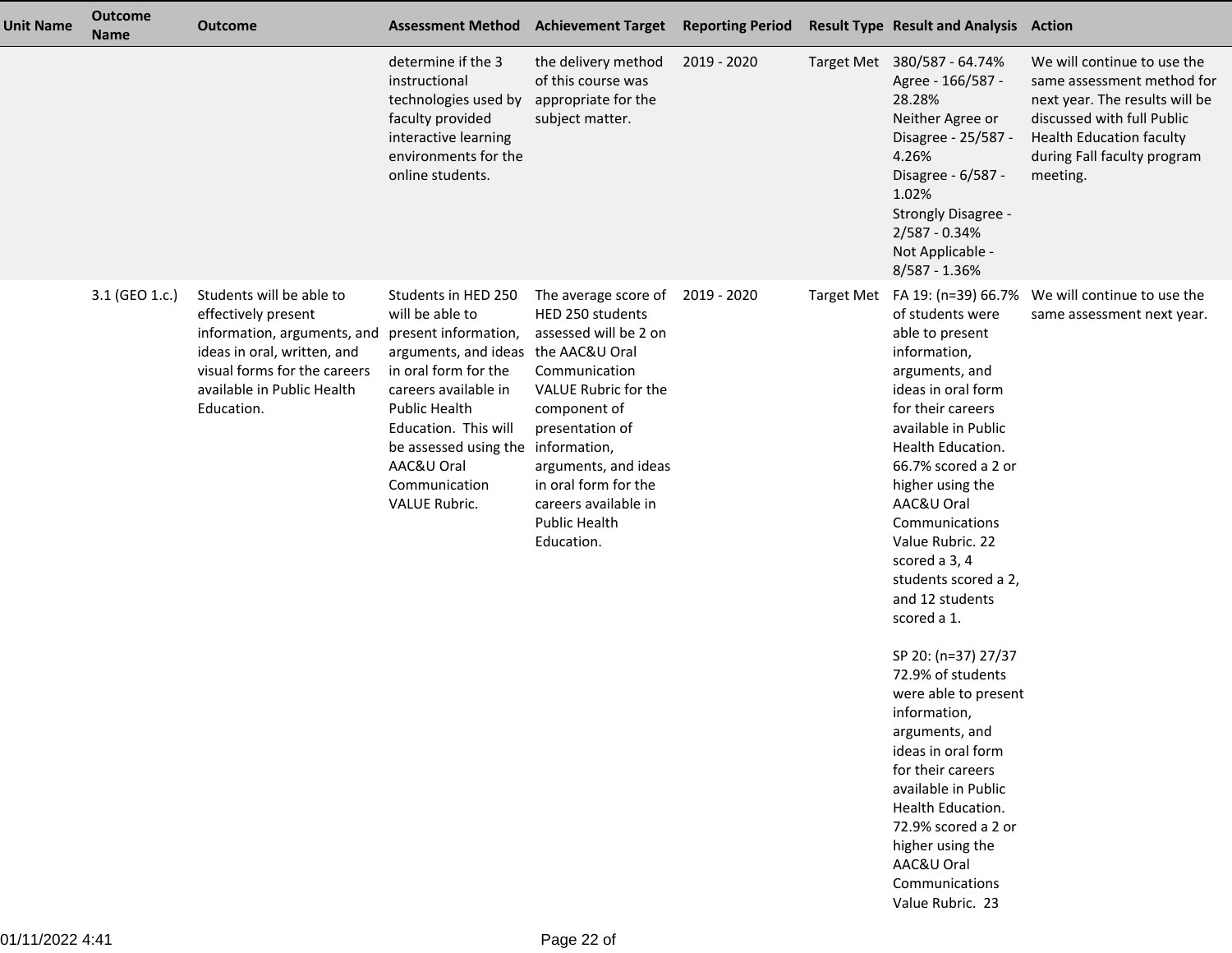| <b>Unit Name</b> | <b>Outcome</b><br><b>Name</b> | <b>Outcome</b>                                                                                                                                                                            | <b>Assessment Method</b>                                                                                                                                                                                                                                                                               | <b>Achievement Target Reporting Period</b>                                                                                                                                                                                                                                                      |  | <b>Result Type Result and Analysis Action</b>                                                                                                                                                                                                                                                                                                                             |                                                                                                               |
|------------------|-------------------------------|-------------------------------------------------------------------------------------------------------------------------------------------------------------------------------------------|--------------------------------------------------------------------------------------------------------------------------------------------------------------------------------------------------------------------------------------------------------------------------------------------------------|-------------------------------------------------------------------------------------------------------------------------------------------------------------------------------------------------------------------------------------------------------------------------------------------------|--|---------------------------------------------------------------------------------------------------------------------------------------------------------------------------------------------------------------------------------------------------------------------------------------------------------------------------------------------------------------------------|---------------------------------------------------------------------------------------------------------------|
|                  | 3.1 (GEO 1.c.)                | Students will be able to<br>effectively present<br>information, arguments, and<br>ideas in oral, written, and<br>visual forms for the careers<br>available in Public Health<br>Education. | Students in HED 250<br>will be able to<br>present information,<br>arguments, and ideas<br>in oral form for the<br>careers available in<br><b>Public Health</b><br>Education. This will<br>be assessed using the information,<br>AAC&U Oral<br>Communication<br><b>VALUE Rubric.</b>                    | The average score of 2019 - 2020<br>HED 250 students<br>assessed will be 2 on<br>the AAC&U Oral<br>Communication<br>VALUE Rubric for the<br>component of<br>presentation of<br>arguments, and ideas<br>in oral form for the<br>careers available in<br>Public Health<br>Education.              |  | 2, 10 students<br>scored a 1.<br>Avg. Score: 2.28                                                                                                                                                                                                                                                                                                                         | Target Met students scored a 3, We will continue to use the<br>4 students scored a same assessment next year. |
|                  |                               |                                                                                                                                                                                           | Students in HED 250<br>will be able to<br>present information,<br>arguments, and ideas the AAC&U Written<br>in written and visual<br>forms for the careers<br>available in Public<br>Health Education.<br>This will be assessed<br>using the AAC&U<br>Written<br>Communication<br><b>VALUE Rubric.</b> | The average score of 2019 - 2020<br>HED 250 students<br>assessed will be 2 on<br>Communication<br>VALUE Rubric for the<br>component of<br>presentation of<br>information,<br>arguments, and ideas<br>in written and visual<br>forms for the careers<br>available in Public<br>Health Education. |  | of students were<br>able to present<br>information,<br>arguments, and<br>ideas in written and<br>visual form for their<br>careers available in<br><b>Public Health</b><br>Education. 91.8%<br>scored a 2 or higher<br>using the AAC&U<br>Written<br>Communications<br>Value Rubric. 32<br>students scored a 3,<br>2 students scored a<br>2, and 5 students<br>scored a 1. | Target Met FA 19: (n=39) 91.8% We will continue to use the<br>same assessment next year.                      |
|                  |                               |                                                                                                                                                                                           |                                                                                                                                                                                                                                                                                                        |                                                                                                                                                                                                                                                                                                 |  | Sp 20: (n=37) 86.5%<br>of students were<br>able to present<br>information,<br>arguments, and<br>ideas in written and<br>visual form for their<br>careers available in<br>Public Health                                                                                                                                                                                    |                                                                                                               |

Education. 86.5%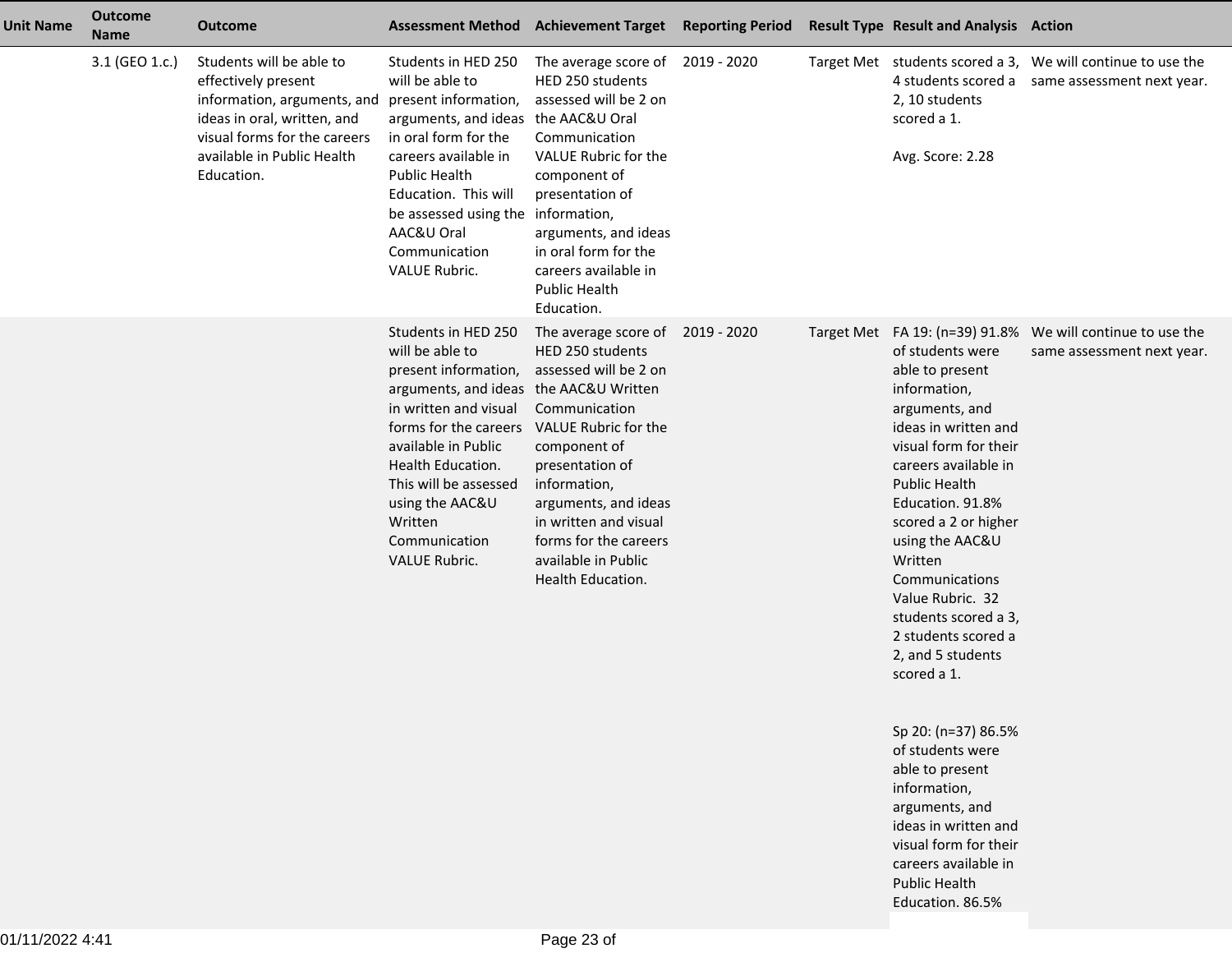| <b>Unit Name</b> | <b>Outcome</b><br><b>Name</b> | <b>Outcome</b>                                                                                                                                 |                                                                                                                                                                                                                                                                                                                                                                           | Assessment Method Achievement Target Reporting Period                                                                                                                                                                                                                                                                |  | <b>Result Type Result and Analysis Action</b>                                                                                                                                                                                                                                                                                                                                                                                                                                                                                                                                                                                                         |                                                                                          |
|------------------|-------------------------------|------------------------------------------------------------------------------------------------------------------------------------------------|---------------------------------------------------------------------------------------------------------------------------------------------------------------------------------------------------------------------------------------------------------------------------------------------------------------------------------------------------------------------------|----------------------------------------------------------------------------------------------------------------------------------------------------------------------------------------------------------------------------------------------------------------------------------------------------------------------|--|-------------------------------------------------------------------------------------------------------------------------------------------------------------------------------------------------------------------------------------------------------------------------------------------------------------------------------------------------------------------------------------------------------------------------------------------------------------------------------------------------------------------------------------------------------------------------------------------------------------------------------------------------------|------------------------------------------------------------------------------------------|
|                  |                               |                                                                                                                                                | Students in HED 250<br>will be able to<br>present information,<br>arguments, and ideas<br>in written and visual<br>forms for the careers<br>available in Public<br>Health Education.<br>This will be assessed<br>using the AAC&U<br>Written<br>Communication<br>VALUE Rubric.                                                                                             | The average score of 2019 - 2020<br>HED 250 students<br>assessed will be 2 on<br>the AAC&U Written<br>Communication<br>VALUE Rubric for the<br>component of<br>presentation of<br>information,<br>arguments, and ideas<br>in written and visual<br>forms for the careers<br>available in Public<br>Health Education. |  | Target Met scored a 2 or higher<br>using the AAC&U<br>Written<br>Communications<br>Value Rubric. 30<br>students scored a 3,<br>2 students scored a<br>2, and 5 students<br>scored a 1.<br>Avg. Score: 2.68                                                                                                                                                                                                                                                                                                                                                                                                                                            | We will continue to use the<br>same assessment next year.                                |
|                  | 3.2 (SLO)                     | Students will demonstrate<br>the ability to locate, via<br>online resources, jobs<br>available within the field of<br>public health education. | Students in HED 250<br>will demonstrate the<br>ability to locate, via<br>online resources, jobs or better on the HED<br>available within the<br>field of public health<br>education. This will<br>be assessed by a HED<br>250 Course Rubric, in<br>which students will<br>either be below<br>target (below 69%),<br>meet target (70-79%),<br>exceed target (80-<br>100%). | The average score of 2019 - 2020<br>HED 250 students<br>assessed will be 70%<br>250 Course Rubric for<br>the component of the<br>ability to locate, via<br>online resources, jobs<br>available within the<br>field of public health<br>education.                                                                    |  | of students will<br>demonstrate the<br>ability to locate, via<br>online resources,<br>jobs available within<br>the field of public<br>health education.<br>This will be assessed<br>by a HED 250 Course<br>Rubric, in which<br>students will either<br>be below target<br>(Below 69%), meet<br>target (70-79%),<br>exceed target (80-<br>100%). 82.5% (n=32)<br>exceeded target,<br>5.1% (n=2) met<br>target, 12.8% (n=5)<br>below target.<br>SP 19: (n=37) 86.5%<br>of students will<br>demonstrate the<br>ability to locate, via<br>online resources,<br>jobs available within<br>the field of public<br>health education.<br>This will be assessed | Target Met FA 19: (n=39) 91.8% We will continue to use the<br>same assessment next year. |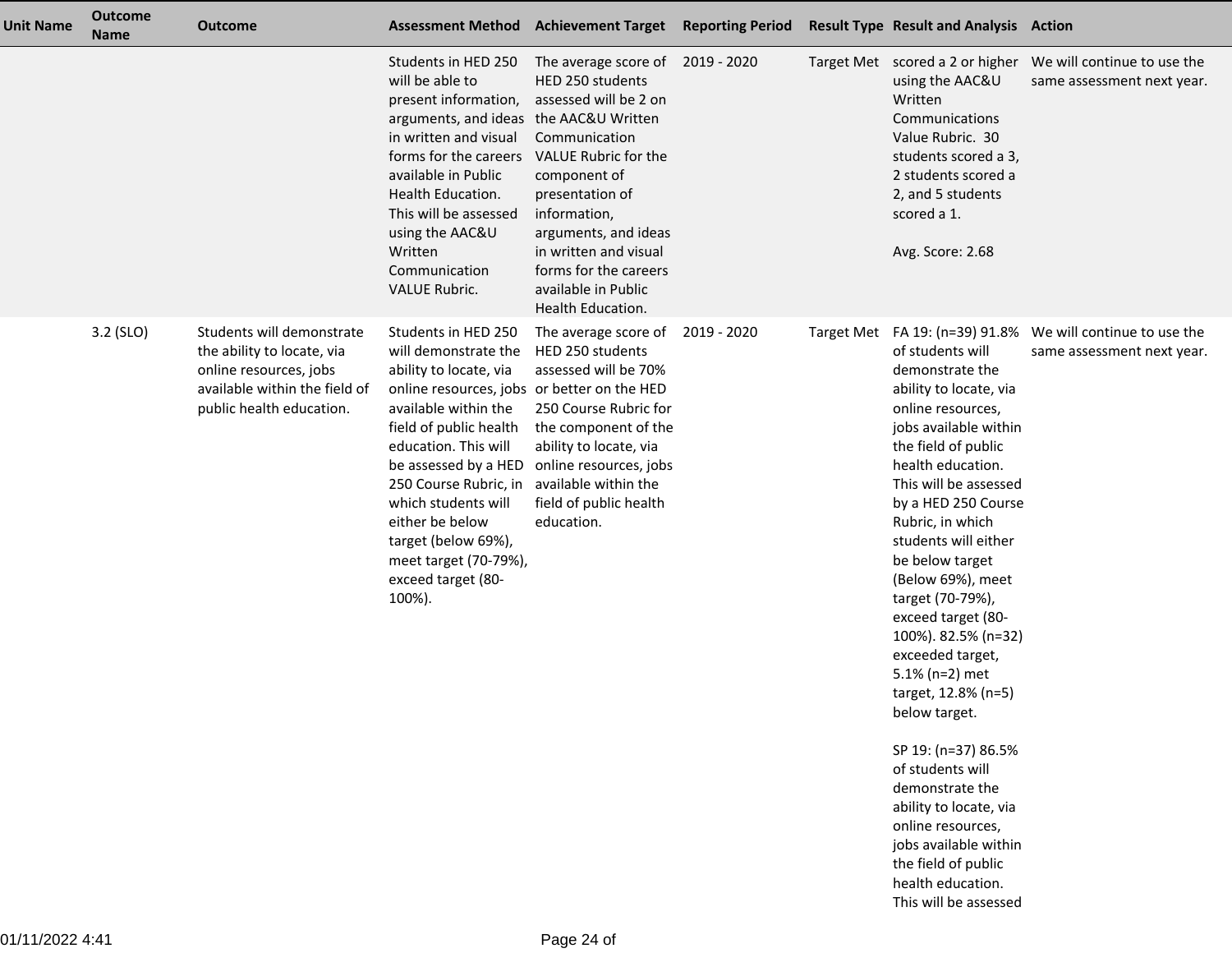| <b>Unit Name</b>                                          | <b>Outcome</b><br><b>Name</b> | <b>Outcome</b>                                                                                                                                                                                                                                  | <b>Assessment Method</b>                                                                                                                                                                                                                                                                                                                                                  | <b>Achievement Target</b>                                                                                                                                                                                                                                                       | <b>Reporting Period</b> |                          | <b>Result Type Result and Analysis Action</b>                                                                                                                                                                                                                                                                                                                                                                                                                |                                                                                                                                                                          |
|-----------------------------------------------------------|-------------------------------|-------------------------------------------------------------------------------------------------------------------------------------------------------------------------------------------------------------------------------------------------|---------------------------------------------------------------------------------------------------------------------------------------------------------------------------------------------------------------------------------------------------------------------------------------------------------------------------------------------------------------------------|---------------------------------------------------------------------------------------------------------------------------------------------------------------------------------------------------------------------------------------------------------------------------------|-------------------------|--------------------------|--------------------------------------------------------------------------------------------------------------------------------------------------------------------------------------------------------------------------------------------------------------------------------------------------------------------------------------------------------------------------------------------------------------------------------------------------------------|--------------------------------------------------------------------------------------------------------------------------------------------------------------------------|
|                                                           | 3.2 (SLO)                     | Students will demonstrate<br>the ability to locate, via<br>online resources, jobs<br>available within the field of<br>public health education.                                                                                                  | Students in HED 250<br>will demonstrate the<br>ability to locate, via<br>online resources, jobs or better on the HED<br>available within the<br>field of public health<br>education. This will<br>be assessed by a HED<br>250 Course Rubric, in<br>which students will<br>either be below<br>target (below 69%),<br>meet target (70-79%),<br>exceed target (80-<br>100%). | The average score of 2019 - 2020<br>HED 250 students<br>assessed will be 70%<br>250 Course Rubric for<br>the component of the<br>ability to locate, via<br>online resources, jobs<br>available within the<br>field of public health<br>education.                               |                         |                          | Rubric, in which<br>students will either<br>be below target<br>(Below 69%), meet<br>target (70-79%),<br>exceed target (80-<br>100%).<br>81.1% (n=30)<br>exceeded target,<br>5.4% (n=2) meet<br>target, 13.5% (n=5)<br>below target.                                                                                                                                                                                                                          | Target Met by a HED 250 Course We will continue to use the<br>same assessment next year.                                                                                 |
|                                                           | 4.1 (SAO)                     | Students graduating from<br>this program will obtain one<br>of the following upon<br>graduation: job promotion as indicate if they will<br>a result of degree, a new job<br>as a result of degree, or<br>acceptance into a graduate<br>program. | Students in HED 498<br>will complete an Exit<br>Survey and will<br>receive: job<br>promotion as a result<br>of degree, a new job<br>as a result of degree,<br>or acceptance into a<br>graduate program.                                                                                                                                                                   | 75% of HED 498<br>students participating<br>in the Exit Survey will<br>state that they have<br>obtained one of the<br>following upon<br>graduation: job<br>promotion as a result<br>of degree, a new job<br>as a result of degree,<br>or acceptance into a<br>graduate program. | 2019 - 2020             | <b>Target Not</b><br>Met | survey during the<br>2018-2019 years<br>(n=48) indicated<br>that 10 were<br>planning to graduate<br>school, 4 received a<br>job promotion, 13<br>had accepted or<br>planned to accept a<br>new job at the time<br>of the survey, 10 did<br>not respond to the<br>question, and 11 did<br>not take the survey.<br>Of the students<br>completing the<br>survey (n=37) 73%<br>(n=27) indicated<br>either job<br>promotion, a new<br>job, or graduate<br>school. | Students in HED 498 We will continue to use the<br>were given the exit same assessment next year.                                                                        |
| Program -<br>Sexual<br>Health -<br>Minor<br>${2018-2019}$ | 1.1 (SAO)                     | Students graduating from<br>this minor will important an<br>increased understanding of<br>the importance sexual health complete an exit<br>education within the field of<br>public health.                                                      | Students in their final<br>course for the sexual<br>health minor, will<br>survey in which they<br>will report an                                                                                                                                                                                                                                                          | 75% of students<br>participating in the<br>Exit Survey will state<br>that they have an<br>increased<br>understanding of the                                                                                                                                                     | 2019 - 2020             |                          | completed.                                                                                                                                                                                                                                                                                                                                                                                                                                                   | Inconclusive Assessment was not Faculty in the department will<br>reevaluate the assessment<br>methods for this analysis<br>during the Fall semester<br>program meeting. |

01/11/2022 4:41

Page 25 of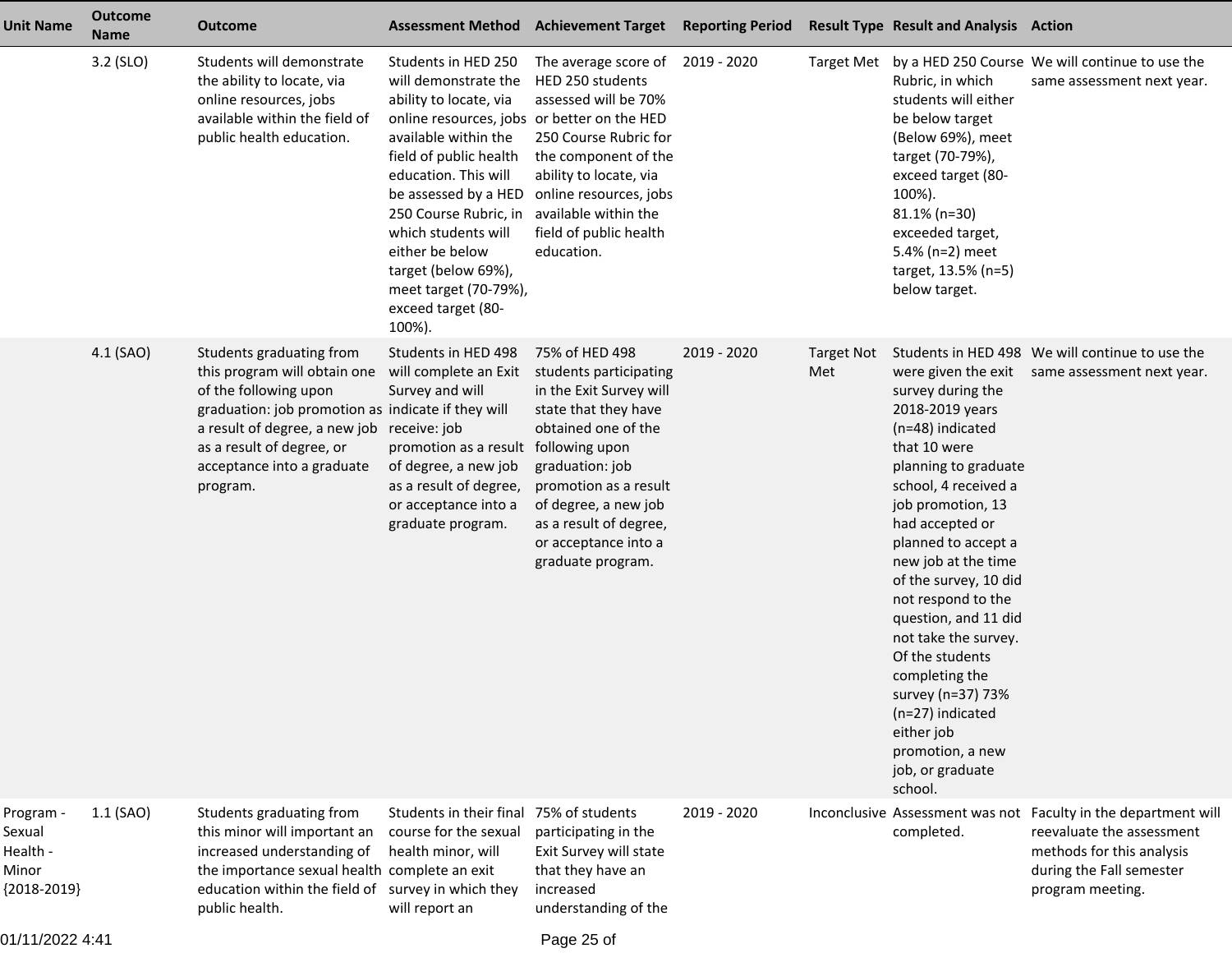| <b>Unit Name</b>                                          | <b>Outcome</b><br><b>Name</b> | <b>Outcome</b>                                                                                                                                                                                                 |                                                                                                                                                                                                                                                                                                                                         | <b>Assessment Method Achievement Target</b>                                                                                                                                                                                                                               | <b>Reporting Period</b> |                   | <b>Result Type Result and Analysis Action</b>                                                                                                                                                                                                                                                                                                                                                                                                                                                                                                                                                                                                                                                                                                 |                                                                                                                                                                          |
|-----------------------------------------------------------|-------------------------------|----------------------------------------------------------------------------------------------------------------------------------------------------------------------------------------------------------------|-----------------------------------------------------------------------------------------------------------------------------------------------------------------------------------------------------------------------------------------------------------------------------------------------------------------------------------------|---------------------------------------------------------------------------------------------------------------------------------------------------------------------------------------------------------------------------------------------------------------------------|-------------------------|-------------------|-----------------------------------------------------------------------------------------------------------------------------------------------------------------------------------------------------------------------------------------------------------------------------------------------------------------------------------------------------------------------------------------------------------------------------------------------------------------------------------------------------------------------------------------------------------------------------------------------------------------------------------------------------------------------------------------------------------------------------------------------|--------------------------------------------------------------------------------------------------------------------------------------------------------------------------|
| Program -<br>Sexual<br>Health -<br>Minor<br>${2018-2019}$ | 1.1 (SAO)                     | Students graduating from<br>this minor will important an<br>increased understanding of<br>the importance sexual health health education<br>education within the field of within the field of<br>public health. | increased<br>understanding of the<br>importance of sexual<br>public health.                                                                                                                                                                                                                                                             | importance of sexual<br>health education<br>within the field of<br>public health as a<br>result of completing<br>the minor in sexual<br>health education.                                                                                                                 | 2019 - 2020             |                   | completed.                                                                                                                                                                                                                                                                                                                                                                                                                                                                                                                                                                                                                                                                                                                                    | Inconclusive Assessment was not Faculty in the department will<br>reevaluate the assessment<br>methods for this analysis<br>during the Fall semester<br>program meeting. |
|                                                           | 2.1 (GEO 5.a.)                | Students will demonstrate<br>the ability to transfer general Skills for Life-Long<br>education standards to their<br>major fields of study and to<br>make connections between<br>disciplines.                  | The Foundations &<br>Learning AAC&U<br>VALUE Rubric will be<br>used for the<br>assessment of this<br>achievement target<br>that will be<br>completed in HED<br>110 where students<br>will demonstrate the<br>ability to apply a<br>sexual health topic of<br>their choice to their<br>desired career<br>through their final<br>project. | The collective average 2019 - 2020<br>score of HED 110<br>students will be at<br>least a 3 or higher on<br>the Foundations &<br>Skills for Life-Long<br>Learning Rubric on<br>the final project<br>focused on applying<br>sexual health to their<br>major field of study. |                         | <b>Target Met</b> | FA 19: (n=34) 86.5%<br>of students will<br>demonstrate the<br>ability to apply a<br>sexual health topic<br>of their choice to<br>their desired career<br>through their final<br>project using the<br>Foundations & Skills<br>for Life-Long<br>Learning AAC&U<br>VALUE Rubric. 70.6%<br>$(n=24)$ scored a 3,<br>14.7% (n=5) scored a<br>2, 14.7% (n=5)<br>scored a 1.<br>SP 20: (n=37) 86.5%<br>of students will<br>demonstrate the<br>ability to apply a<br>sexual health topic<br>of their choice to<br>their desired career<br>through their final<br>project using the<br>Foundations & Skills<br>for Life-Long<br>Learning AAC&U<br>VALUE Rubric. 83.8%<br>$(n=31)$ scored a 3,<br>$2.7%$ (n=1) scored a<br>2, 13.5% (n=5)<br>scored a 1. | Faculty in the department will<br>reevaluate the assessment<br>methods for this analysis<br>during the Fall semester<br>program meeting.                                 |
|                                                           | 3.1 (SLO)                     | Students will understand the Assessment of this<br>fundamental terminology of<br>sexual health education.                                                                                                      | achievement target<br>will be completed in                                                                                                                                                                                                                                                                                              | 75% of students in<br>HED 110 will score an<br>average of 70% or                                                                                                                                                                                                          | 2019 - 2020             |                   | Inconclusive FA 19: (n=34) 82.4%<br>of students will<br>demonstrate the                                                                                                                                                                                                                                                                                                                                                                                                                                                                                                                                                                                                                                                                       | Faculty in the department will<br>reevaluate the assessment<br>methods for this analysis                                                                                 |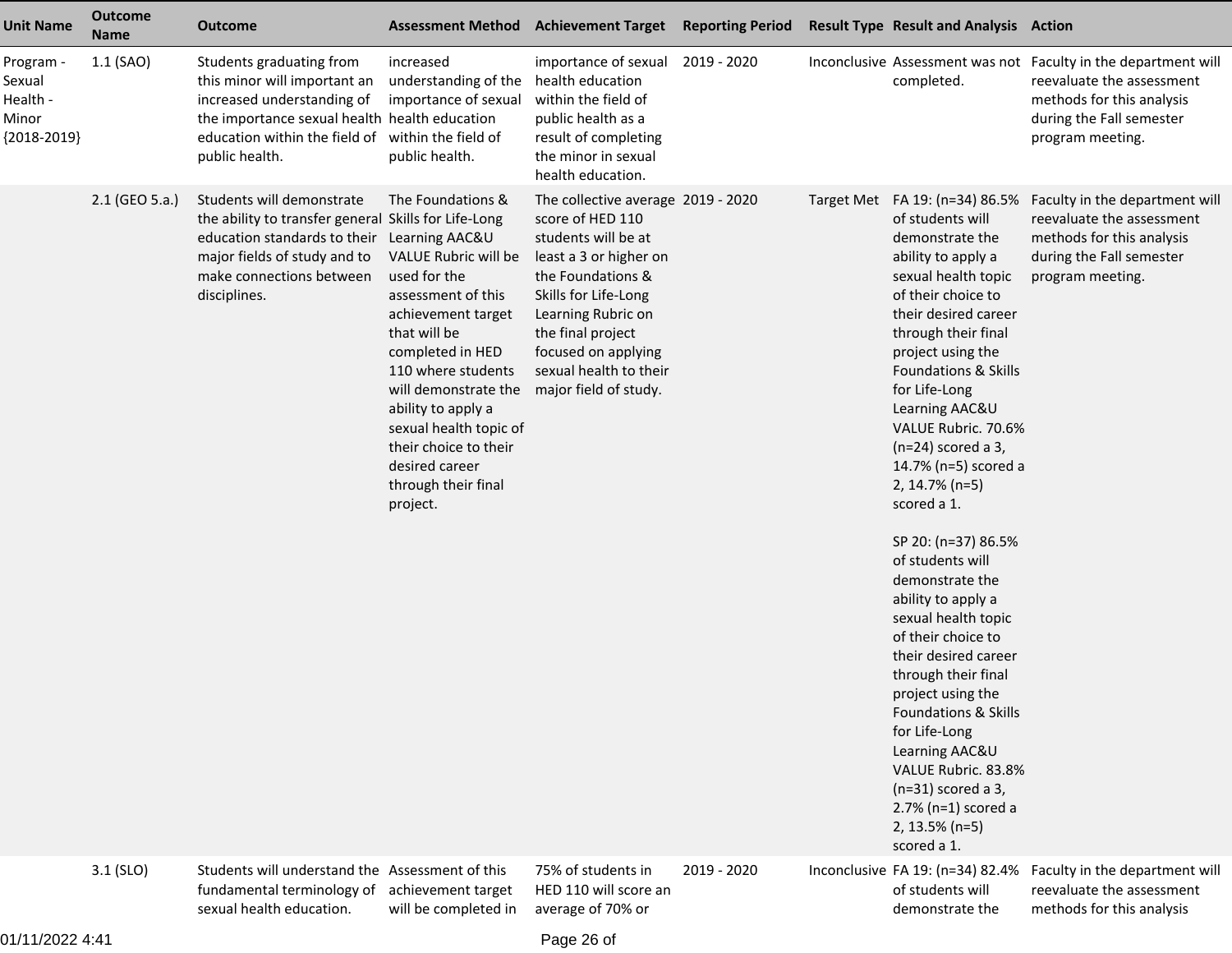| <b>Unit Name</b> | <b>Outcome</b><br><b>Name</b> | <b>Outcome</b>                                                                                       |                                                                                                                                                                                                                                                                          | Assessment Method Achievement Target Reporting Period Result Type Result and Analysis Action                                                                                            |  |                                                                                                                                                                                                                                                                                                                                                                                                                                                                                                                                                                                     |                                                                                                                                                                         |
|------------------|-------------------------------|------------------------------------------------------------------------------------------------------|--------------------------------------------------------------------------------------------------------------------------------------------------------------------------------------------------------------------------------------------------------------------------|-----------------------------------------------------------------------------------------------------------------------------------------------------------------------------------------|--|-------------------------------------------------------------------------------------------------------------------------------------------------------------------------------------------------------------------------------------------------------------------------------------------------------------------------------------------------------------------------------------------------------------------------------------------------------------------------------------------------------------------------------------------------------------------------------------|-------------------------------------------------------------------------------------------------------------------------------------------------------------------------|
|                  | $3.1$ (SLO)                   | Students will understand the HED 110 where<br>fundamental terminology of<br>sexual health education. | students will<br>demonstrate the<br>understanding of<br>fundamental sexual<br>health education<br>terminology through<br>section one of the<br>midterm exam.                                                                                                             | higher on section one 2019 - 2020<br>of the midterm exam.                                                                                                                               |  | Inconclusive understanding of<br>fundamental sexual<br>health education<br>terminology through<br>section one of the<br>midterm exam.<br>44.1% (n=15) scored<br>a 90% or higher,<br>38.2% (n=13) scored<br>an 80-89.9%, 17.6%<br>(n=6) scored below a<br>79.9%.<br>SP 20: (n=37) 43.2%<br>of students will<br>demonstrate the<br>understanding of<br>fundamental sexual<br>health education<br>terminology through<br>section one of the<br>midterm exam.<br>10.8% (n=4) scored a<br>90% or higher,<br>32.4% (n=12) scored<br>an 80-89.9%, 56.8%<br>(n=21) scored below<br>a 79.9%. | during the Fall semester<br>program meeting.                                                                                                                            |
|                  | 3.2 (GEO 5.a.)                | Students will demonstrate<br>an understanding of specific<br>sexual health topics.                   | Assessment of this<br>achievement target<br>will be completed in<br>HED 110 where<br>students will<br>demonstrate the<br>understanding of<br>various sexual health<br>topics via 4 discussion<br>boards, which the<br>HED 110 Teamwork<br>Values Rubric will be<br>used. | The collective average 2019 - 2020<br>score of HED 110<br>students will be at<br>least a 3 or higher on<br>the HED 110<br><b>Teamwork Values</b><br>Rubric on all<br>discussion boards. |  | of students<br>demonstrated the<br>understanding of<br>various sexual<br>health topics via 4<br>discussion boards,<br>which the HED 110<br><b>Teamwork Values</b><br>Rubric will be used.<br>82.4% (n=28) scored<br>$a$ 3, 2.9% (n=1)<br>scored a 2,<br>14.7%(n=5) scored a<br>1.                                                                                                                                                                                                                                                                                                   | Target Met FA 19: (n=34) 85.3% Faculty in the department will<br>reevaluate the assessment<br>methods for this analysis<br>during the Fall semester<br>program meeting. |
|                  |                               |                                                                                                      |                                                                                                                                                                                                                                                                          |                                                                                                                                                                                         |  | SP 20: (n=37) 86.8%                                                                                                                                                                                                                                                                                                                                                                                                                                                                                                                                                                 |                                                                                                                                                                         |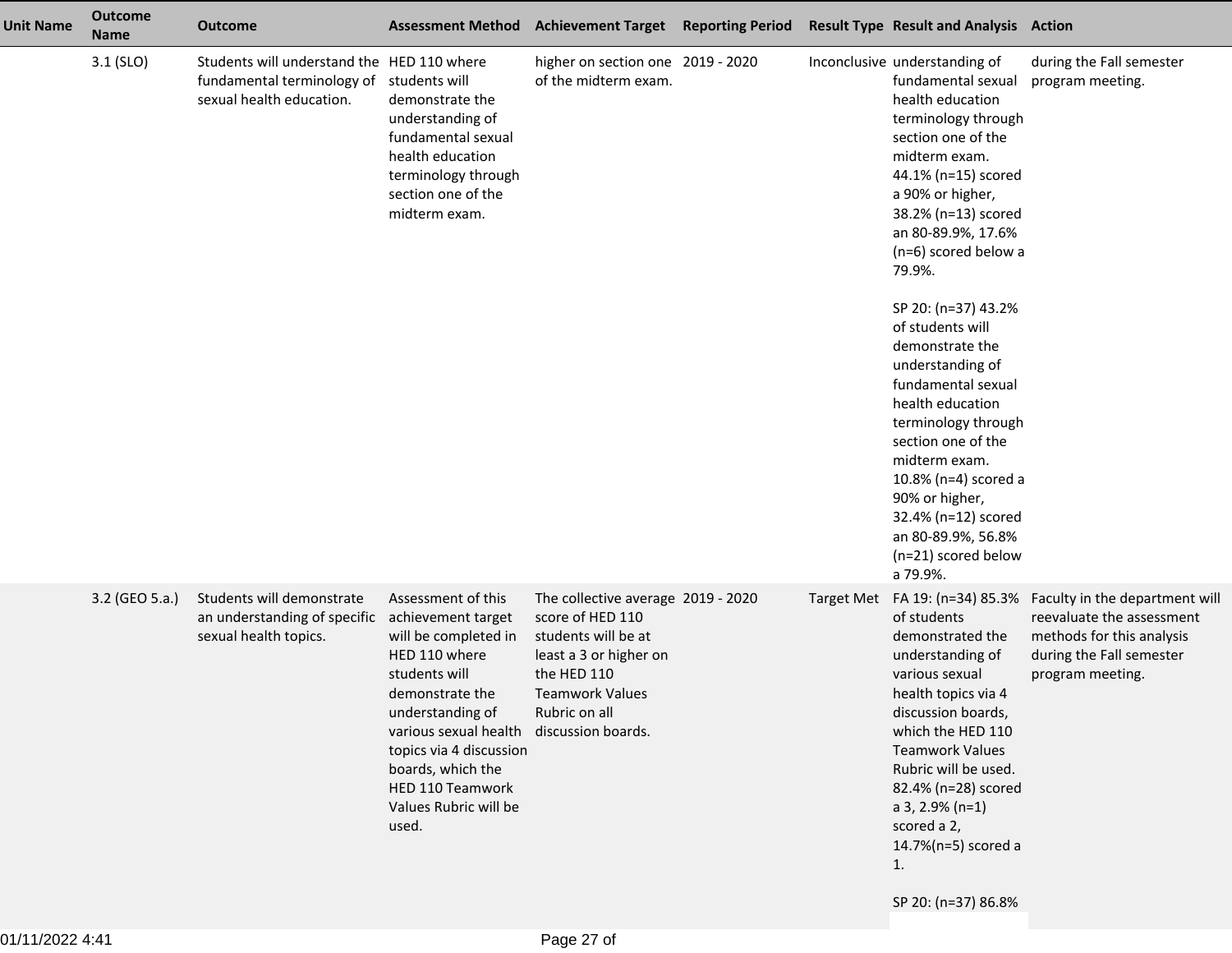| <b>Unit Name</b> | <b>Outcome</b><br><b>Name</b> | <b>Outcome</b>                                                                                                                                                                                 | <b>Assessment Method</b>                                                                                                                                                                                                                                                                                                                                         | <b>Achievement Target</b>                                                                                                                                                                                                    | <b>Reporting Period</b> |                          | <b>Result Type Result and Analysis Action</b>                                                                                                                                                                                                                                                                      |                                                                                                                                          |
|------------------|-------------------------------|------------------------------------------------------------------------------------------------------------------------------------------------------------------------------------------------|------------------------------------------------------------------------------------------------------------------------------------------------------------------------------------------------------------------------------------------------------------------------------------------------------------------------------------------------------------------|------------------------------------------------------------------------------------------------------------------------------------------------------------------------------------------------------------------------------|-------------------------|--------------------------|--------------------------------------------------------------------------------------------------------------------------------------------------------------------------------------------------------------------------------------------------------------------------------------------------------------------|------------------------------------------------------------------------------------------------------------------------------------------|
|                  | 3.2 (GEO 5.a.)                | Students will demonstrate<br>an understanding of specific<br>sexual health topics.                                                                                                             | Assessment of this<br>achievement target<br>will be completed in<br>HED 110 where<br>students will<br>demonstrate the<br>understanding of<br>various sexual health<br>topics via 4 discussion<br>boards, which the<br><b>HED 110 Teamwork</b><br>Values Rubric will be<br>used.                                                                                  | The collective average 2019 - 2020<br>score of HED 110<br>students will be at<br>least a 3 or higher on<br>the HED 110<br><b>Teamwork Values</b><br>Rubric on all<br>discussion boards.                                      |                         |                          | Target Met demonstrated the<br>understanding of<br>various sexual<br>health topics via 4<br>discussion boards,<br>which the HED 110<br><b>Teamwork Values</b><br>Rubric will be used.<br>83.8% (n=31) scored<br>$a$ 3, 2.7% (n=1)<br>scored a 2, 13.5%<br>$(n=5)$ scored a 1.                                      | Faculty in the department will<br>reevaluate the assessment<br>methods for this analysis<br>during the Fall semester<br>program meeting. |
|                  | 3.3 (SLO)                     | Students will be able to<br>identify evidence-based<br>practices of sexual health<br>education.                                                                                                | The HED 110 Course<br>Rubric will be used<br>for the assessment of<br>this achievement<br>target that will be<br>completed in HED<br>110 where students<br>will demonstrate the<br>ability to identify<br>evidence-based<br>practices of sexual<br>health education via<br>the "Evidence-Based<br><b>Practices of Sexual</b><br>Health Education"<br>assignment. | The collective average 2019 - 2020<br>score of HED 110<br>students will be at<br>least a 3 or higher on<br>the HED 110 Course<br>Rubric on the<br>"Evidence-Based<br>Practices of Sexual<br>Health Education"<br>assignment. |                         |                          | Inconclusive Did not conduct<br>assessment.                                                                                                                                                                                                                                                                        | Faculty in the department will<br>reevaluate the assessment<br>methods for this analysis<br>during the Fall semester<br>program meeting. |
|                  | 4.1 (PO 2.a.)                 | Students in the sexual health Departmental faculty<br>minor will participate in a<br>state wide sexual health<br>campaign in partnership with informational videos<br>Teen Health Mississippi. | will assess the HED<br>110 students'<br>on sexual health<br>education to<br>determine if<br>achievement target<br>was met.                                                                                                                                                                                                                                       | 90% of the students in 2019 - 2020<br>the course will<br>participate in the<br>state wide sexual<br>health campaign in<br>partnership with Teen<br>Health Mississippi by<br>completing an<br>informational video.            |                         | <b>Target Not</b><br>Met | FA 19: (n=34) 86.5%<br>of students will<br>demonstrate an<br>understanding of<br>sexual health<br>education using<br>informational videos<br>as assessed using<br>the course rubric.<br>70.6% (n=24) scored<br>higher than 90%,<br>14.7% (n=5) scored<br>between 80-89.9%,<br>14.7% (n=5) scored<br>below a 79.9%. | Faculty in the department will<br>reevaluate the assessment<br>methods for this analysis<br>during the Fall semester<br>program meeting. |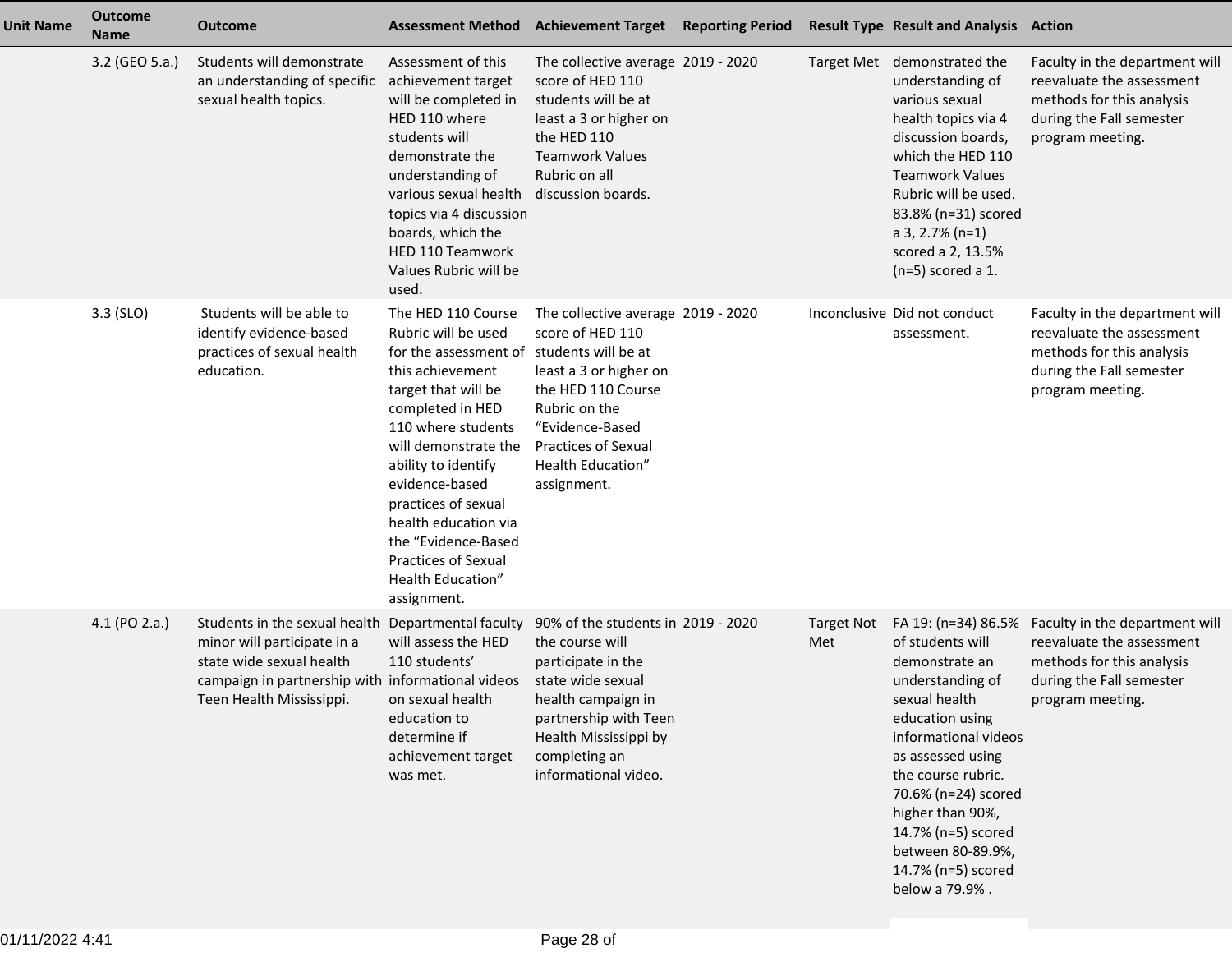| <b>Unit Name</b>                                                     | <b>Outcome</b><br><b>Name</b> | <b>Outcome</b>                                                                                                                                                                                 |                                                                                                                                                                                                                                                                                                                                                    | <b>Assessment Method Achievement Target</b>                                                                                                                                                                                          | <b>Reporting Period</b> |                          | <b>Result Type Result and Analysis Action</b>                                                                                                                                                                                                                                                                          |                                                                                                                                                             |
|----------------------------------------------------------------------|-------------------------------|------------------------------------------------------------------------------------------------------------------------------------------------------------------------------------------------|----------------------------------------------------------------------------------------------------------------------------------------------------------------------------------------------------------------------------------------------------------------------------------------------------------------------------------------------------|--------------------------------------------------------------------------------------------------------------------------------------------------------------------------------------------------------------------------------------|-------------------------|--------------------------|------------------------------------------------------------------------------------------------------------------------------------------------------------------------------------------------------------------------------------------------------------------------------------------------------------------------|-------------------------------------------------------------------------------------------------------------------------------------------------------------|
|                                                                      | 4.1 (PO 2.a.)                 | Students in the sexual health Departmental faculty<br>minor will participate in a<br>state wide sexual health<br>campaign in partnership with informational videos<br>Teen Health Mississippi. | will assess the HED<br>110 students'<br>on sexual health<br>education to<br>determine if<br>achievement target<br>was met.                                                                                                                                                                                                                         | 90% of the students in 2019 - 2020<br>the course will<br>participate in the<br>state wide sexual<br>health campaign in<br>partnership with Teen<br>Health Mississippi by<br>completing an<br>informational video.                    |                         | <b>Target Not</b><br>Met | SP 20: (n=37) 86.5%<br>of students will<br>demonstrate an<br>understanding of<br>sexual health<br>education using<br>informational videos<br>as assessed using<br>the course rubric.<br>83.8% (n=31) scored<br>higher than 90%,,<br>$2.7%$ (n=1) scored<br>between 80-89.9%,,<br>13.5% (n=5) scored<br>below a 79.9%.  | Faculty in the department will<br>reevaluate the assessment<br>methods for this analysis<br>during the Fall semester<br>program meeting.                    |
| Program -<br>Speech<br>Language<br>Pathology -<br>BS {2016-<br>2017} | 1.1 (GEO 1.c.)                | SLP seniors will apply<br>knowledge of<br>communication<br>development and disorders<br>to the treatment of children<br>with communication<br>disorders.                                       | SLP seniors enrolled<br>in SPA 311 will be<br>given an assignment<br>to write a treatment<br>plan for a fictional<br>articulation client.<br>Course instructor will<br>evaluate the<br>treatment plan and<br>assign a score using<br>the AAC&U Written<br>Communication<br><b>VALUE Rubric.</b>                                                    | The average score of<br>students enrolled in<br>SPA 311 will earn at<br>least a "3" on the AAC<br>& U Written<br>Communication<br><b>VALUE Rubric.</b>                                                                               | 2019 - 2020             | <b>Target Met</b>        | All seniors (n=23)<br>earned a 3 or better<br>on the AAC & U<br>written<br>communication<br>value rubric. The<br>average score was a<br>3.96                                                                                                                                                                           | We want to continue this<br>assessment. We think this is a<br>valuable foundational skill for<br>our seniors who will enter<br>graduate school in the fall. |
|                                                                      | 1.2 (SLO)                     | SLP undergraduate students SLP undergraduate<br>will observe clinical activities students will<br>and record aspects of<br>diagnostic evaluations and<br>clinical treatment.                   | complete Clinical<br><b>Observation Forms</b><br>recording and<br>analyzing what was<br>observed in clinical<br>activities. Clinical<br>faculty will review<br>and approve student<br>written content prior<br>to submission for<br>credit toward the<br>required number of<br>hours. Hours spent in<br>observation are<br>tabulated on a clinical | 100% of speech-<br>language<br>undergraduate<br>students will<br>successfully observe<br>clinical activities and<br>apply knowledge with<br>the appropriate<br>documentation<br>approved by<br>academic and clinical<br>instructors. | 2019 - 2020             | Target Met 100% of slp   | undergraduate<br>students completed<br>clinical observations<br>and Clinical<br>Observation forms<br>which required<br>analyzing of clinical<br>activity. Due to<br>Covid-19 additional<br>strategies were<br>implemented to<br>meet this goal,<br>including Simucase<br>and Master<br>Clinician. In the<br>future the | Continue assessment into the<br>next academic year.                                                                                                         |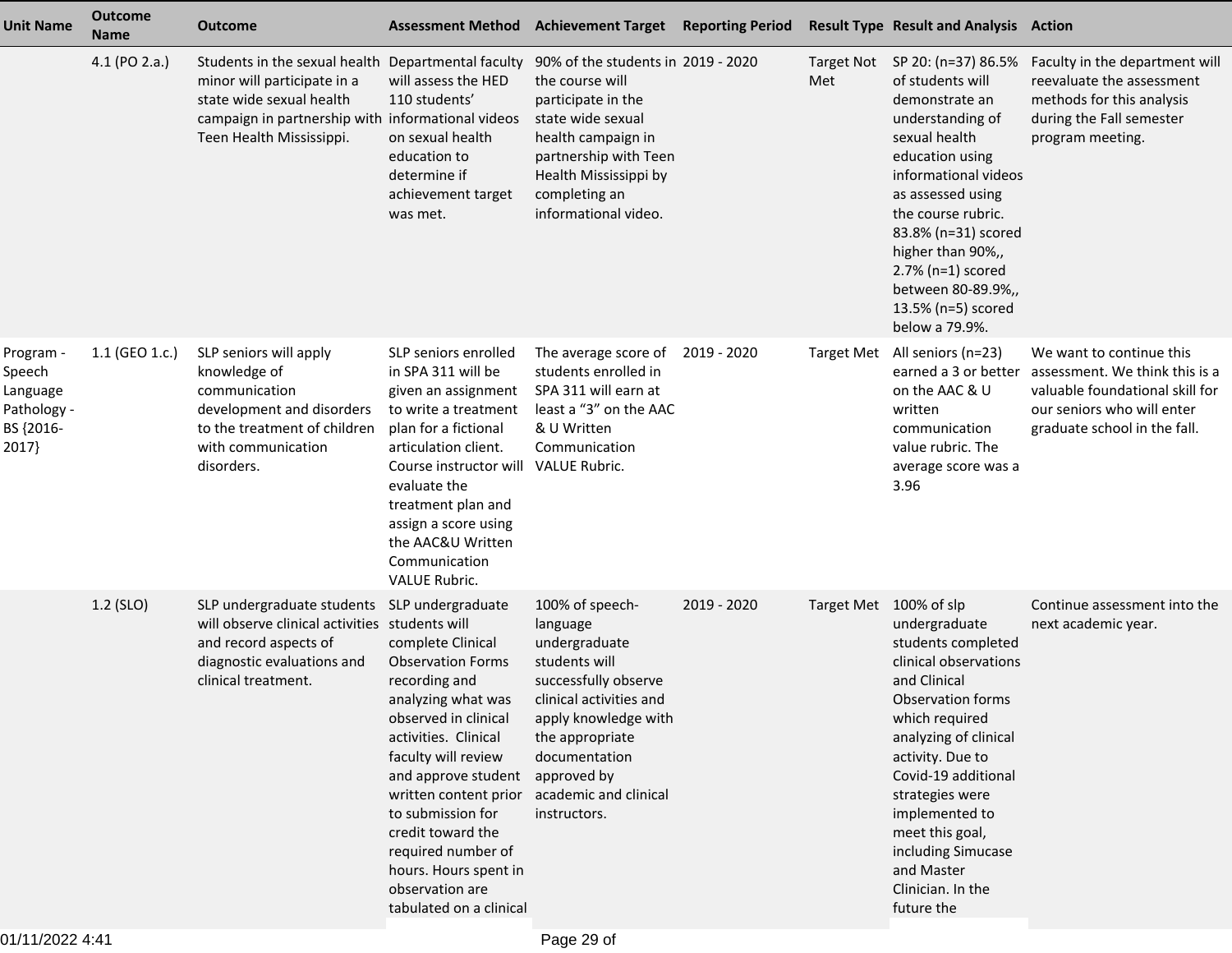| <b>Unit Name</b> | <b>Outcome</b><br><b>Name</b> | <b>Outcome</b>                                                                                                                                                                      |                                                                                                                                                                                                                                                                                               | <b>Assessment Method Achievement Target</b>                                                                                                                                                                                          | <b>Reporting Period</b> |                   | <b>Result Type Result and Analysis Action</b>                                                                                                                            |                                                                                                                                  |
|------------------|-------------------------------|-------------------------------------------------------------------------------------------------------------------------------------------------------------------------------------|-----------------------------------------------------------------------------------------------------------------------------------------------------------------------------------------------------------------------------------------------------------------------------------------------|--------------------------------------------------------------------------------------------------------------------------------------------------------------------------------------------------------------------------------------|-------------------------|-------------------|--------------------------------------------------------------------------------------------------------------------------------------------------------------------------|----------------------------------------------------------------------------------------------------------------------------------|
|                  | 1.2 (SLO)                     | SLP undergraduate students recording sheet and<br>will observe clinical activities signed by clinical<br>and record aspects of<br>diagnostic evaluations and<br>clinical treatment. | supervisor.                                                                                                                                                                                                                                                                                   | 100% of speech-<br>language<br>undergraduate<br>students will<br>successfully observe<br>clinical activities and<br>apply knowledge with<br>the appropriate<br>documentation<br>approved by<br>academic and clinical<br>instructors. | 2019 - 2020             | <b>Target Met</b> | create our own<br>recordings of<br>therapy sessions to<br>have our own library<br>of cases to observe<br>should another crisis<br>arise.                                 | department plans to Continue assessment into the<br>next academic year.                                                          |
|                  | 1.3 (SAO)                     | Undergraduate students will Clock Hour records to At least 90% of<br>complete 25 hours of clinical document completion graduating students<br>observation.                          | of each clinical<br>observation. Clinical<br>documents are<br>reviewed and verified<br>by Graduate<br>Practicum<br>Coordinator.                                                                                                                                                               | will complete at least<br>25 hours of clinical<br>observation with the<br>appropriate<br>documentation.                                                                                                                              | 2019 - 2020             | <b>Target Met</b> | 100& of graduating<br>seniors completed<br>at least 25 hours of<br>clinical observation<br>with the appropriate<br>documentation.                                        | Continue this goal for the next<br>academic year.                                                                                |
|                  | $1.4$ (SLO)                   | SLP undergraduate students<br>will conduct and evaluate<br>the outcome of basic hearing will successfully<br>screenings.                                                            | Students enrolled in<br>SPA 303 Audiology<br>complete one hearing<br>screening and<br>evaluate the<br>outcome. Course<br>instructor will<br>observe the screening course instructor's<br>task and evaluate the observation and<br>clinical task as a<br>"pass" or "requires a<br>repetition." | No less than 90% of<br>students enrolled in<br>SPA 303 will<br>demonstrate<br>competency in<br>conducting a basic<br>hearing screening as<br>determined by the<br>evaluation.                                                        | 2019 - 2020             |                   | Target Met 100% of the<br>students enrolled in<br>SPA 303 Audiology<br>successfully<br>completed one<br>hearing screening<br>and learned how to<br>evaluate the results. | This goal will be continued as<br>this demonstrates a<br>foundational skill students<br>need before starting graduate<br>school. |
| 01/11/2022 4:41  | $2.1$ (PO 4.d.)               | Graduating SLP students will The SLP<br>express satisfaction with the<br>undergraduate curriculum.                                                                                  | Undergraduate<br>Program Exit Survey<br>completed by<br>graduating seniors<br>will be reviewed by<br>the SLP faculty<br>members.                                                                                                                                                              | 80% of participating<br>graduating<br>undergraduate<br>students will express<br>satisfaction with the<br>undergraduate<br>curriculum as<br>documented by a<br>rating of 3.0 or above<br>on the SLP<br>Undergraduate<br>Page 30 of    | 2019 - 2020             |                   | Target Met 100% of students<br>enrolled in the<br>neurology course<br>expressed a rating of<br>3.0 or higher with<br>the undergraduate<br>curriculum.                    | We will continue this goal for<br>the next academic year.                                                                        |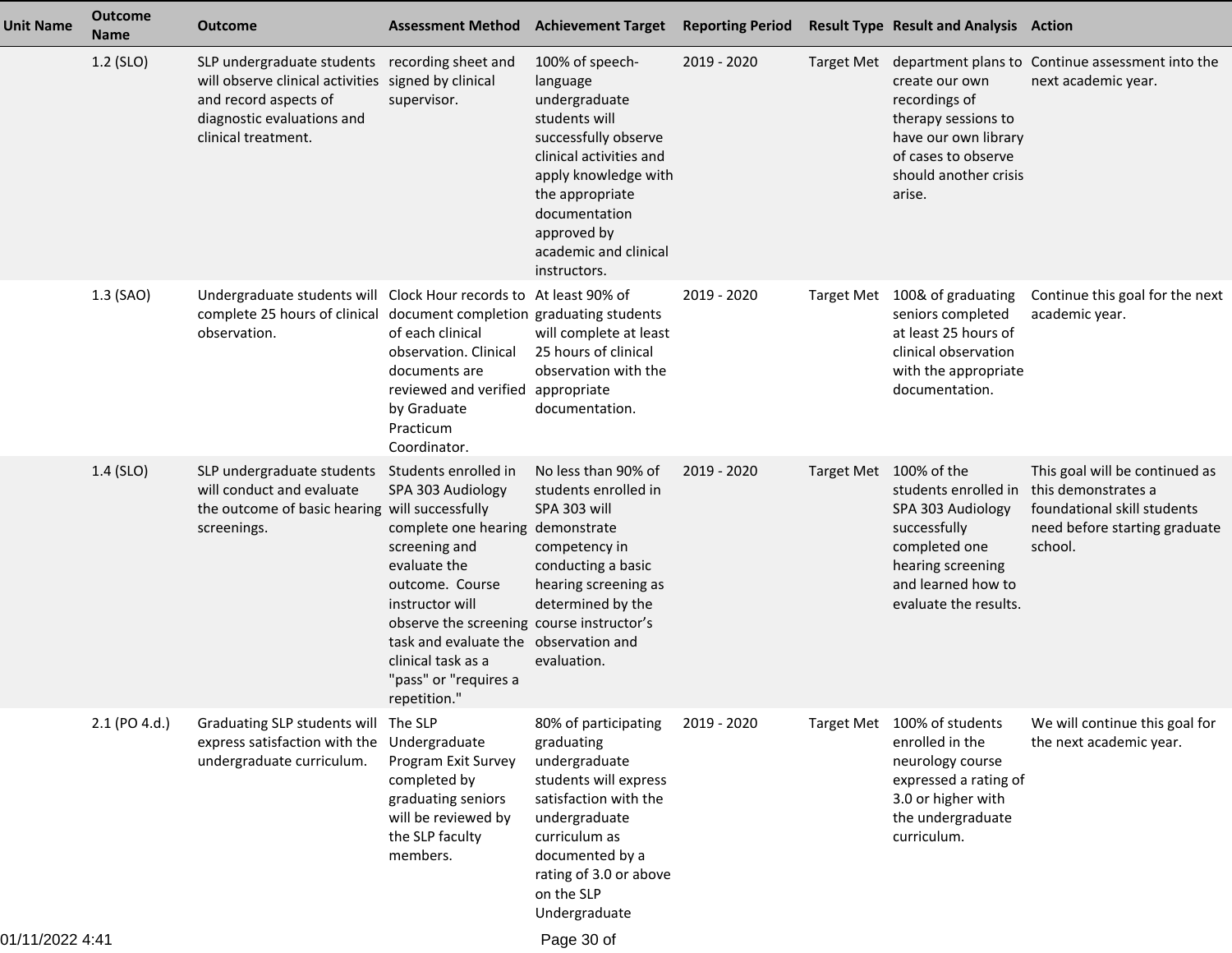| <b>Unit Name</b>                                                     | <b>Outcome</b><br><b>Name</b> | <b>Outcome</b>                                                                                                   | <b>Assessment Method</b>                                                                                                                                                                                                                                                                                                                                                | <b>Achievement Target Reporting Period</b>                                                                                                                               |             | <b>Result Type Result and Analysis Action</b>                                                                                                                                                                                                                                                                                                                                                                                        |                                                                                                                                                                                 |
|----------------------------------------------------------------------|-------------------------------|------------------------------------------------------------------------------------------------------------------|-------------------------------------------------------------------------------------------------------------------------------------------------------------------------------------------------------------------------------------------------------------------------------------------------------------------------------------------------------------------------|--------------------------------------------------------------------------------------------------------------------------------------------------------------------------|-------------|--------------------------------------------------------------------------------------------------------------------------------------------------------------------------------------------------------------------------------------------------------------------------------------------------------------------------------------------------------------------------------------------------------------------------------------|---------------------------------------------------------------------------------------------------------------------------------------------------------------------------------|
|                                                                      | 2.1 (PO 4.d.)                 | Graduating SLP students will The SLP<br>express satisfaction with the Undergraduate<br>undergraduate curriculum. | Program Exit Survey<br>completed by<br>graduating seniors<br>will be reviewed by<br>the SLP faculty<br>members.                                                                                                                                                                                                                                                         | Program Exit Survey.                                                                                                                                                     | 2019 - 2020 | Target Met 100% of students<br>enrolled in the<br>neurology course<br>expressed a rating of<br>3.0 or higher with<br>the undergraduate<br>curriculum.                                                                                                                                                                                                                                                                                | We will continue this goal for<br>the next academic year.                                                                                                                       |
| Program -<br>Speech<br>Language<br>Pathology -<br>MS {2016-<br>2017} | $1.1$ (SAO)                   | SLP graduate students will<br>successfully complete the<br>Praxis Examination in<br>Speech-Language Pathology.   | Students completing<br>the M.S. degree in<br>speech-language<br>pathology will take<br>the Praxis<br>Examination in<br>Speech-Language<br>Pathology. Scores<br>will be reviewed by<br>the SLP faculty.                                                                                                                                                                  | 80% of the cohort of<br>students completing<br>the M.S. degree will<br>earn a passing score<br>on the Praxis<br>Examination in<br>Speech-Language<br>Pathology.          | 2019 - 2020 | Inconclusive As of June 17, 10 of<br>16 students have<br>taken and passed<br>the Praxis exam. The<br>6 remaining<br>students were<br>scheduled to take<br>the Praxis in<br>April/May but due<br>to Covid-19 the<br>testing center closed<br>and did not allow<br>students to take the<br>exam. Based on the<br>data we have 100%<br>of the students who<br>took the exam<br>passed but only<br>62.5% have taken<br>the exam to date. | We will continue to use this<br>goal for the next academic<br>school year.                                                                                                      |
|                                                                      | 1.2 (SLO)                     | SLP graduate students<br>enrolled in SPA 522<br>Dysphagia will interpret<br>modified barium swallow<br>studies.  | SLP graduate<br>students will<br>interpret modified<br>barium swallow<br>studies using patients<br>recorded on video<br>technology. This<br>competency will be<br>administered to each (60%) trials.<br>student individually<br>by the course<br>instructor. The<br>grading system in<br>place: 1 point for<br>correct<br>interpretation; .5 for<br>a partially correct | 100% of students<br>enrolled in SPA 522<br>will successfully<br>interpret/diagnose<br>swallowing disorders<br>viewed on<br>videofluroscopy on no<br>less than 3 out of 5 | 2019 - 2020 | Target Met 100% of students<br>enrolled in SPA 522<br>successfully<br>ed swallowing<br>disorders viewed on<br>videofluroscopy on<br>no less than 3 out of<br>5 trials.                                                                                                                                                                                                                                                               | We will continue with this goal<br>for the next academic year.<br>This continues to be an<br>interpreted/diagnos important skill for students to<br>possess when they graduate. |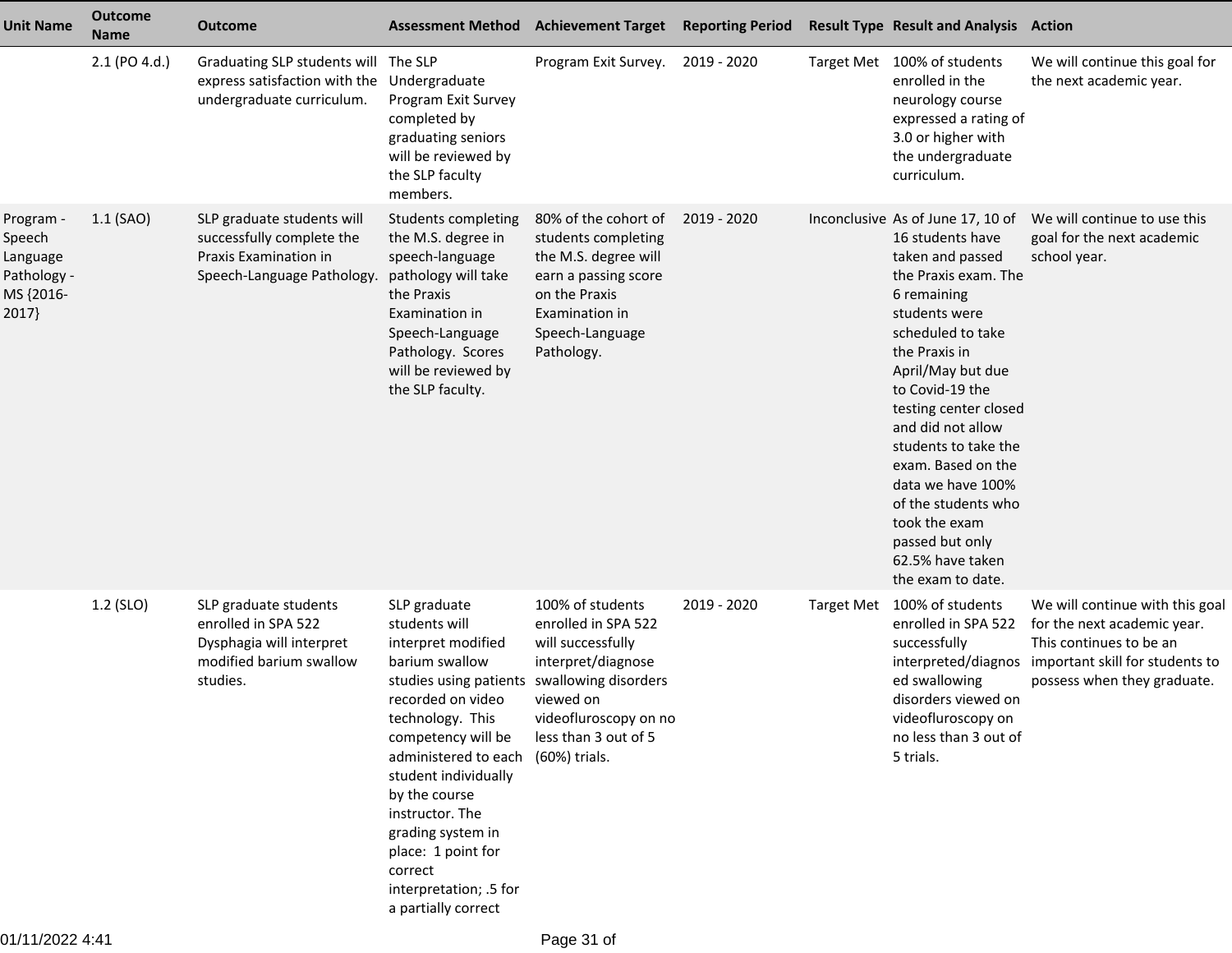| <b>Unit Name</b> | <b>Outcome</b><br><b>Name</b> | <b>Outcome</b>                                                                                                                 | <b>Assessment Method</b>                                                                                                                                                                                                                 | <b>Achievement Target</b>                                                                                                                                                                                                                                                | <b>Reporting Period</b> |                   | <b>Result Type Result and Analysis Action</b>                                                                                                                                                                                                      |                                                                                                                                                             |
|------------------|-------------------------------|--------------------------------------------------------------------------------------------------------------------------------|------------------------------------------------------------------------------------------------------------------------------------------------------------------------------------------------------------------------------------------|--------------------------------------------------------------------------------------------------------------------------------------------------------------------------------------------------------------------------------------------------------------------------|-------------------------|-------------------|----------------------------------------------------------------------------------------------------------------------------------------------------------------------------------------------------------------------------------------------------|-------------------------------------------------------------------------------------------------------------------------------------------------------------|
|                  | 1.2 (SLO)                     | SLP graduate students<br>enrolled in SPA 522<br>Dysphagia will interpret<br>modified barium swallow<br>studies.                | interpretation; and, 0 100% of students<br>points for incorrect<br>interpretation. A<br>total of 3 points is<br>required.                                                                                                                | enrolled in SPA 522<br>will successfully<br>interpret/diagnose<br>swallowing disorders<br>viewed on<br>videofluroscopy on no<br>less than 3 out of 5<br>(60%) trials.                                                                                                    | 2019 - 2020             |                   | Target Met 100% of students<br>enrolled in SPA 522<br>successfully<br>interpreted/diagnos<br>ed swallowing<br>disorders viewed on<br>videofluroscopy on<br>no less than 3 out of<br>5 trials.                                                      | We will continue with this goal<br>for the next academic year.<br>This continues to be an<br>important skill for students to<br>possess when they graduate. |
|                  | $1.3$ (SLO)                   | Graduate students will<br>correctly administer and<br>interpret an age-appropriate observed by certified<br>articulation test. | Each graduate<br>student will be<br>clinical educators as<br>they administer an<br>articulation<br>evaluation<br>instrument(s).                                                                                                          | 100% of fifth<br>semester graduate<br>students will<br>complete and earn<br>credit for this<br>competency as<br>documented on the<br>Knowledge and Skills<br>Checklist (required for<br>each student) by a<br>clinical educator.                                         | 2019 - 2020             |                   | Target Met 100% of fifth<br>semester graduate<br>students earned a 3<br>or higher and<br>demonstrated<br>competency<br>administering an<br>articulation<br>assessment. The<br>average rating was<br>4.79.                                          | This goal will be continued for<br>the next academic year.                                                                                                  |
|                  | 1.4 (SLO)                     | Graduate students will utilize Each graduate<br>appropriate intervention<br>techniques for articulation<br>impaired children.  | student will be<br>observed by certified<br>clinical educators as<br>they provide therapy<br>for an articulation<br>impaired child.                                                                                                      | 100% of fifth<br>semester graduate<br>students will<br>complete and earn<br>credit for pediatric<br>articulation<br>intervention as<br>documented on the<br>Knowledge and Skills<br>Checklist by a<br>certified speech-<br>language<br>pathologist/clinical<br>educator. | 2019 - 2020             | <b>Target Met</b> | 100% of fifth<br>semester graduate<br>students completed<br>and earned credit<br>for pediatric<br>articulation<br>intervention at the<br>level of 3 or higher<br>as rated by a<br>certified SLP<br>supervisor. The<br>average score was a<br>4.57. | We will continue to assess this<br>goal the next academic year as<br>this is a foundational skill for<br>students when they graduate.                       |
|                  | 1.5(RO)                       | Graduate students in<br>speech-language pathology<br>will successfully complete<br>research projects for oral<br>presentation. | Students enrolled in<br><b>SPA 521</b><br>Communication<br>Disorders in Infants<br>will be assigned<br>topics relating to<br>communication/swall<br>owing/feeding and<br>associated medical<br>issues to research and<br>prepare an oral | 90% of students will<br>earn a grade of<br>"B"/80% or better on<br>the scoring rubric.                                                                                                                                                                                   | 2019 - 2020             |                   | Target Met Due to the re-<br>sequencing of<br>courses this goal<br>was assess in fall<br>2019 with the first<br>year cohort and<br>spring of 2020 with<br>the second year<br>cohort. 100% of the<br>students<br>successfully                       | We will continue this task for<br>the next academic year.                                                                                                   |